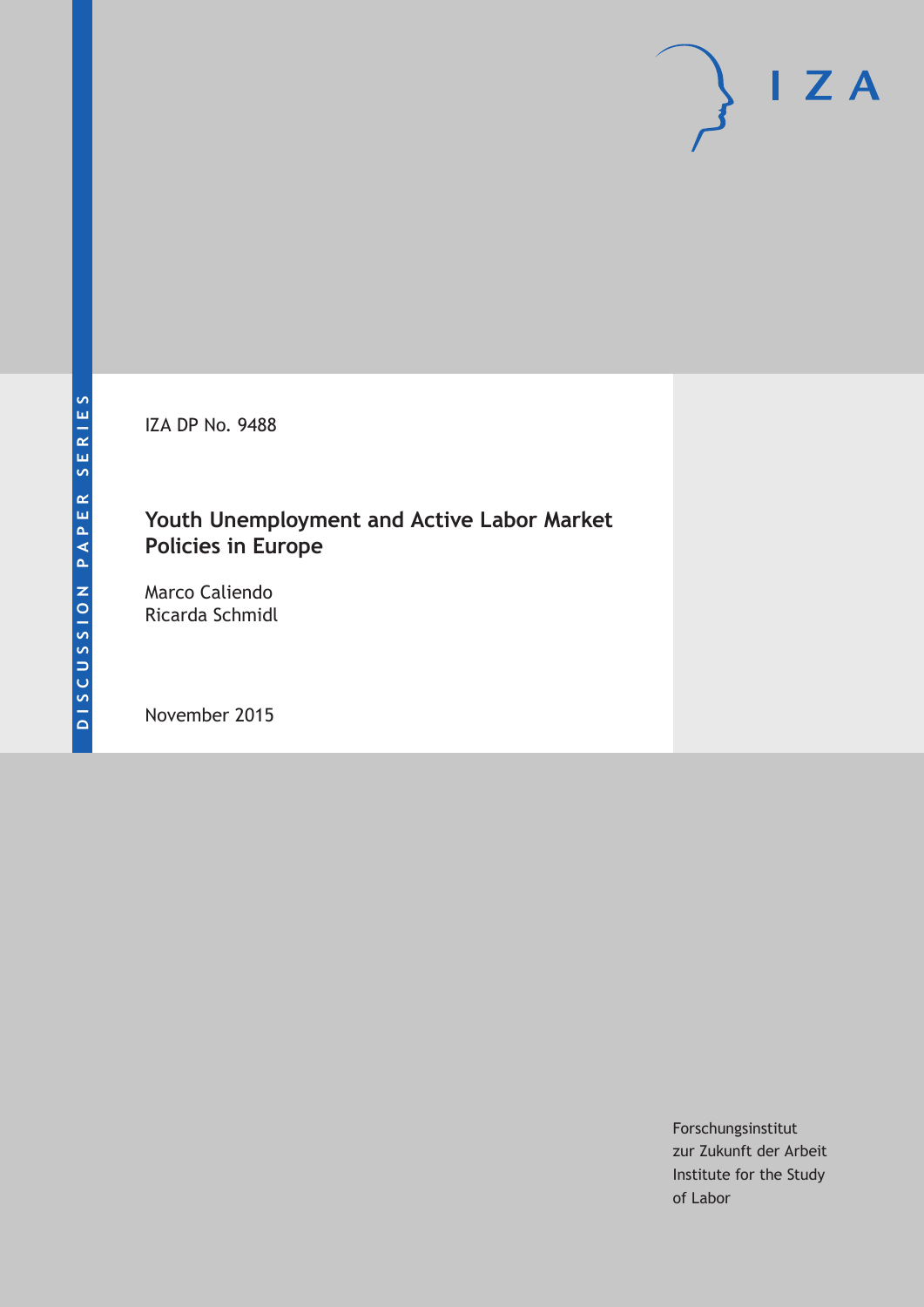# **Youth Unemployment and Active Labor Market Policies in Europe**

# **Marco Caliendo**

*University of Potsdam, IZA, DIW Berlin and IAB* 

# **Ricarda Schmidl**

*University of Mannheim and IZA* 

Discussion Paper No. 9488 November 2015

IZA

P.O. Box 7240 53072 Bonn Germany

Phone: +49-228-3894-0 Fax: +49-228-3894-180 E-mail: iza@iza.org

Any opinions expressed here are those of the author(s) and not those of IZA. Research published in this series may include views on policy, but the institute itself takes no institutional policy positions. The IZA research network is committed to the IZA Guiding Principles of Research Integrity.

The Institute for the Study of Labor (IZA) in Bonn is a local and virtual international research center and a place of communication between science, politics and business. IZA is an independent nonprofit organization supported by Deutsche Post Foundation. The center is associated with the University of Bonn and offers a stimulating research environment through its international network, workshops and conferences, data service, project support, research visits and doctoral program. IZA engages in (i) original and internationally competitive research in all fields of labor economics, (ii) development of policy concepts, and (iii) dissemination of research results and concepts to the interested public.

IZA Discussion Papers often represent preliminary work and are circulated to encourage discussion. Citation of such a paper should account for its provisional character. A revised version may be available directly from the author.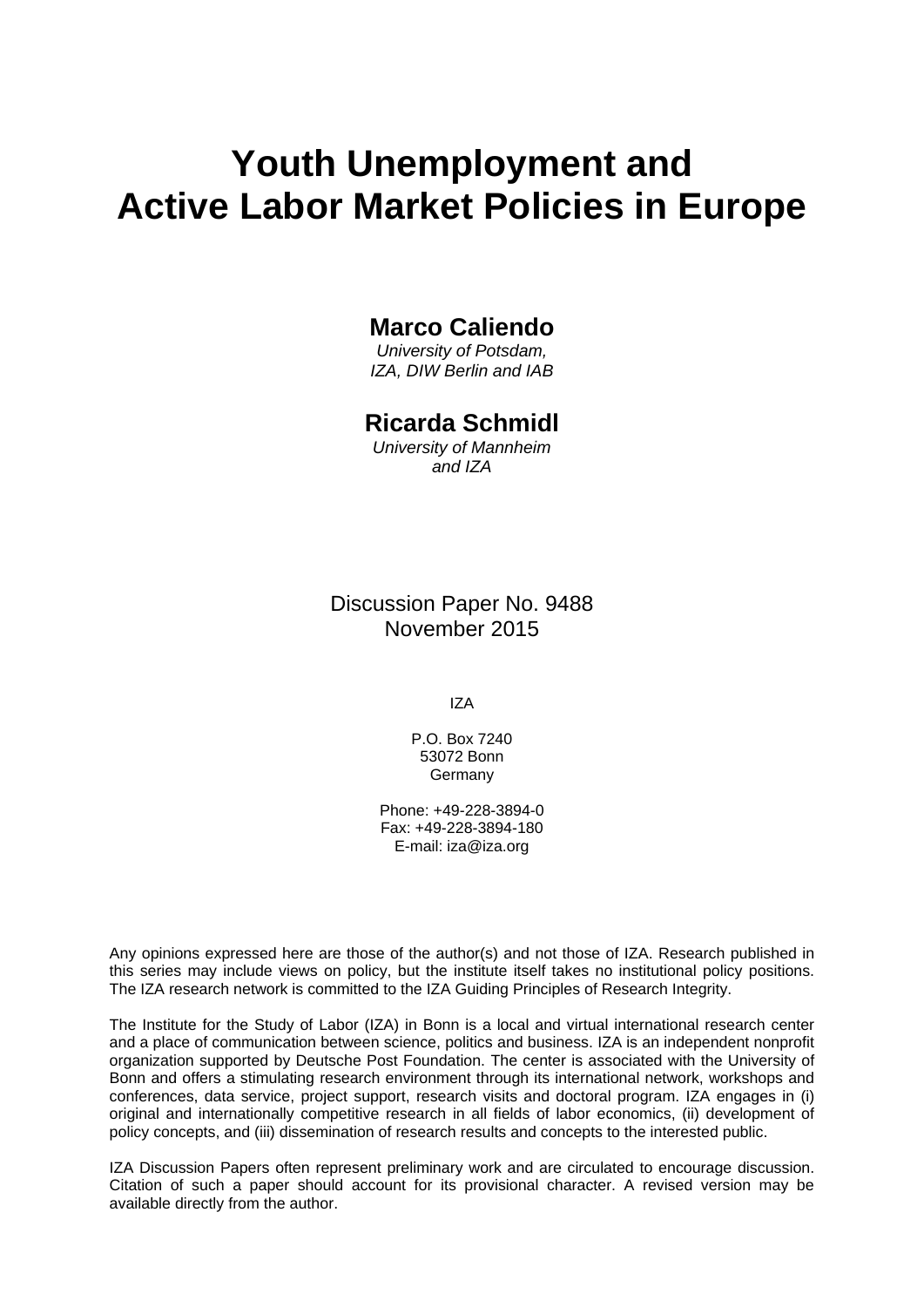IZA Discussion Paper No. 9488 November 2015

# **ABSTRACT**

# **Youth Unemployment and Active Labor Market Policies in Europe\***

Since the economic crisis in 2008, European youth unemployment rates have been persistently high at around 20% on average. The majority of European countries spends significant resources each year on active labor market programs (ALMP) with the aim of improving the integration prospects of struggling youths. Among the most common programs used are training courses, job search assistance and monitoring, subsidized employment, and public work programs. For policy makers, it is of upmost importance to know which of these programs work and which are able to achieve the intended goals – may it be the integration into the first labor market or further education. Based on a detailed assessment of the particularities of the youth labor market situation, we discuss the pros and cons of different ALMP types. We then provide a comprehensive survey of the recent evidence on the effectiveness of these ALMP for youth in Europe, highlighting factors that seem to promote or impede their effectiveness in practice. Overall, the findings with respect to employment outcomes are only partly promising. While job search assistance (with and without monitoring) results in overwhelmingly positive effects, we find more mixed effects for training and wage subsidies, whereas the effects for public work programs are clearly negative. The evidence on the impact of ALMP on furthering education participation as well as employment quality is scarce, requiring additional research and allowing only limited conclusions so far.

JEL Classification: J13, J68, J64

Keywords: youth unemployment, active labor market policies, evaluation, training, job search

Corresponding author:

 $\overline{\phantom{a}}$ 

Marco Caliendo Chair of Empirical Economics University of Potsdam August-Bebel-Str. 89 14482 Potsdam Germany E-mail: caliendo@uni-potsdam.de

<sup>\*</sup> The authors thank Gerard van den Berg for helpful comments and Juliane Hennecke and Claudia Stier for valuable research assistance.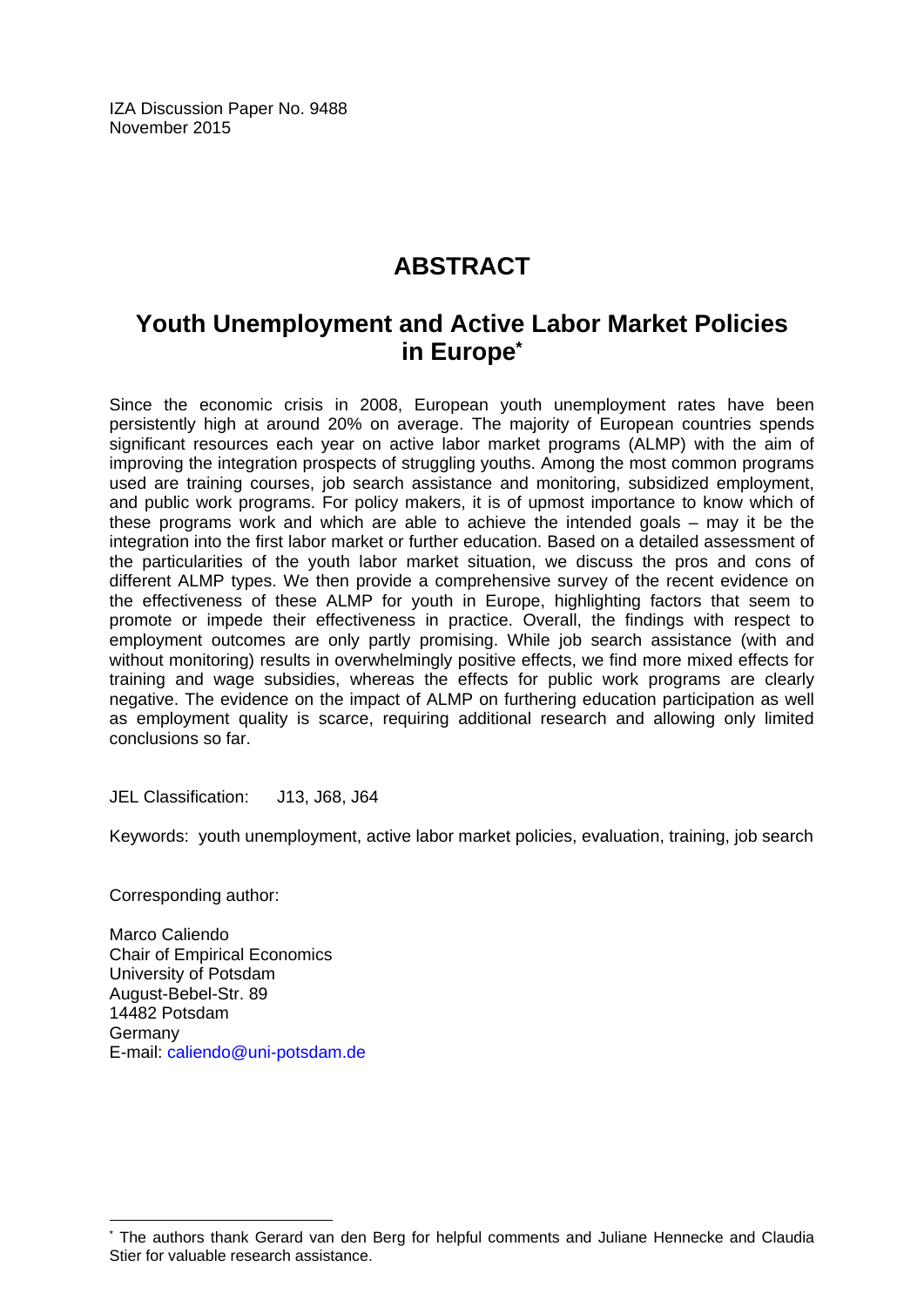### <span id="page-3-1"></span>1 Introduction

Young individuals entering the labor market are generally considered to be an at-risk population. They face a higher risk of unemployment than older workers, are more likely to switch between states of joblessness, training and working, and are more likely to enter temporary or precarious types of employment (see, e.g., [Quintini, Martin, and Martin, 2007\)](#page-27-0). One reason for the lower labor market attachment of youth is their initially low labor market experience. During the school-to-work transition period labor market entrants tend to learn about their abilities and preferences by "job-shopping" [\(Topel and Ward, 1992\)](#page-27-1), resulting in higher rates of turn-over and more frequent periods of non-employment. At the same time, firms commonly face higher costs of investment and lower costs of termination when employing young workers, making the youth labor market situation more sensitive to demand-side fluctuations which was recently demonstrated in the aftermath of the financial crisis 2007/2008 [\(Verick, 2011;](#page-28-0) [Bell and Blanchflower, 2010;](#page-23-0) [Choudhry, Marelli, and Sig](#page-24-0)[norelli, 2012\)](#page-24-0). Between 2008 and 2009 youth unemployment rates increased by about five percentage points to a 20% average, until 2013 they further climbed to 24%; during the same time period adult unemployment rate changed from  $6\%$  to  $10\%$  $10\%$ .

High and persistent levels of youth unemployment give rise to concern, as the negative consequences of extended spells of unemployment early in the career are well documented. One the one hand, joblessness is directly associated with psychological distress and financial hardship for the affected youth [\(Goldsmith, Veum, and Darity, 1997\)](#page-25-0). On the other hand, early unemployment spells may have negative effects on later-life outcomes such as lower wages [\(Arulampalam, 2001;](#page-23-1) [Skans, 2004;](#page-27-2) [Gregg and Tominey, 2005;](#page-25-1) [Kahn, 2010\)](#page-26-0), lower labor market attachment [\(Gregg, 2001\)](#page-25-2), lower well-being [\(Daly and Delaney, 2013\)](#page-24-1), and a higher propensity to engage in criminal activities (Fougère, Kramarz, and Pouget, 2009; [Bell, Bindler, and Machin, 2014\)](#page-23-2). The immediate monetary costs of youth unemployment include direct costs for unemployment benefits and social assistance, as well as indirect costs of foregone tax payments and social security contributions. Calculations by [Eurofund](#page-25-4) [\(2011\)](#page-25-4) suggest that the immediate public costs accruing from youth neither in education nor in employment (NEET) in the EU-26 amounted to 120 billion Euros (1% of GDP) in 2008, and 153 billion Euros (1.2% of GDP) in 2011, not accounting for discounted future costs and foregone payments due to the lowered labor market attachment in the long-run. In light of demographic change and increasing old-age dependency ratios, the burden of these costs are expected to further increase. Raising employment levels is seen as the most effective strategy with which countries can prepare for population ageing [\(European Commission,](#page-25-5) [2008\)](#page-25-5) making the youth unemployment problem all the more urgent.

<span id="page-3-0"></span><sup>1</sup>Based on unemployment rates for youths (aged 15 and 24) and adults (aged 25 and 54) in 2008 and 2013 in the EU-27; provided by Eurostat.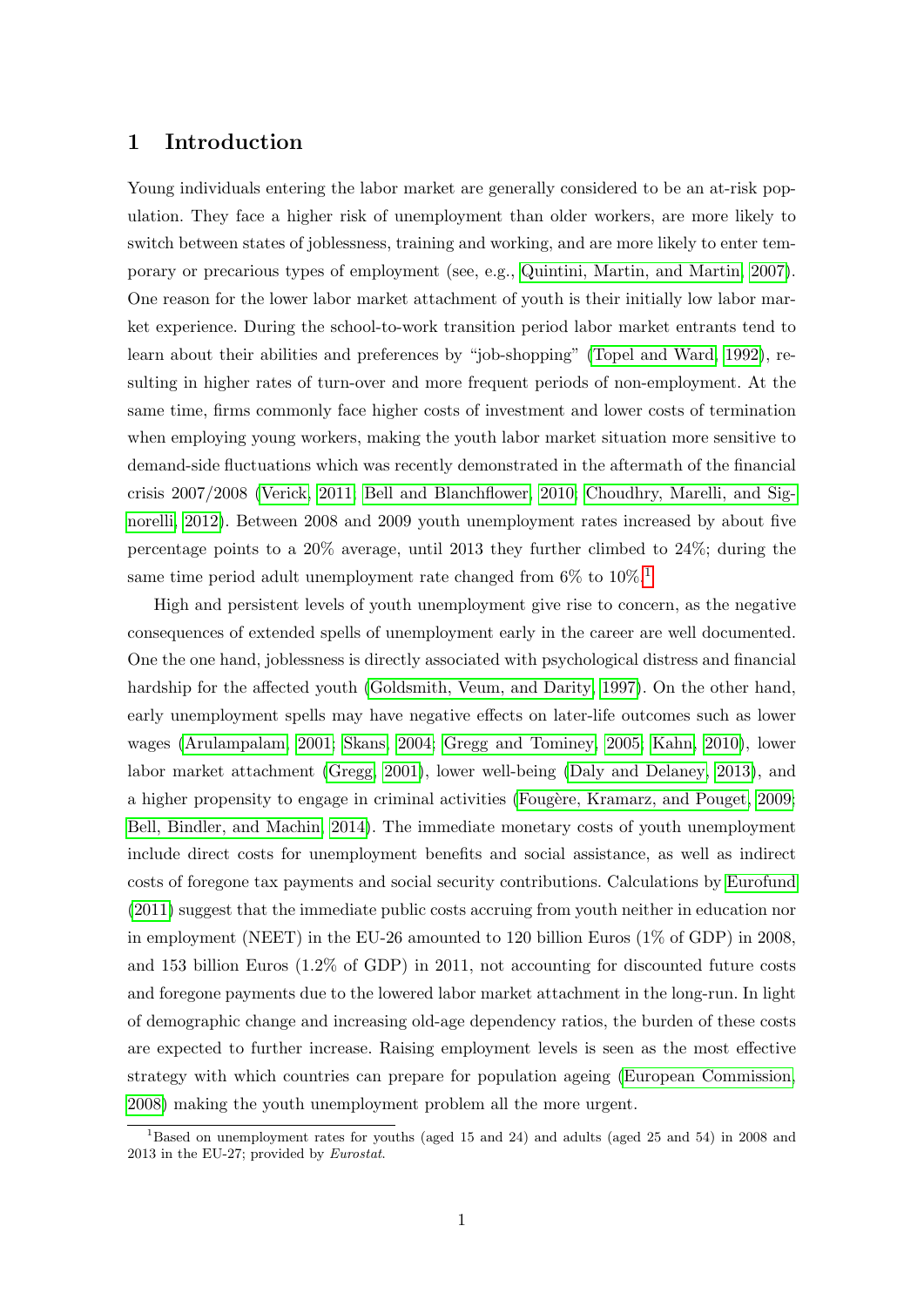To smooth the school-to-work transition process, to prevent extended spells of unemployment or the complete withdrawal from the labor market, and to promote entry into stable employment relationships, policy makers in many countries resort to active labor market programs (ALMP). Prominent initiatives include the "New Deal for Young People (NDYP)" in the UK, "Jugend mit Perspektive (JUMP)" in Germany and the "Youth Unemployment Program (YUP)" in Denmark. More recently, the "Youth Guarantee (YG)" adopted by the European Union in 2013 called all member states to set up ALMP programs to ensure that unemployed youth were offered high quality employment or education opportunities within four months of entering unemployment [\(European Commission, 2014\)](#page-25-6).

<span id="page-4-0"></span>



Source: Eurostat, 2012.

Note: Dark gray bars depict youth unemployment rates, light gray bars the ALMP participation among all active youth.

(a) Only countries that provide information on ALMP participant numbers for the youth population. ALMP participants numbers refer to the stock of participants in ALMP types 2 to 7 (Training, Employment Incentives, Supported Employment and Rehabilitation, Direct Job Creation and Start-up Incentives) are included.

The types of programs most commonly used can be divided into four categories, i.e., labor market training, job search assistance and monitoring, wage subsidies and public sector work programs. Given the relatively high rates of youth unemployment it is not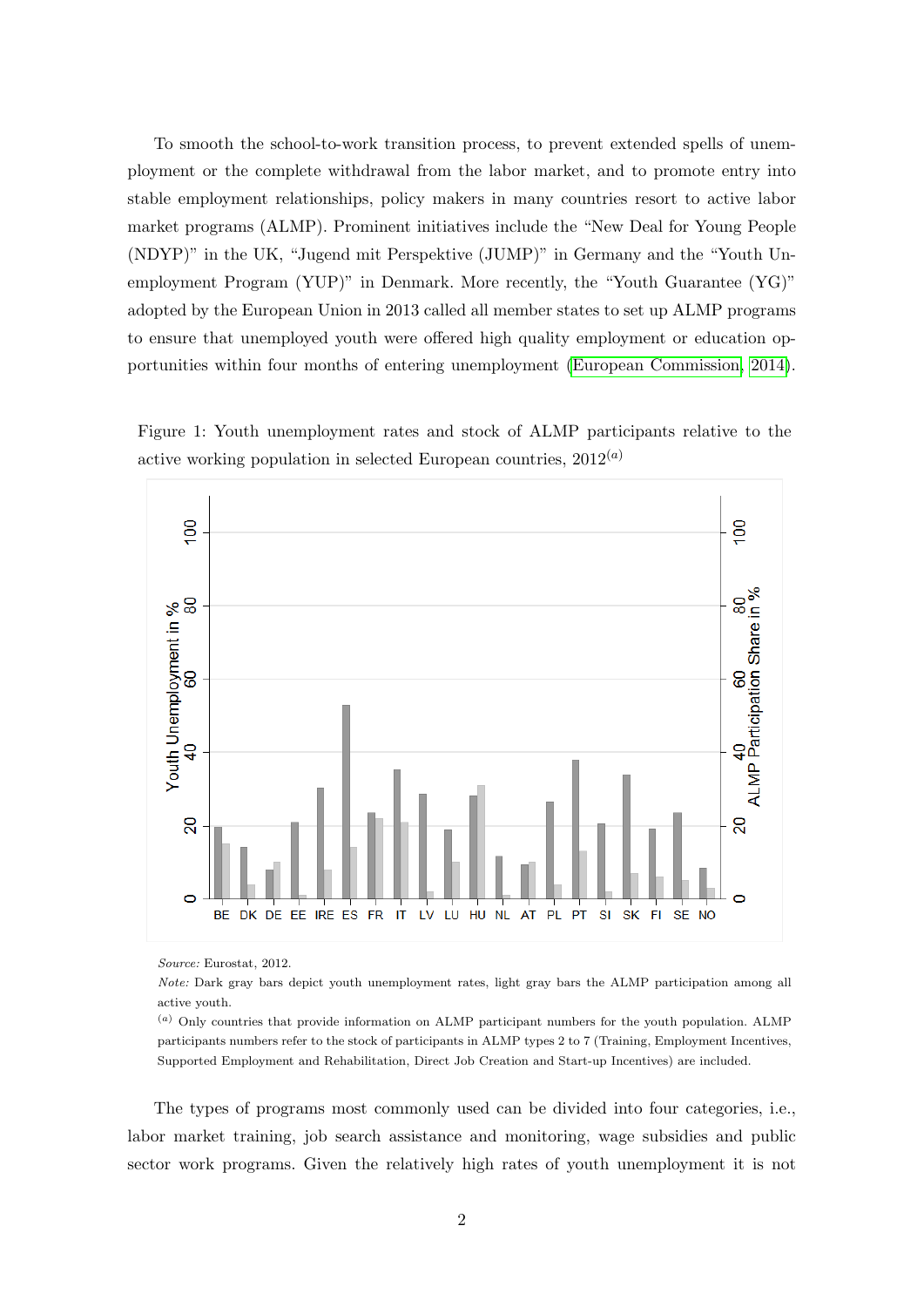surprising that large shares of the active youth population participate in ALMP as can be seen in Figure [1.](#page-4-0) The average youth unemployment rate in the presented countries was at 23% in 2012 and on average 9% of the active youth participated in ALMP. Unfortunately, however, the quantitative importance attributed to the use of ALMP to fighting youth unemployment stands in stark contrast to the low level of knowledge we have regarding their effectiveness. [Grubb](#page-25-7) [\(1999\)](#page-25-7) provides a descriptive summary of the early evidence (up to 2000) on the effectiveness of specific ALMP for disadvantaged youth in the US. He concludes that training and education measures are largely unsuccessful, but points to promising combinations of training with a close labor market link and additional support schemes. Reproducing the negative findings on training programs for OECD countries, [Martin and](#page-27-3) [Grubb](#page-27-3) [\(2001\)](#page-27-3) suggest that wage subsidies are among the most promising programs for youths. [Heckman, LaLonde, and Smith](#page-26-1) [\(1999\)](#page-26-1) study the evidence of ALMP in the US and Europe reaching the conclusion that none of the program types substantially benefit unemployed youth. A meta-analysis of European ALMP evaluation studies up to the year 2000 is provided by [Kluve, Schmidt, van Ours, and Vandenbussche](#page-26-2) [\(2002\)](#page-26-2) who find that youth tend to benefit less from ALMP participation than adults. Similar results emerge in the more recent and comprehensive meta-analyses by [Kluve](#page-26-3) [\(2010\)](#page-26-3) and [Card, Kluve, and](#page-24-2) [Weber](#page-24-2) [\(2010\)](#page-24-2) showing that programs targeted at youths, and in particular those involving training, are less effective in increasing employment levels than programs targeted at the general population of unemployed.

The particularity of the youth labor market situation and the results from the metaanalyses suggest that assessments of the effectiveness of ALMP for adults are most likely not valid for youth. So far, no consensus exists on the effectiveness of the different ALMP programs for this age group. With this study we aim to fill this gap. Aggregating the evidence of a substantial number of recent studies assessing the effectiveness of ALMP for youth, we provide a comprehensive re-assessment of the question which policies work for whom and under which conditions. Unlike the recent meta-analyses we thereby pay special attention to the specificity of the youth labor market situation, highlighting the particularities that might promote or mitigate the effects of ALMP programs for young individuals. In line with the previous literature we focus on the micro-evidence of the effectiveness of ALMP, distinguishing between the four types of programs that are most commonly employed to promote a direct labor market entry: labor market training, job search assistance and monitoring, wage subsidies and public sector work programs. Besides focusing on the effect of ALMP on employment take-up, we also examine the evidence available on education participation, and the findings on the quality of the accepted employment whenever available. The paper is organized as follows. Section [2](#page-6-0) gives a quick overview of the labor market situation of youth in Europe and discusses the role of ALMP. Section [3](#page-11-0) presents the collected evidence on the effects of the different policies, before Section [4](#page-20-0) concludes.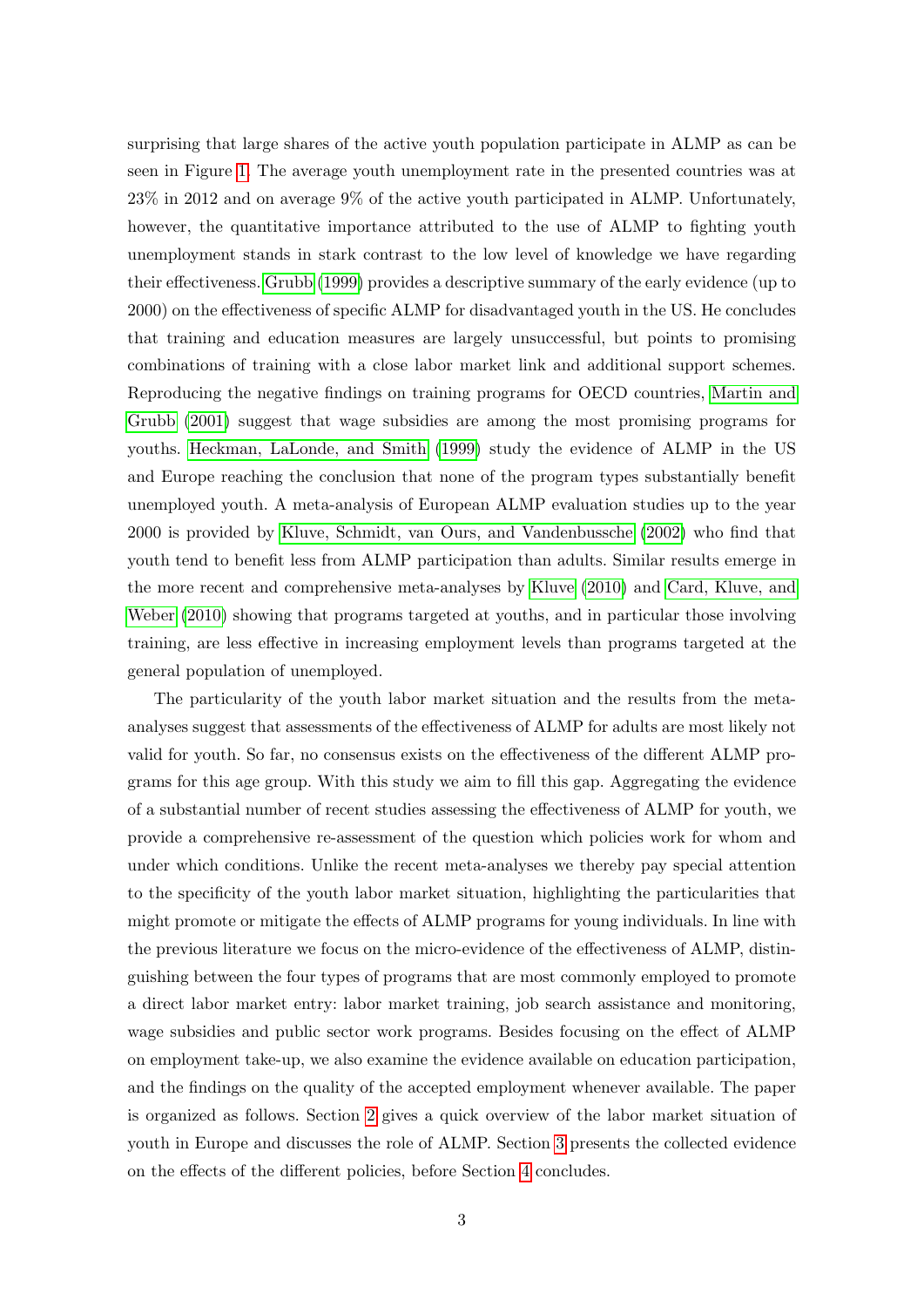### <span id="page-6-0"></span>2 The Labor Market for Youth in Europe

#### 2.1 A Quick Glance at the European Situation

Table [1](#page-7-0) depicts various indicators describing the labor market situation of youth for different European countries in 2013. Column (1) shows that there exists substantial variation across countries in the unemployment rates<sup>[2](#page-6-1)</sup> for youth below 25 years, ranging from  $8\%$  in Germany to over 40% in Italy, Spain and Greece. Similarly, the share of youth in long-term unemployment in column (3) ranges from 5% to 7% in Finland and Sweden to over 50% in Italy, Greece and the Slovak Republic. As these cross-country differences are linked to differences in economic performance or the institutional set-up, youth-specific labor market patterns are highlighted when relating youth labor market outcomes to those of more senior workers. In particular, this reveals that the youth labor market situation across countries shares several common features. The youth/adult unemployment ratio in column (2) shows that youth are, on average, two to three times more likely to be unemployed than adult workers – with the largest differences observed in Sweden, the UK, and Italy. At the same time, the probability of becoming long-term unemployed is commonly substantially lower for youths than for adults. The relative shares of long-term unemployed between youth and adults depicted in column (4) show that youth long-term unemployment risk is, on average, only two thirds the value of adult long-term unemployment.

Part of the differences in the youth-adult (long-term) unemployment risk can be explained by the higher job mobility and the higher likelihood to enter inactivity among youth. As depicted in columns  $(5)$  and  $(6)$  of Table [1,](#page-7-0) the inactivity rate<sup>[3](#page-6-2)</sup> among youth ranges between below 30% (Netherlands, Switzerland and Iceland) and 70% (Greece, Hungary, Luxemburg and Italy). On average, they are hence about four times more likely to be inactive than adults. While part of this higher inactivity is driven by entry into formal education – note, that countries with an extensive apprenticeship-based secondary education system in which youth are counted as working, such as Germany, Austria, Denmark and Switzerland, exhibit a much lower inactivity rate – youth are generally also less attached to the labor market, and hence more likely to withdraw from labor force. An indicator capturing the size of this risk group are the share of youth neither in education nor in employment (NEET). Column (7) shows that about one third of countries exhibit NEET shares above 20% among the age group of 20 to 24-year-olds; with the Southern European countries (Italy, Portugal, Spain and Greece), some Eastern European countries (Poland,

<span id="page-6-1"></span><sup>2</sup>The European Labor Force Survey defines unemployment as "without work during the reference week, currently available for work and either actively seeking work in the last four weeks, or expecting to start a job within the next three months." The unemployment period is defined as the duration of job search or the time since the last job was held.

<span id="page-6-2"></span><sup>&</sup>lt;sup>3</sup>Inactivity is defined as not working and not searching for work and/or unavailable for work. The concept of inactivity is hence not related to receipt of unemployment benefits, which would affect youth disproportionately as they had less time to build up unemployment benefit claims.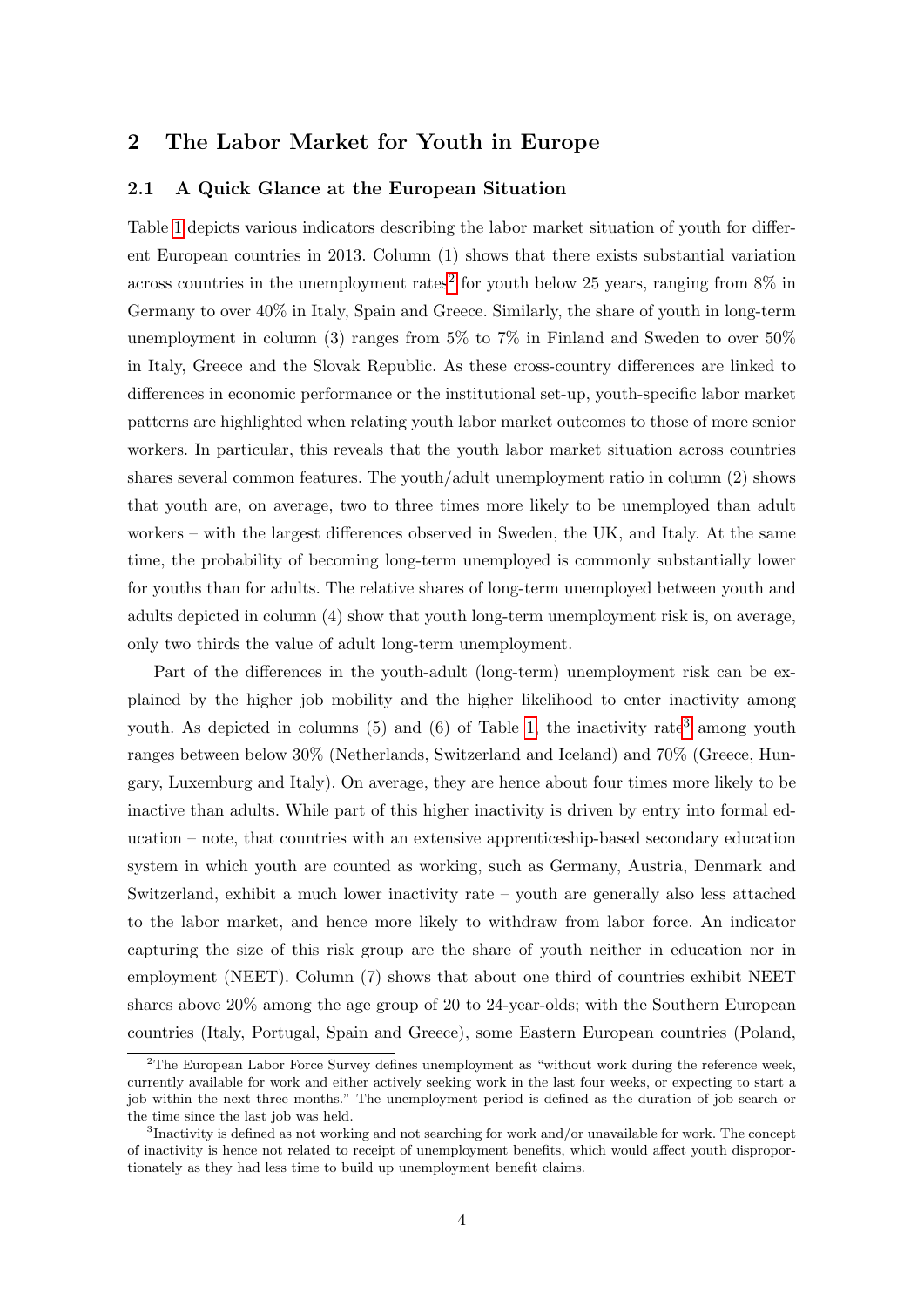|                 |      | unemployment            |      | unemployment $> 1$ year |      | Inactive all      | $NEET^{(a)}$ |                          | ALMP <sup>(b)</sup>      |
|-----------------|------|-------------------------|------|-------------------------|------|-------------------|--------------|--------------------------|--------------------------|
| Country         |      | youth youth/adult youth |      | youth/adult             |      | youth youth/adult | youth        |                          | youth youth/adult        |
|                 | (1)  | (2)                     | (3)  | (4)                     | (5)  | (6)               | (7)          | (8)                      | (9)                      |
|                 |      |                         |      |                         |      |                   |              |                          |                          |
| Austria         | 9.2  | 2.0                     | 14.8 | 0.6                     | 40.7 | 3.6               | 10.6         | 1.03                     | 1.5                      |
| Belgium         | 23.7 | 3.2                     | 30.8 | 0.6                     | 69.0 | 4.7               | 18.7         | 0.75                     | $0.8\,$                  |
| Czech Republic  | 19.0 | 3.1                     | 32.7 | 0.7                     | 68.5 | 6.3               | 14.2         | $\frac{1}{2}$            | $\overline{\phantom{a}}$ |
| Denmark         | 13.0 | 2.1                     | 10.1 | 0.3                     | 38.3 | 3.1               | 13.4         | 0.28                     | 0.3                      |
| Estonia         | 18.8 | 2.3                     | 34.8 | 0.8                     | 60.2 | 4.9               | 16.8         | 0.06                     | 0.6                      |
| Finland         | 19.6 | 3.0                     | 5.3  | 0.2                     | 48.2 | 3.6               | 15.5         | 0.32                     | 0.5                      |
| France          | 24.0 | 2.8                     | 27.3 | 0.6                     | 62.7 | 5.4               | 19.4         | 0.91                     | 2.3                      |
| Germany         | 7.8  | 1.6                     | 23.0 | 0.5                     | 49.2 | 4.0               | 10.3         | 1.29                     | $2.5\,$                  |
| Greece          | 58.3 | 2.2                     | 52.0 | 0.8                     | 71.6 | 4.4               | 33.1         | $\overline{\phantom{m}}$ | $\overline{\phantom{a}}$ |
| Hungary         | 27.2 | 3.0                     | 33.0 | 0.6                     | 72.8 | 4.3               | 26.1         | 1.09                     | 1.8                      |
| Ireland         | 26.8 | 2.2                     | 41.2 | 0.6                     | 60.3 | 3.1               | 22.0         | 0.27                     | 0.9                      |
| Italy           | 40.0 | 3.5                     | 53.3 | 0.9                     | 72.8 | 3.2               | 33.7         | 0.58                     | 1.3                      |
| Luxembourg      | 15.8 | 3.0                     | 23.0 | 0.8                     | 74.1 | 5.9               | 8.2          | 0.52                     | 0.3                      |
| Netherlands     | 11.0 | 1.9                     | 17.0 | 0.4                     | 30.0 | 2.4               | 9.5          | 0.09                     | 0.1                      |
| Norway          | 9.1  | 3.1                     | 11.0 | $0.4\,$                 | 43.0 | 3.2               | 10.9         | 0.34                     | 0.4                      |
| Poland          | 27.3 | $3.0\,$                 | 31.7 | 0.7                     | 66.7 | 4.3               | 20.2         | 0.16                     | 0.4                      |
| Portugal        | 38.1 | 2.5                     | 36.3 | 0.6                     | 65.0 | 5.6               | 22.0         | 0.34                     | 1.8                      |
| Slovak Republic | 33.7 | 2.6                     | 61.3 | 0.9                     | 69.2 | 5.4               | 21.0         | 0.20                     | 1.0                      |
| Slovenia        | 21.7 | $2.2\,$                 | 39.4 | 0.8                     | 66.2 | 7.1               | 13.7         | 0.09                     | 0.6                      |
| Spain           | 55.5 | 2.3                     | 39.4 | $0.8\,$                 | 62.2 | 4.8               | 32.4         | 0.27                     | $0.5\,$                  |
| Sweden          | 23.5 | 3.9                     | 6.9  | 0.3                     | 45.5 | 5.0               | 12.9         | 0.20                     | 0.2                      |
| Switzerland     | 8.5  | 2.1                     | 16.9 | 0.5                     | 32.4 | 3.2               | 10.2         | $\overline{\phantom{a}}$ | $\overline{\phantom{a}}$ |
| United Kingdom  | 20.7 | 3.6                     | 28.8 | 0.7                     | 41.6 | 2.9               | 19.1         | $\overline{a}$           | $\overline{\phantom{a}}$ |

<span id="page-7-0"></span>Table 1: Absolute and relative labour market indicators for youth in selected European countries, 2013

Source: [Eurostat](#page-25-8) [\(2013\)](#page-25-8). Youth unemployment rates are based on individuals below 25 years. The youth-adult ratio is based on yearly unemployment rates of youth (15-24 years) and adult (25-54 years) unemployment levels in 2013.  $(a)$  NEET (Neither in Employment nor Education) rates among all inactive youth are depicted for the 20 to 24 year-old's only.

 $(b)$  Participation shares in ALMP refer to the year 2012 and are calculated as the number of ALMP participants over the stock of unemployed and may be larger than 1 due to multiple participation. The youth-adult ALMP participation ratio divides the share of ALMP participants among youth by the share of ALMP participants among adults.

#### Slovak Republic and Hungary) and Ireland being affected most heavily.

The labor market transition of youth is generally highly correlated with the levels of educational attainment [\(Quintini, Martin, and Martin, 2007\)](#page-27-0). Averaged European unemployment rates from 2013 suggest that youth who have obtained at most a schooling degree at the lower secondary level are 1.7-times more likely to be unemployed than youth who have at most obtained an upper secondary degree, and about two times more likely to be unemployed than youth with a tertiary education degree. In the Southern European countries that were hit particularly hard during the economic crisis – Greece, Italy, Portugal and Spain – the unemployment rates of lower secondary and upper secondary school grad-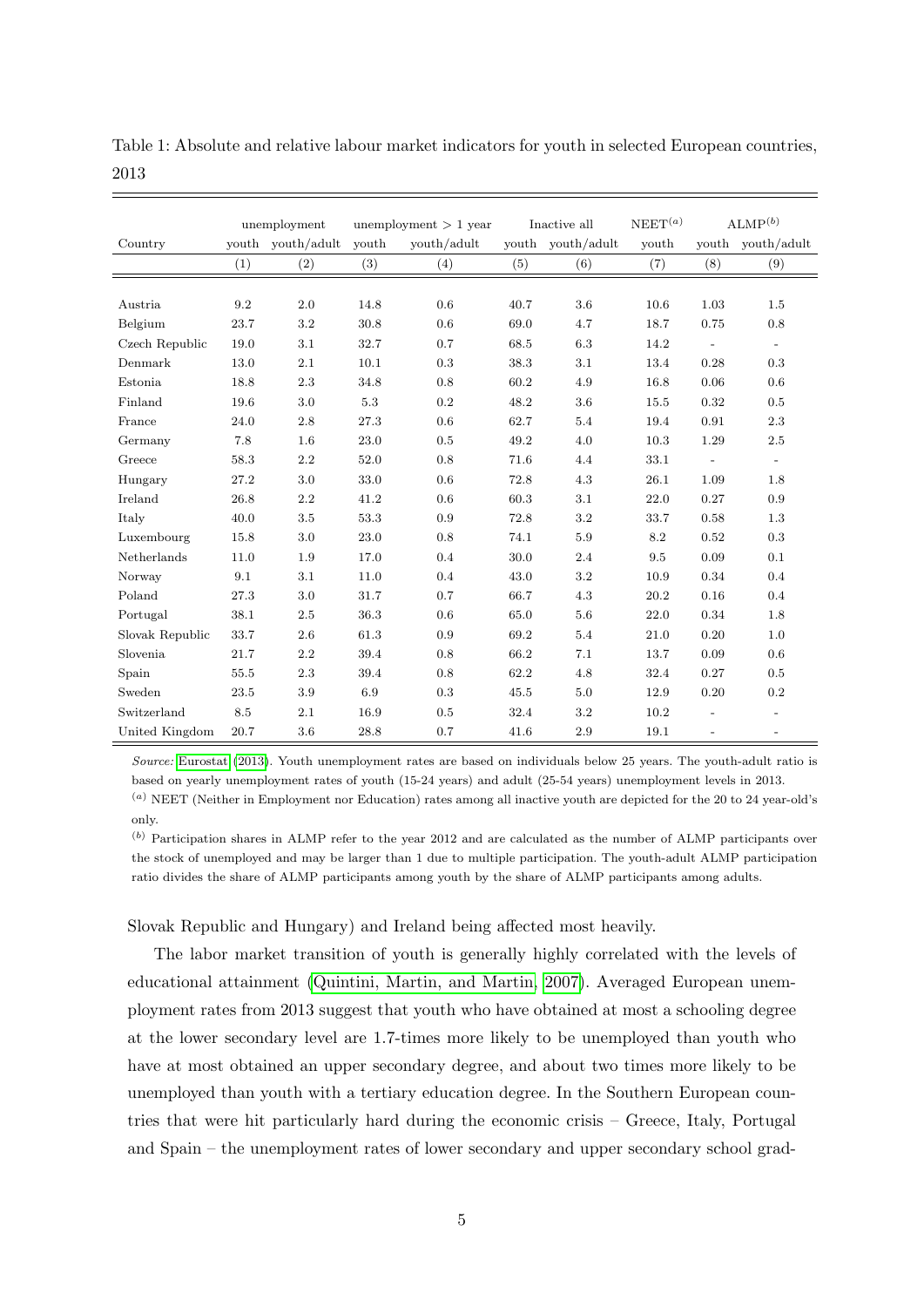uates only differ by a factor of 1.1 in favor of the higher educated. In the other European countries, the respective unemployment rates differed by a factor of 1.8 [\(Eurostat, 2013\)](#page-25-8).[4](#page-8-0)

Differences in economic conditions, education and labor market policies may result in systematic cross-country differences in the chances of youth to enter the labor market. As outlined above, youth from countries that were hit hardest by the economic crisis (Southern European countries, Ireland) and that are hence plagued with structurally low labor demand, are more likely to be (long-term) unemployed, more likely to enter inactivity, and to experience lower returns to education. Several studies underline the close relation between labor market institutions, e.g., hiring policies, minimum wages, and youth unemployment levels (Jimeno and Rodríguez-Palenzuela, 2003; [Addison and Teixeira, 2003;](#page-23-3) [Bertola, Blau,](#page-23-4) [and Kahn, 2007\)](#page-23-4). The close link between the schooling system and labor market entry of youth is documented most intensely. On the one hand, the general schooling system may affect the tendency of youth to leave school early, i.e, to finishing their education with a degree at the lower secondary or lower level, with the consequence of experiencing more difficulties entering the labor market. On the other hand, the structure of post-mandatory, professional education options affects the youth labor market transition. In countries with established vocational education tracks or an extensive apprenticeship system, youth participating in vocational education tend to experience a faster entry into the labor market than youth entering the labor market after participating in mostly general education [\(Ryan,](#page-27-4) [2001;](#page-27-4) [Hanushek, Woessmann, and Zhang, 2011;](#page-26-5) [Neuman and Ziderman, 1999;](#page-27-5) [Winkelmann,](#page-28-1) [1996;](#page-28-1) Riphahn and Zibrowius,  $2015$  $2015$ .<sup>5</sup> The reason for this faster entry due to vocational education is seen in an improved short-run alignment of the supply and demand for skills. In particular, skill or qualification mismatch is likely to reduce the quality and stability of initially accepted jobs [\(Wolbers, 2003\)](#page-28-2), with potentially long-lasting negative effects of later-life labor market outcomes [\(Liu, Salvanes, and Sørensen, 2012\)](#page-26-6). At the same time, the increasing phenomenon of over-education [\(Quintini, 2011\)](#page-27-7) may result in decreased chances of low-skilled workers finding employment due to crowding-out [\(Borghans, de Grip, and](#page-23-5) [Network, 2000;](#page-23-5) [Dolado, Felgueroso, and Jimeno, 2000\)](#page-25-9). According to [Quintini](#page-27-7) [\(2011\)](#page-27-7), the Netherlands, Greece, Spain, Sweden, Luxembourg and Portugal are amongst the countries with highest levels of over-qualification.

<span id="page-8-0"></span><sup>4</sup>The country-average is based on Belgium, Czech Republic, Denmark, Germany, Estonia, Ireland, Greece, Spain, France, Italy, Luxemburg, Hungary, Netherlands, Austria, Poland, Portugal, Slovenia, Finland, Sweden and UK.

<span id="page-8-1"></span> ${}^{5}$ European countries with the most developed vocational education and apprenticeship systems are, e.g., Germany, Austria, Switzerland, Denmark and partially also the Netherlands. See Eichhorst, Rodríguez-[Planas, Schmidl, and Zimmermann](#page-25-10) [\(2015\)](#page-25-10) for a more detailed definition and assessment of the role of vocational education in industrialized countries.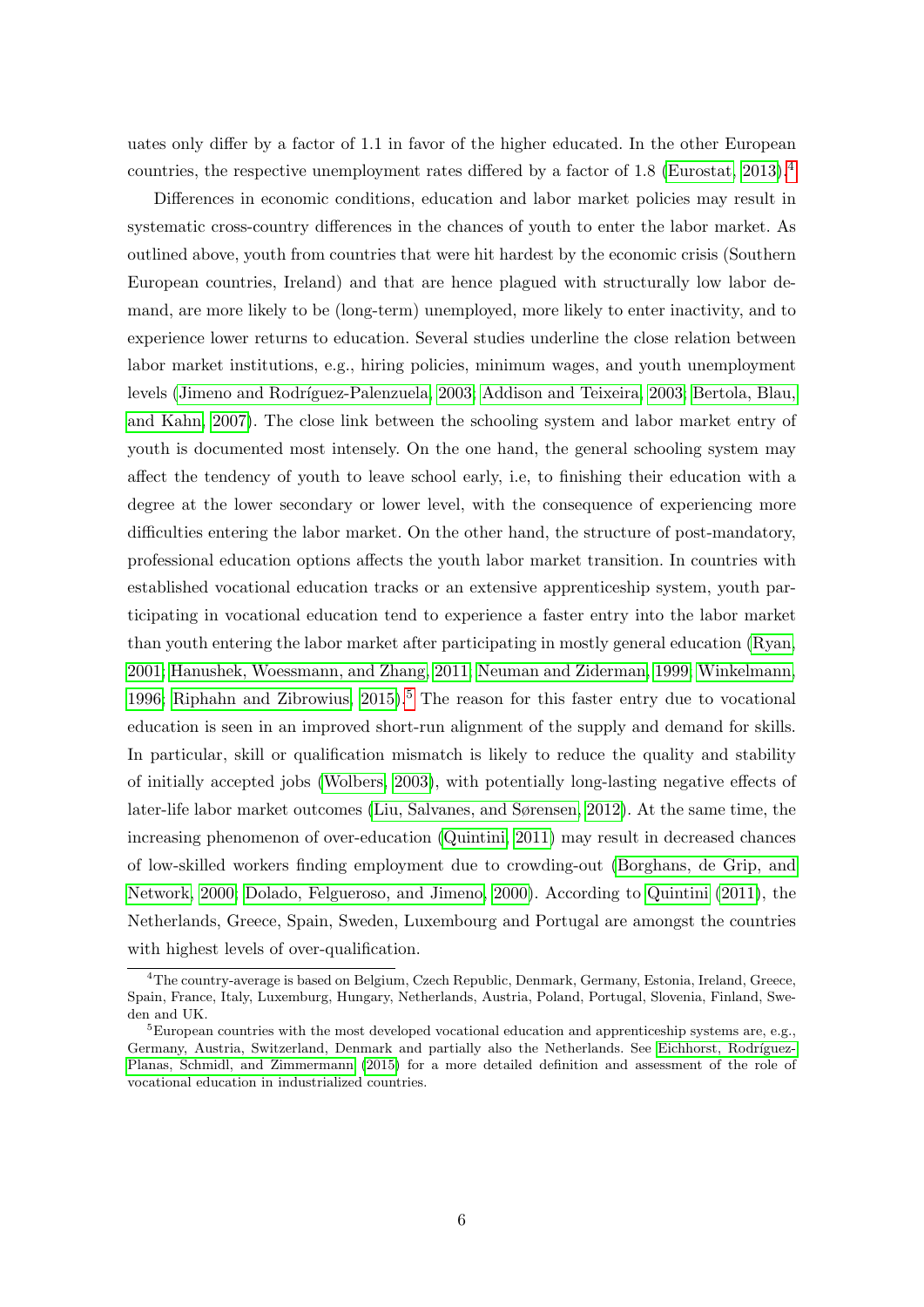#### 2.2 The Role of Active Labor Market Policies

The primary objective of active labor market programs for youth is to integrate unemployed youth into the labor market, stabilize their career entry, and/or to promote the take-up of vocational training as an intermediate step to labor market entry. Column (8) in Table [1](#page-7-0) shows that countries exhibit substantial differences with respect to participation in ALMP. While in Slovenia, Estonia and the Netherlands the share of youth in ALMP is below 10% of the unemployed youth population, it exceeds 100% in Austria, Germany and Hungary (meaning that individuals participate in more than one program on average). Column (9) relates the share of unemployed youth participating in ALMP in to the share of unemployed adults participating in ALMP. An indicator larger than 1 shows that youth are over-represented in ALMP compared to adults (e.g. in Austria, France and Germany) while an indicator below 1 indicates that they are under-represented (e.g. in Denmark, Estonia and Finland).

The previous Section points to three areas of intervention depending on the source of the labor market problem: the stimulation of labor demand, the avoidance of long-term unemployment, and the elimination of educational mismatch. In case educational mismatch is at the root of the unemployment problem, ALMP training programs serve to align the skill-level of the unemployed youth to that of labor demand. As youth are more prone to engage in further formal education, it is sensible to distinguish short- and long-term training measures. While short-run programs tend to be of remedial nature, aiming to overcome minor and specific skill deficits, long-run training programs aim to overcome more structural skill deficits such as gaps in general education. As the latter types of programs stand in direct competition to formal education, their benefits need to be evaluated relative to regular schooling or training options and are thus likely to be less strong than programs for adults who would otherwise not engage in any education. Also, depending on the types of professional education options available, ALMP training may not be similarly valued as formal education by employers and participation in them may entail negative stigmatization effects. A smaller part of training ALMP are preparatory training programs that promote the take-up of regular formal education, such as the continuation of general schooling, or participation in apprenticeship-based vocational education.

Since the returns to upgrading skills may be low if the overall demand for youth labor is  $\text{low}$  – as outlined above – a second issue to be addressed by ALMP programs is the stimulation of youth labor demand. There are several reasons why the demand for youth labor may be low. First, youth are commonly the ones most affected by economic downturn, as firms may be less willing or able to let go of workers with longer tenure. Second, even under normal economic conditions, employers may prefer hiring more experienced workers, in particular, if previous work credentials or colleague referrals allow employers to discriminate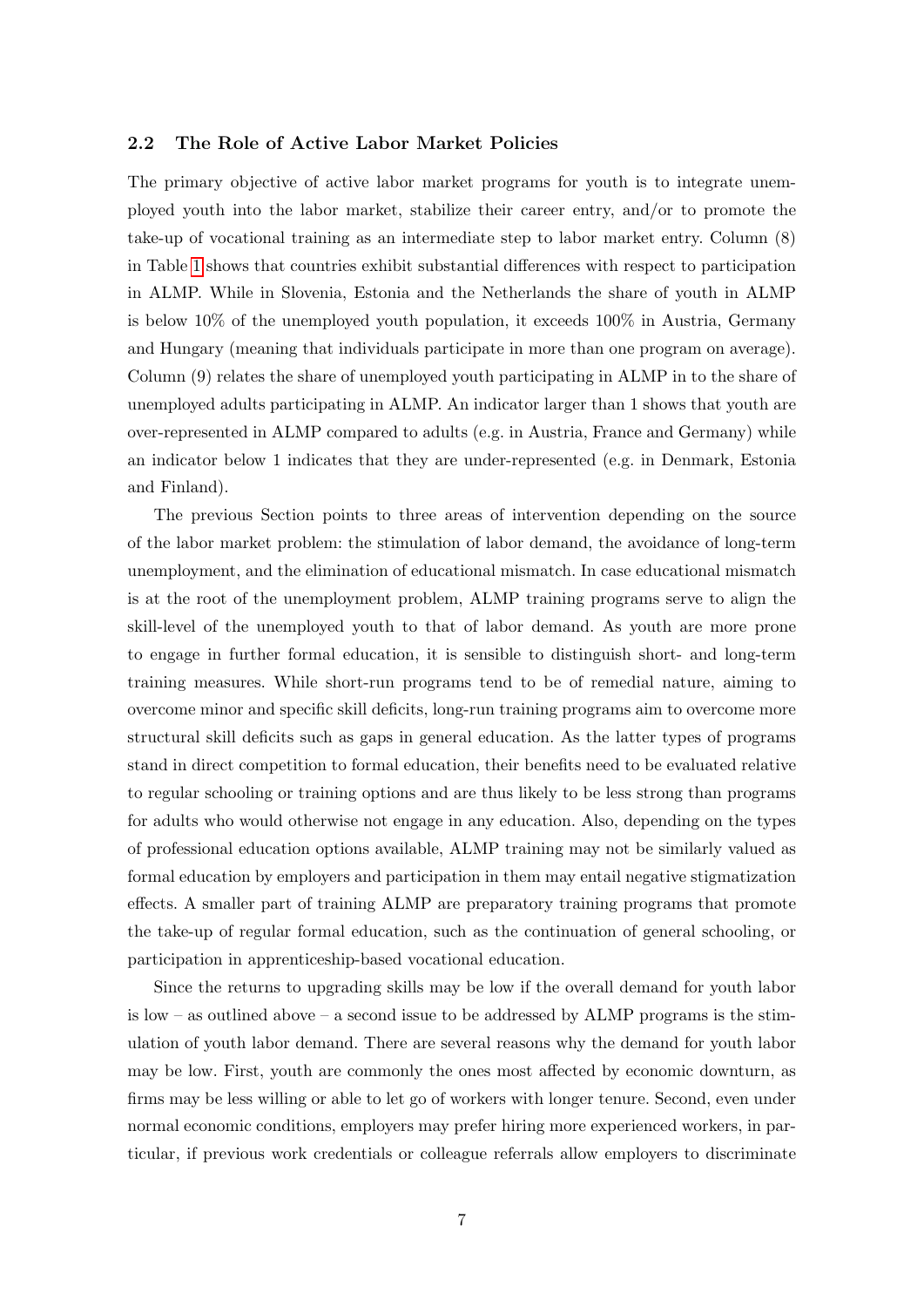better between low and high ability workers (compare [Montgomery, 1991,](#page-27-8) for a theoretical analysis of employee referrals). Third, in the presence of job-specific human capital, firms may be less willing to hire youth and invest in costly training if there is a high probability that youth leave the firm without redeeming this initial investment (see, for an extensive summary of firm's training involvement [Wolter and Ryan, 2011\)](#page-28-3). Hence, if low work- or job-specific experience are barriers to initial labor market entry, the provision of financial incentives for employers to hire and train young people may constitute an effective tool to improve labor market integration. As youth gain more experience and firms are better able to observe their ability, it is intended that youth are offered regular work contracts following the initial subsidy period. [Cockx and Picchio](#page-24-3) [\(2013\)](#page-24-3) further suggest that stigmatization rather than the depreciation of human capital may be the source of state-dependence in long-term unemployment among youth. Following this line of reasoning, wage subsidies promoting the take-up of "real" employment, albeit subsidized, may help youth signal their employability.

A third issue to be addressed by ALMP is the avoidance of long-term unemployment spells, which were found to have particularly detrimental long-term effects for youth (see Section [1\)](#page-3-1). Job search programs and tight monitoring schemes aim to achieve a fast activation of youth early in the unemployment spell. As youth are more likely to enter inactivity as a response to longer spells in unemployment, these measures may also prevent complete withdrawal of youth from the labor market in the long-run. A potential downside of these approaches is that they may result in a direct withdrawal from the labor market when monitoring and sanction are imposed too fiercely. Studies for adult unemployed find that monitoring and sanctioning increase take-up of employment, but may also result in withdrawal from the labor market (see, e.g., [Arni, Lalive, and Van Ours, 2013;](#page-23-6) [van den Berg,](#page-28-4) [Hofmann, and Uhlendorff, 2013\)](#page-28-4). Because of the higher risk of youth of entering inactivity, higher intensity activation schemes may result in stronger drop-out responses among youths compared to adults. In a similar vein, but targeted at more disadvantaged youth, public employment schemes are used to keep youth in the labor market, by offering a work-like environment including low levels of payment. While these types of programs are usually ineffective for adults, they could provide a stepping-stone for youth when combined with training for regular jobs.

A general issue arising from the previous Section is that youth tend to experience higher labor market mobility than adults, the consequences of which on labor market outcomes are ambiguous. On the one hand, job changes may allow an upward movement in the career- and wage-ladder and allow youth to become aware of their skills and preferences [\(Topel and Ward, 1992\)](#page-27-1). On the other hand, it has been found that job-changes promote further job-changes (occurrence dependence) and that early job instability significantly reduces later wages (see, e.g., [Neumark and Wascher, 2006;](#page-27-9) [Doiron and Gørgens, 2008\)](#page-25-11).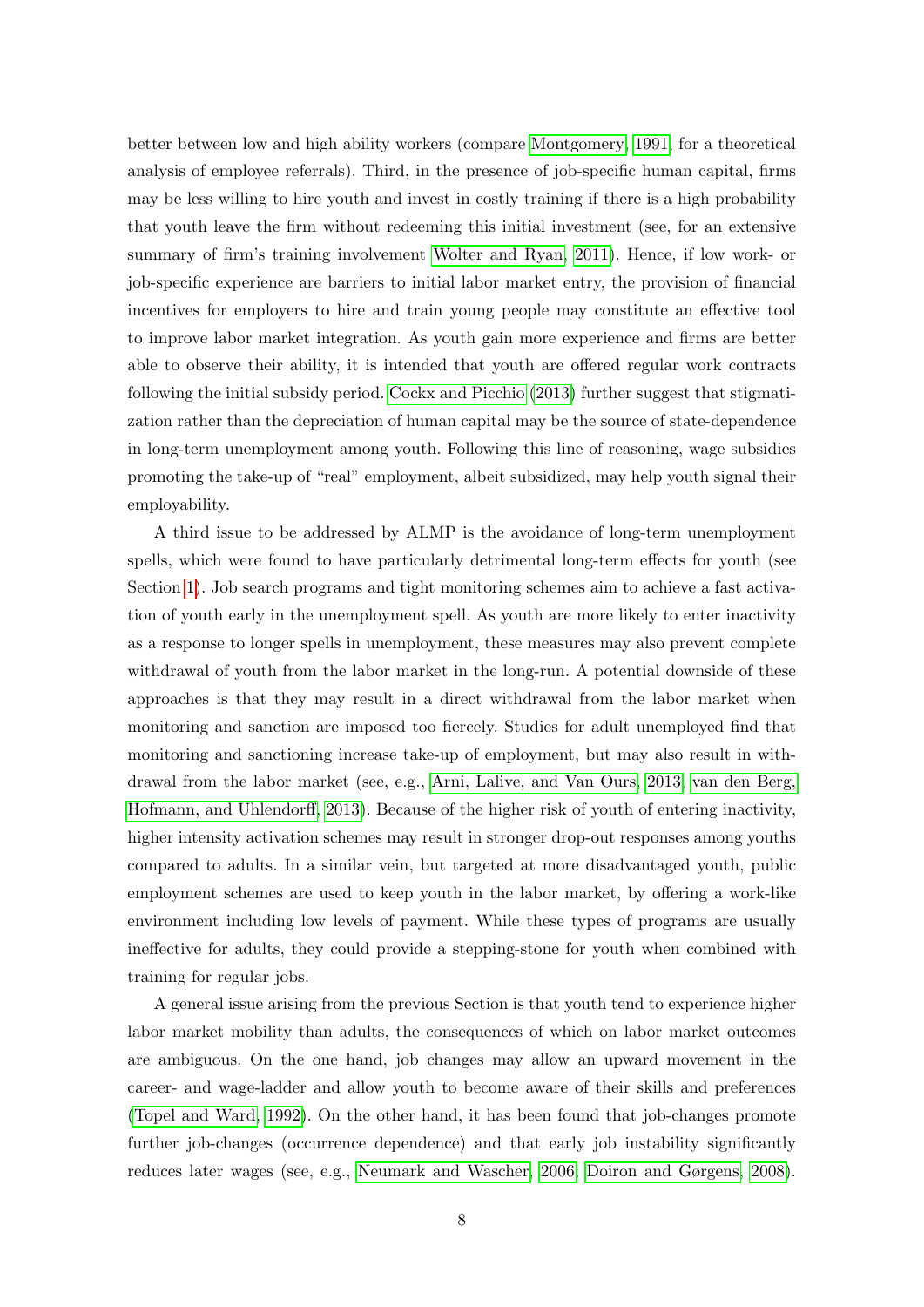Consequentially, ALMP programs should also be measured by their ability to improve the job match quality and stability of accepted employment. If participation in ALMP helps youth to learn about their preferences, career or schooling opportunities, or allow to signal their abilities to employers, this is likely to improve choices and stability of subsequent employment. Against this background it is particularly interesting to assess the long-run effects of, e.g., training measures or financial incentives to employers, as the benefits of these measures may lie in an increased long-run stability of employment.

### <span id="page-11-0"></span>3 Active Labor Market Policies and Their Effects

In this Section, we summarize the findings of 37 evaluation studies assessing the impact of ALMP measures for youth in Europe (see Table [A.1](#page-7-0) for a full list of studies). We include evaluation studies that consider programs specifically targeted at unemployed youths, as well as evaluation studies assessing the performance of general ALMP programs including a subgroup-specific analysis for youth. Tables [A.2](#page-19-0) to [A.5](#page-39-0) in the Appendix provide a brief overview of the studies included in the analysis, classified by the type of program under investigation. In line with the most common types of ALMP encountered in practice, four broad types of programs are distinguished: labor market training, job search assistance and monitoring, wage subsidies, and public sector work programs.

We restrict our overview to studies that convincingly address the problem of non-random selection into treatment, e.g., by conducting randomized field experiments, exploiting exogenous variation in program access, controlling for a large set of informative control variables, or using other state-of-the-art econometric evaluation techniques. The bulk of evaluation studies use the conditional independence or "unconfoundedness" assumption for identification, thus assuming that controlling for observed characteristics is sufficient to capture selection into the different treatment options. The ALMP evaluation literature offers some guidelines regarding the most informative characteristics to be included to control for nonrandom selection (e.g., [Lechner and Wunsch, 2013;](#page-26-7) [Caliendo, Mahlstedt, and Mitnik, 2014\)](#page-24-4), and we preselected studies adhering to these guidelines. However, it is clear that by the short previous labor market history of youth and the stronger variability in terms of initial labor market attachment, there is a risk that unobserved heterogeneity plays an even stronger role for the youth than for the adult working population.

Next to considering the employment effect of the ALMP programs, we also assess, where available, program impact estimates on education participation and the quality of accepted employment. On the one hand, participation in education constitutes a relevant outcome of interest as youth may wish to continue further formal education once exposed to the treatment rather than entering the labor market directly. Under the assumption that higher levels of human capital result in a better long-term labor market prospects, this may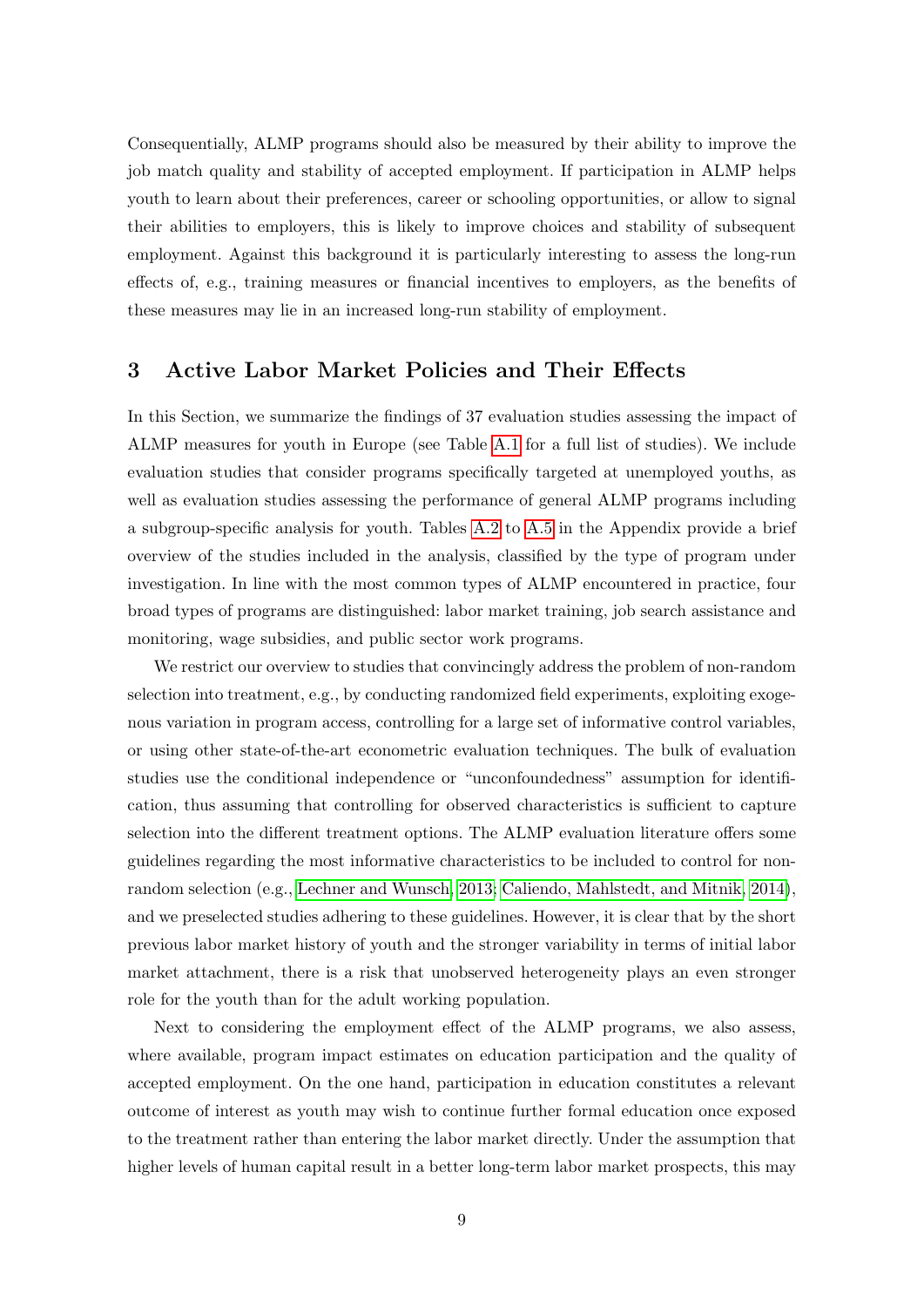also be a desirable outcome of ALMP programs for youth. On the other hand, as youth tend to consider participation in formal education as an alternative to remaining unemployed, short-run positive employment effects of policies may arise due to control group entering education rather than remaining unemployed. As it is not clear how the return to labor market policy programs compare to that of formal education participation, this substitution effect should be kept in mind when evaluating the effect of ALMP for youth.

In the next four subsections we briefly describe the programs under consideration, the evidence we collected on their effects, and summarize the main findings; subsection [3.5](#page-18-0) condenses the findings across programs and outcome variables and concludes.

#### <span id="page-12-0"></span>3.1 Labor Market Training

Program Description: Labor market training courses are one of the main interventions used to integrate unemployed individuals into employment. The training can be very heterogenous, ranging from purely classroom-based training to purely on-the-job training within firms, with varying durations between a couple of weeks to over one year. The purpose of these labor market training programs is to extend or to adapt the labor market relevant skill set of participants, so that a faster and more stable integration into employment can be achieved. Training programs within firms serve the additional purpose of providing youth with some level of work experience and send productivity signals to employers, making them potentially more likely to hire participants later on. This additional "foot-in-the-door" effect of within-company training may be particularly relevant for youth with limited signals of prior labor market participation. It may hence be expected that, all else equal, within-firm training has a better employment effects than formal classroom training. At the same time, by being more practically oriented, firm-based training tends to be offered predominantly to disadvantaged youth with stronger barriers towards direct labor market integration. This differential selection into classroom-based and school-based training programs suggests that the evaluation results for these two programs are not readily comparable.

Evaluation Results: In total, we collected evidence from 19 studies in 8 countries. Overall, the employment effects of purely classroom-based labor market training are mixed, showing both positive and zero employment effects. Abstracting from negative locking-in effects during participation, only one of the studies (Norway) finds a negative longer-term employment effect. Three studies also assessing the effect of classroom-based training on unemployment or education show that a positive employment effect often coincides with a zero effect on the unemployment levels (see Table [A.2](#page-19-0) for details) or a negative effect on education. This confirms the hypothesis that classroom-based training may result in a crowding out of formal education or serve as a substitute for it. The close link between ALMP training and formal training participation is also supported by a study from Den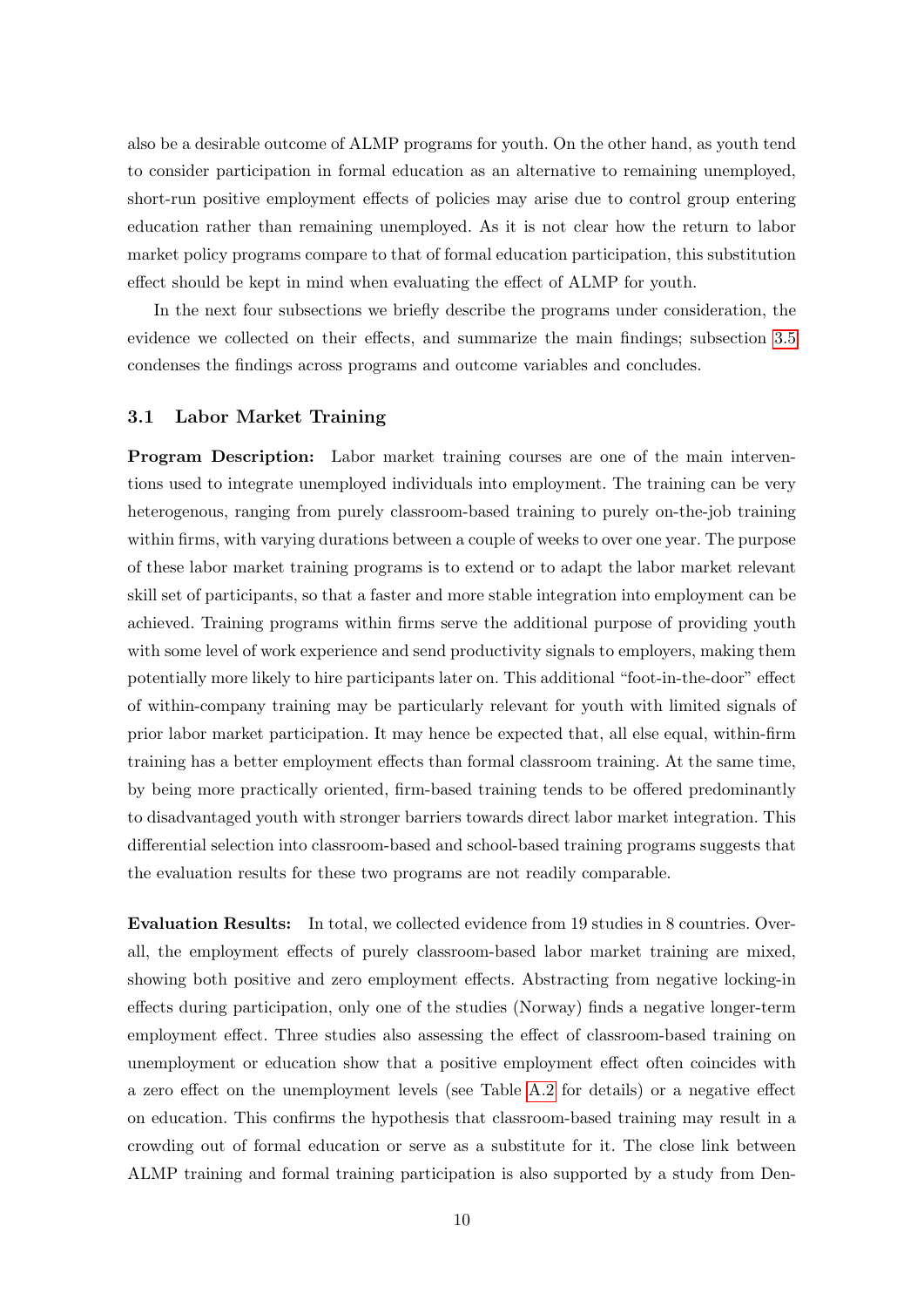mark (1) assessing the effects of announcing labor market training to the unemployed. Here it is found that the "threat" of expected labor market training results in a increase in education take-up but no increase in the employment probability. It has to be noted that a large share of the evidence of classroom based training comes from Germany (five out of nine studies), but omitting these studies from the aggregation would not change the general conclusion.

The evidence of the employment effects of mixed school- and work-based training is somewhat more scarce and also more mixed: four studies find either positive, zero or negative effects. The negative results are found in the Swedish (3) and the Norwegian study, both examining a period during the early 1990's where both economies experienced a tremendous downturn.<sup>[6](#page-13-0)</sup> Hence, the evidence is likely to be affected by these economic circumstances. The French  $(1)$  study finds zero (negative)<sup>[7](#page-13-1)</sup> effects for the higher educated and positive effects for youth with low previous education, thus suggesting that work-based training is more beneficial for the more disadvantaged and may entail stigmatization for youth with higher schooling.

Studies analyzing the effectiveness of labor market training relative to other types of ALMP tend to find that training performs better or similar to public sector job creation but worse than practical work experience, as provided, e.g., by wage subsidies. The Swedish (5) study suggests that practical training works better than school-based training. Four studies assess the effect of classroom training on the match quality of subsequent jobs, as, e.g., reflected by the wage level or duration of employment spell. These studies mostly find a positive effect, but by the limited amount of evidence, further studies are needed to support this finding.

Summary: The overall effectiveness of ALMP training is heterogenous. Purely schoolbased training has either positive or no effects on employment but negative effects on participation in formal education. The effects of firm-based training or mixtures of firm-based and classroom training are more negative in terms of employment outcomes, but they seem to entail less of a trade-off in terms of education outcomes. While there is much less evidence for firm-based training overall, the negative evidence from Sweden and Norway may not be representative for the overall effectiveness as both pertain to periods with very negative labor market conditions, a situation in which training is likely to be less effective. However, two other studies (Germany and Finland) also show zero overall effects; the only positive evidence comes from France (for youth with low levels of previous education). A potential

<span id="page-13-0"></span> ${}^{6}$ The Swedish unemployment rates more than tripled during the time period of investigation (from  $3\%$ to over 9%). In Norway, the unemployment rate during the period of investigation was at an all-time high at 5%.

<span id="page-13-1"></span><sup>7</sup>Depending on the specification; unfortunately the authors do not provide guidance of which of the two estimates is more reliable.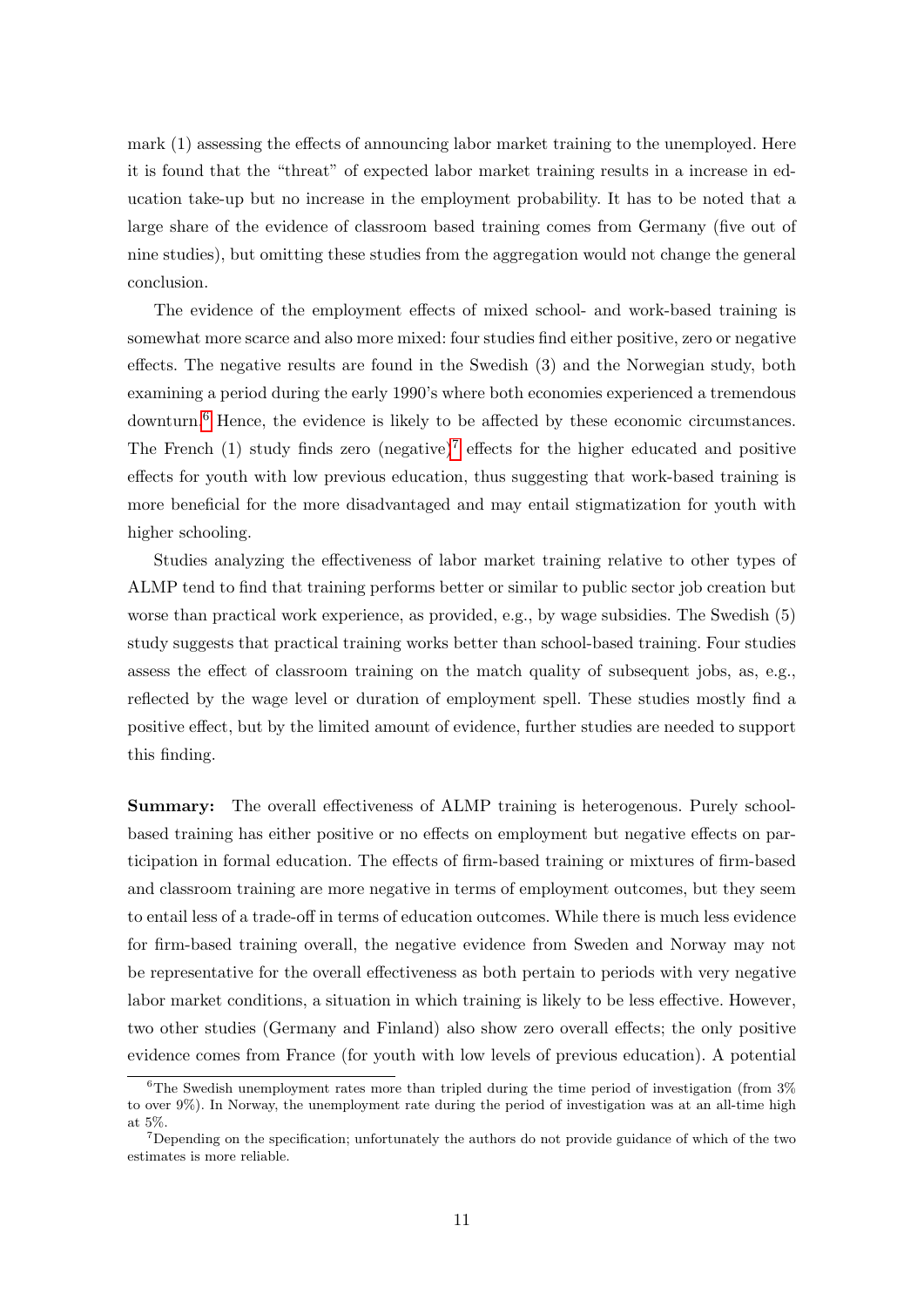explanation for the lower effectiveness of mixed training is that the most disadvantaged youth for whom practical training programs are intended may require more intensive or additional support. Negative employment effects for youth with higher levels of previous education could be due to the low reputation of practical training and participation in such programs exhibits stigmatization effects.

#### 3.2 Job Search Assistance and Monitoring

Program Description: Job search assistance measures comprise counseling and mentoring activities by caseworkers of the public employment services or external providers, including the provision of vacancy information as well as short-term training or coaching programs assisting youth in their application process. A primary focus of these programs is to increase the commitment and motivation of job search among youth. In most countries, this comes with higher intensity support and is also linked to higher levels of monitoring. This, in combination with implicit or explicit threats of benefit sanctioning, is expected to increase compliance with job search requirements and thus increase the exit rate out of unemployment. Previous research points to the double-edged consequences of monitoring and sanctioning schemes, as increased unemployment exit rates in the short-run tend to come at the cost of lower quality job matches and decreased employment stability in the long-run. For youth, the effectiveness of sanctioning is a-priori uncertain, as youth may be more likely to resort to their parents for financial support. Consequentially, the threat of or even actual benefit withdrawal may push youth towards non-activity rather than into employment relationships.

Evaluation Results: Based on evidence from 16 studies in 8 countries, we find that counseling and monitoring results in significantly positive employment effects in the majority of evaluation studies (see Table [A.3\)](#page-34-0). We distinguish between studies of combinations of counseling and monitoring (eight studies), counseling without monitoring (four studies), and monitoring or/and sanctioning only (four studies). We find that the programs involving counseling tend to yield predominantly positive effects, irrespective of whether they involve monitoring. Out of the studies combining job search assistance and monitoring, the studies from Denmark (3), Portugal and Sweden (8) are the only ones that result in a zero or even a negative effect. The Danish study assesses the effects of job search just prior to the start of the economic crisis in 2008 and suggests that the combination of unfavorable economic conditions and a very high baseline activation in the control group may have resulted in a zero effect and an increased exit rate into inactivity among the treated. In Sweden (8) zero effects are found for long-term unemployed youth under difficult economic conditions, suggesting that job search activities may may not be sufficient for this difficult target group. The Portuguese study in contrast explores a pilot project implemented during fairly benefi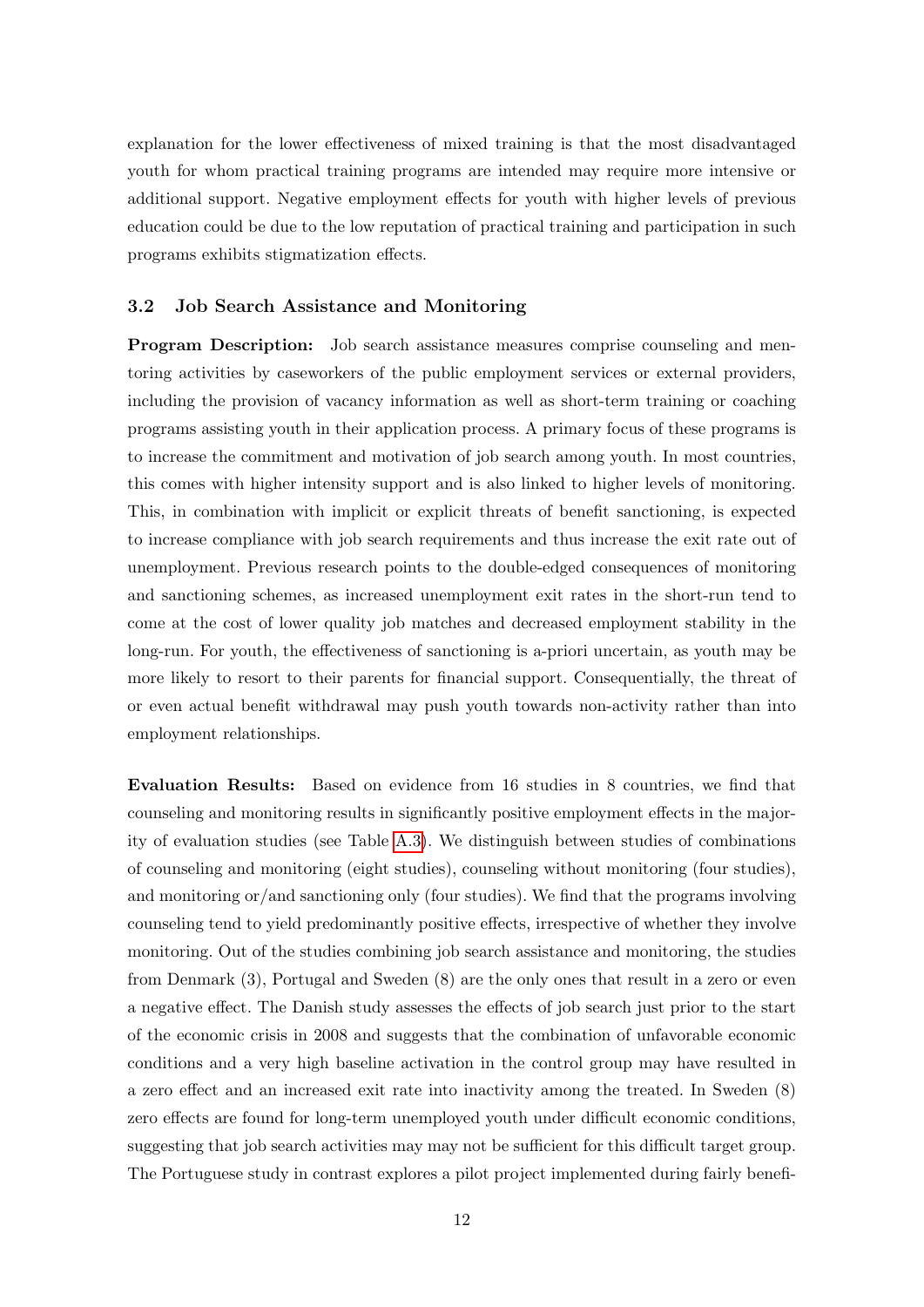cial economic conditions. It hence seems more plausible that the results are attributable to other factors, such as the low connectedness of the public employment services with local economic actors [\(Centeno, 2001\)](#page-24-5).

Of the four studies assessing job search assistance alone, three studies explore the effects of changing from public to private providers of assistance. As private providers have higher monetary incentives to place the unemployed in stable employment, these studies aim to capture the effect of more intensive counseling, assuming that the provider change itself does not have an additional employment effect. The studies from Germany (3) and France (4) find positive employment effects of the provider change, while the Swedish study does not find an effect, suggesting that this is due to the high baseline activation for youth at the public employment services. Exploiting random differences in the share of youth changing from public to private providers, the French study shows that a higher counseling intensity at private providers entails significant displacement effects for youth not benefitting from the intensified counseling, in particular in areas with problematic labor market conditions. The overall labor market effects of the intensified counseling in France was zero.

Monitoring alone yields either zero results (in Hungary and Sweden (4)), or short-run positive results (in Germany (8), UK (4)) and long-run negative results due to increased long-run exits from the labor force. The studies for Hungary and Sweden evaluate the effect of an increased (announced) monitoring intensity and do not find any affect on employment rates. While the program set-up differs in many details, both interventions are reported to exhibit rather low actual risks of sanctioning for non-compliance in job search or for turning down job offers, which may hence have resulted in a low level of compliance. The study in the UK in contrast considers a policy reform increasing the actual risk of sanctioning, finding that after an initially positive employment effect, the medium-run effects on employment are negative, as youth tend to resort to alternative sources of social benefits, exempting them from any job search activities. Furthermore, negative effects on wage levels are found, the absolute size of which are larger for youth than for adults. The study for Germany (8) assesses the effects of temporary benefit withdrawal and finds substantial positive short-run employment effects that are increasing with the intensity of the sanction. While the effect on employment quality is not available, the authors suggest that the complete withdrawal of benefits may have had substantial negative effects on employment quality or labor force participation.

Summary: In summary, the evaluation evidence suggests that job search assistance programs exhibit a similar effectiveness for youth as they do for the overall working population [\(Kluve, 2010\)](#page-26-3). Positive long-run effects of job search assistance suggest that counseling may not only help youth find employment faster but also helps them enter more stable employment of higher quality. But further research is needed to corroborate the quality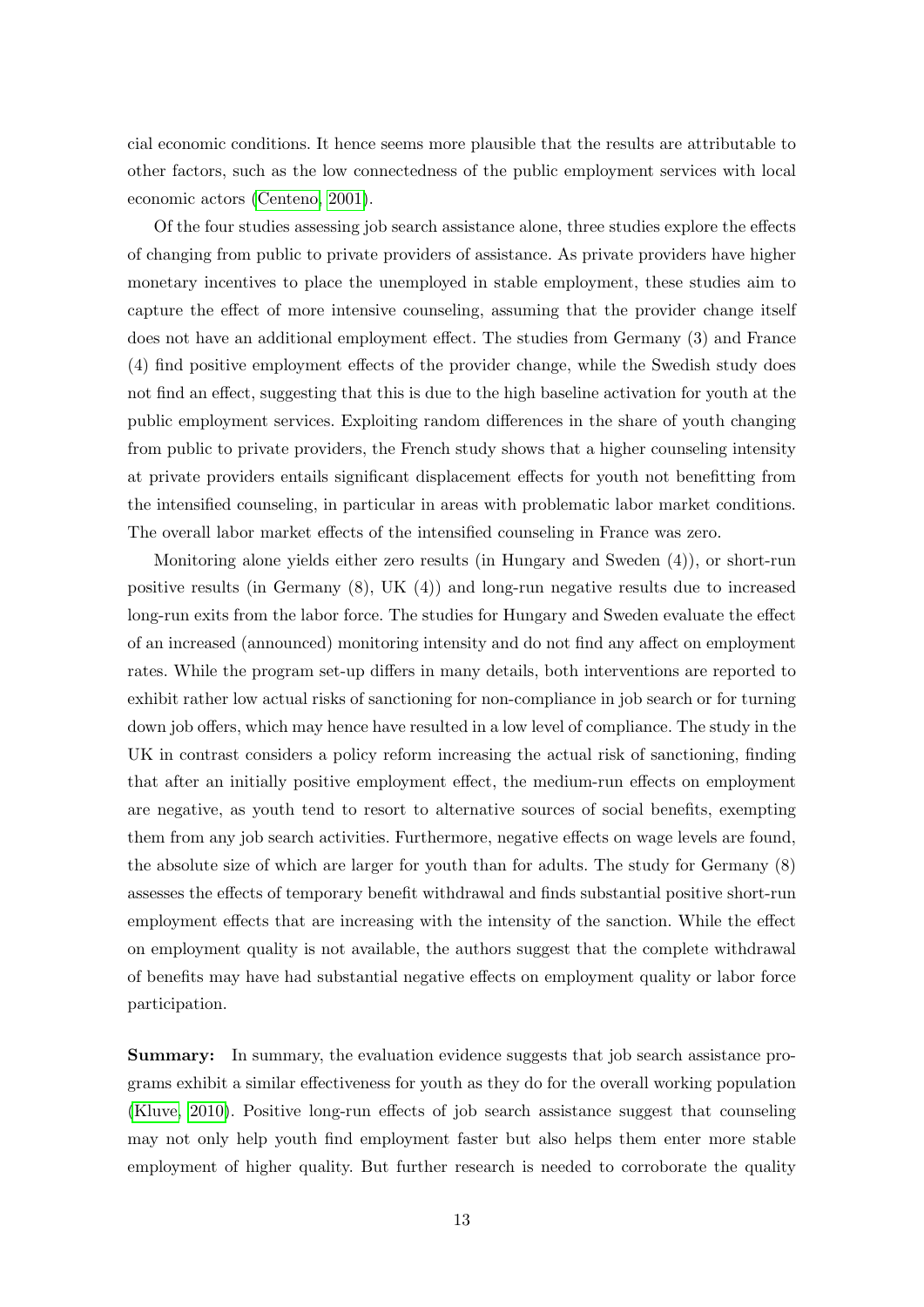aspects of job search assistance. The study from France (4) suggests that positive long-run results may arise due to displacement of non-treated youth. This would clearly lower the overall benefit of the intensified job search. At the same time, there is some evidence that job search assistance exhibits decreasing marginal returns for the treated. Several countries having developed intensified activation specifically for youth – e.g., Denmark, Sweden and Germany – report zero or even negative effects of additional activation (see for a German study on an intensified activation mix [Wolff and Nivorozhkin, 2012\)](#page-28-5). At the same time, the effectiveness of counseling and monitoring seems to be low under bad economic conditions and for long-term unemployed youth.

The small evidence available regarding the effect of monitoring and sanctioning suggests that youth respond positively to a sanction (threat of sanctioning) in terms of employment outcomes in the short-run, but they may also leave the labor force. Accompanying qualitative evidence of the consequences of sanctions suggests that the unemployed subject to sanctions are commonly those exhibiting more profound difficulties, such as family-related problems, mental illness or drug addictions. Sanctions further tend to aggravate this problem, so it does not seem advisable to use sanctions as a method to activate the most disadvantaged.

#### 3.3 Wage Subsidies

Program Description: Subsidized wages or income support schemes are primarily aimed at providing a financial incentive for employers to hire youth with lower relative initial productivity. As employers may expect costs of initial training investment, or may need to pay wages exceeding the expected initial productivity, wage subsidies are intended to compensate employers for these incurred costs. For example, in the presence of minimum wage regulations, wage subsidies may bridge the gap between a productivity equivalent payment and the minimum wage. At the same time, if youth are unwilling to work for the low wages offered to them by employers, wage subsidies may increase the wage level and thus the incentives of youth to work. Commonly, wage subsidies are paid for a limited time period (between several months up to one or two years) in the hope that by the time the subsidy expires, youth have sufficiently increased their skill set to be hired under regular working contracts by the same or a different firm. Some programs combine the payment of a wage subsidy with vocational training arrangements in an apprenticeship-type working contract. The level of the subsidy varies; in Germany and the UK it amounted to 40% to 60% of the wage costs. Additionally in the UK, a lump-sum payment was paid for additional training expenses.

Evaluation Results: We have identified 8 studies in 6 countries examining wage subsidies (see Table [A.4](#page-37-0) for details). Studies for Belgium, Germany, Norway and Sweden consider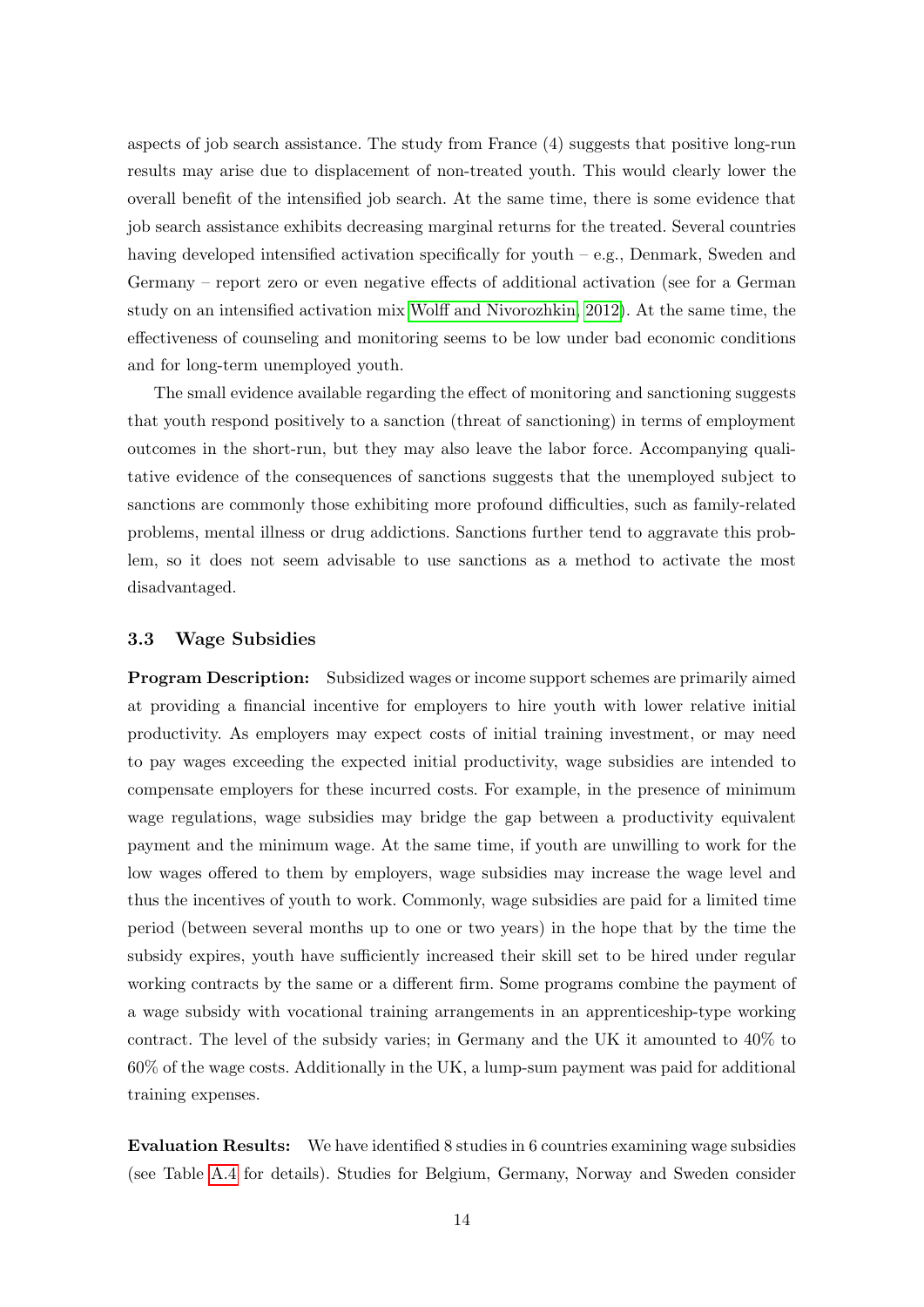the effectiveness of subsidized wage contracts in which training is not a prominent element and find that wage subsidies either increase employment levels or have a zero employment effect. As the programs set-up in Norway, Sweden and Germany were very similar, the zero employment effects found for Sweden and Norway may be linked to the very bad labor market conditions mentioned above. The set-up of the Belgium subsidy was somewhat different in that it was only for part-time working women who earned less than the fulltime minimum wage. The set-up included an in-built disincentive for employers to increase the wages of subsidy-recipients, and it was paid for an unlimited duration as long as the part-time workers were willing to accept fulltime employment if it became available. Despite the risk that the program would become a "part-time trap," the program showed substantial positive effects on the take-up of regular employment, which were most likely attributable to the work-experience during the subsidy. The beneficial labor market conditions during the observation period may have also contributed positively to this "stepping-stone" effect of the subsidy.

Three studies from France (2) and the UK (1 and 3) analyze the effects of wage subsidies in combination with training. In France, low-skilled youth benefitted less from this practical work than from regular short-term work contracts but benefitted similarly compared to public work schemes, which could again be explained by potential stigmatization of practical training schemes. The UK (1) study finds, in contrast, that recipients of wage subsidies exhibit a significantly positive wage growth in the long-run. In a comparative study for the UK (3), it is found that subsidized wages in combination with training performs best in terms of employment compared to all other ALMP programs.

Summary: While most of the studies find pronounced positive employment and wage effects of wage subsidies, an obvious caveat of wage subsidy programs is the high likelihood of deadweight effects arising from employers hiring youth with a wage subsidy even though they would have hired the youth without. This is generally difficult to measure and none of the empirical studies addresses this problem. A further issue to be taken into account is the problem of worker substitution, resulting in a zero-sum game, when workers eligible for the subsidy are hired at the expense of un-eligible but substitutable workers (e.g., unemployed below 25 years vs. older than 25 years). [Riley and Young](#page-27-10) [\(2001\)](#page-27-10) and [Van Reenen](#page-28-6) [\(2004\)](#page-28-6) assess the magnitude of substitution effects in context of the NDYP in the UK and find little to no evidence of substitution of different age groups. However, as not all youth participating in the NDYP took part in the wage subsidy program, this evidence may not be transferable to more intensive uses of subsidies. Unfortunately, we are unaware of any study addressing the magnitude of the substitution effect of wage subsidies directly.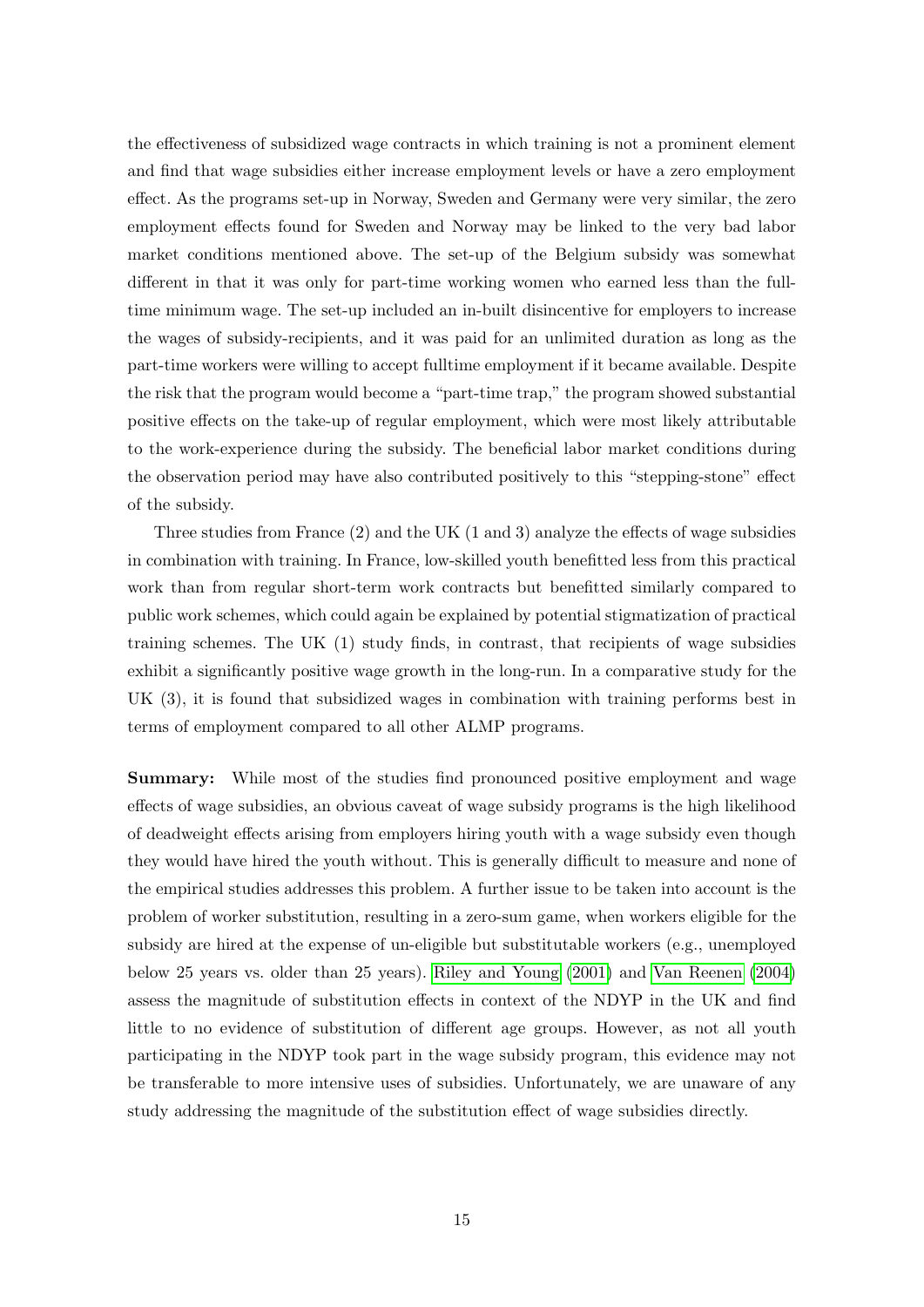#### <span id="page-18-1"></span>3.4 Public Sector Work Programs

Program Description: Public Sector Work programs are state-funded temporary employment opportunities in the public sector that usually involve production of socially valuable goods or services. The programs are mainly aimed at creating employment opportunities and giving youth some work experience. While they may comprise parallel participation in practical training courses, they are often intended to familiarize inexperienced, disadvantaged youth with a routine work environment. Participants usually receive a low level of remuneration during participation. While this may increase the willingness of youth to participate in the program, this may also have the unintended effect of reducing the search effort for "real" jobs. Also, as public work programs do not establish contact to "real" firms or employers, they do not offer a direct way into the labor market.

Evaluation Results: The evaluation evidence for these programs is largely based on evidence from Germany and France, where we have identified five and two studies, respectively (plus one from the UK, see Table [A.5\)](#page-39-0). However, here, a rather homogenous picture arises in that work programs most commonly have zero effect on the employment outcomes. While this may result from a very negative selection of youth into these programs, comparative studies also suggest that public work programs tend to perform worse in terms of employment outcomes than other ALMP options.

Summary: The results for the young unemployed participating in public work programs are rather discouraging. Very similar to the results for the adult working population, we find overwhelmingly zero or negative effects. Hence, it is very questionable whether these programs are an adequate solution – even in challenging economic situations.

#### <span id="page-18-0"></span>3.5 Summary of Results

Table [2](#page-19-0) summarizes the findings from Sections [3.1](#page-12-0) to [3.4](#page-18-1) and provides a brief description of the identified effects for the four types of programs along three outcome dimensions. As we have already mentioned previously, the most common outcome examined is the integration into the first labor market, i.e., into regular employment, and (nearly) all studies provide evidence on that. Since this is not the only interesting outcome, we also summarize the effects on job quality and education where available. The first two outcome dimensions are usually also examined for the adult population, the last one is of interest in the given context of youth unemployment.

Table [2](#page-19-0) not only lists the number of studies, but also the number of estimated effects. These numbers can differ because some studies contain effects for different subgroups (e.g., with/without a formal school degree) and or regions (e.g., East and West Germany). If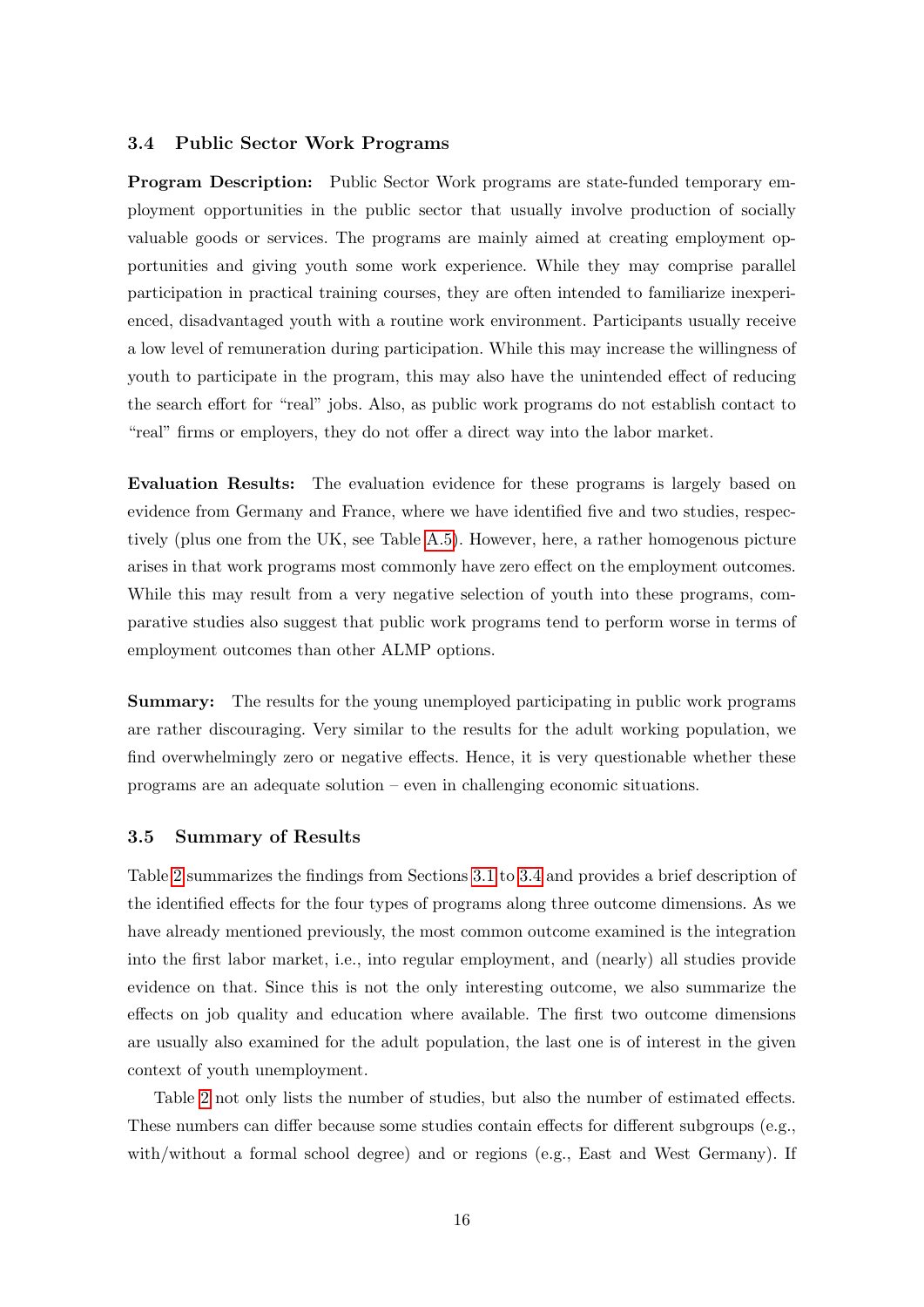<span id="page-19-0"></span>

| Table 2: Overview - Number of studies finding positive, zero or negative effects of ALMP |  |  |  |  |  |
|------------------------------------------------------------------------------------------|--|--|--|--|--|
| for different outcomes                                                                   |  |  |  |  |  |

|                                                                           | Impact                         | <b>Employment</b>    | <b>Education</b>                                           | Quality                          |
|---------------------------------------------------------------------------|--------------------------------|----------------------|------------------------------------------------------------|----------------------------------|
| <b>Labor Market</b><br><b>Training</b><br>(studies: $19/$<br>effects: 47) | $\ddot{}$<br>$\Omega$<br>(n/a) | 11<br>12<br>6<br>(1) | $\overline{2}$<br>$\overline{2}$<br>$\overline{7}$<br>(11) | 5<br>3<br>$\mathbf{1}$<br>(12)   |
| <b>Job Search</b><br><b>Assistance</b><br>(studies: 16 /<br>effects: 27)  | $\ddot{}$<br>0<br>(n/a)        | 12<br>8<br>1<br>(0)  | O<br>3<br>O<br>(12)                                        | 0<br>$\overline{2}$<br>1<br>(12) |
| <b>Wage Subsidies</b><br>(studies: $8/$<br>effects: 13)                   | $\ddot{}$<br>$\Omega$<br>(n/a) | 4<br>4<br>U<br>(1)   | 1<br>1<br>1<br>(5)                                         | 1<br>1<br>$\mathbf{0}$<br>(6)    |
| <b>Public Work</b><br>Programmes<br>(studies: $8/$<br>effects: 20)        | ÷<br>0<br>(n/a)                | 1<br>8<br>5<br>(0)   | 1<br>$\overline{2}$<br>1<br>(6)                            | 1<br>0<br>1<br>(7)               |

Note: A detailed list of the used studies can be found in Tables [A.2](#page-19-0) to [A.5](#page-39-0) in the Appendix. The number of effects includes effects for different sub-groups within a study.

we concentrate on the employment outcome first, we see that the most positive effects are found for job search assistance (12 positive out of 20), followed by wage subsidies (4 positive out of 8). The evidence for labor market training is mixed (11 positive, 12 insignificant and 6 negative), whereas the effect for public work programs is clearly negative (5 negative, 8 insignificant, 1 positive). With respect to education participation and employment quality, evidence is rather scarce. However, the cumulated evidence on training allows for the tentative conclusion that training has a negative effect on formal education participation (7 out of 11) and a positive effect on employment quality (5 out of 9). For the other types of programs, the evidence is too scarce to make a meaningful interpretation.

Differentiating training programs by purely classroom based training, training containing practical elements, and training within the firm, we find that purely classroom based training tends to perform somewhat better (9 positive, 9 zero, 2 negative) than mixed classroom and practical training schemes. As outlined in the text, this differential finding may be attributable to difference in characteristics of the participants or stigmatization effects related to participation in practical training. In contrast, when differentiating job search assistance evidence by studies looking at programs that include counseling versus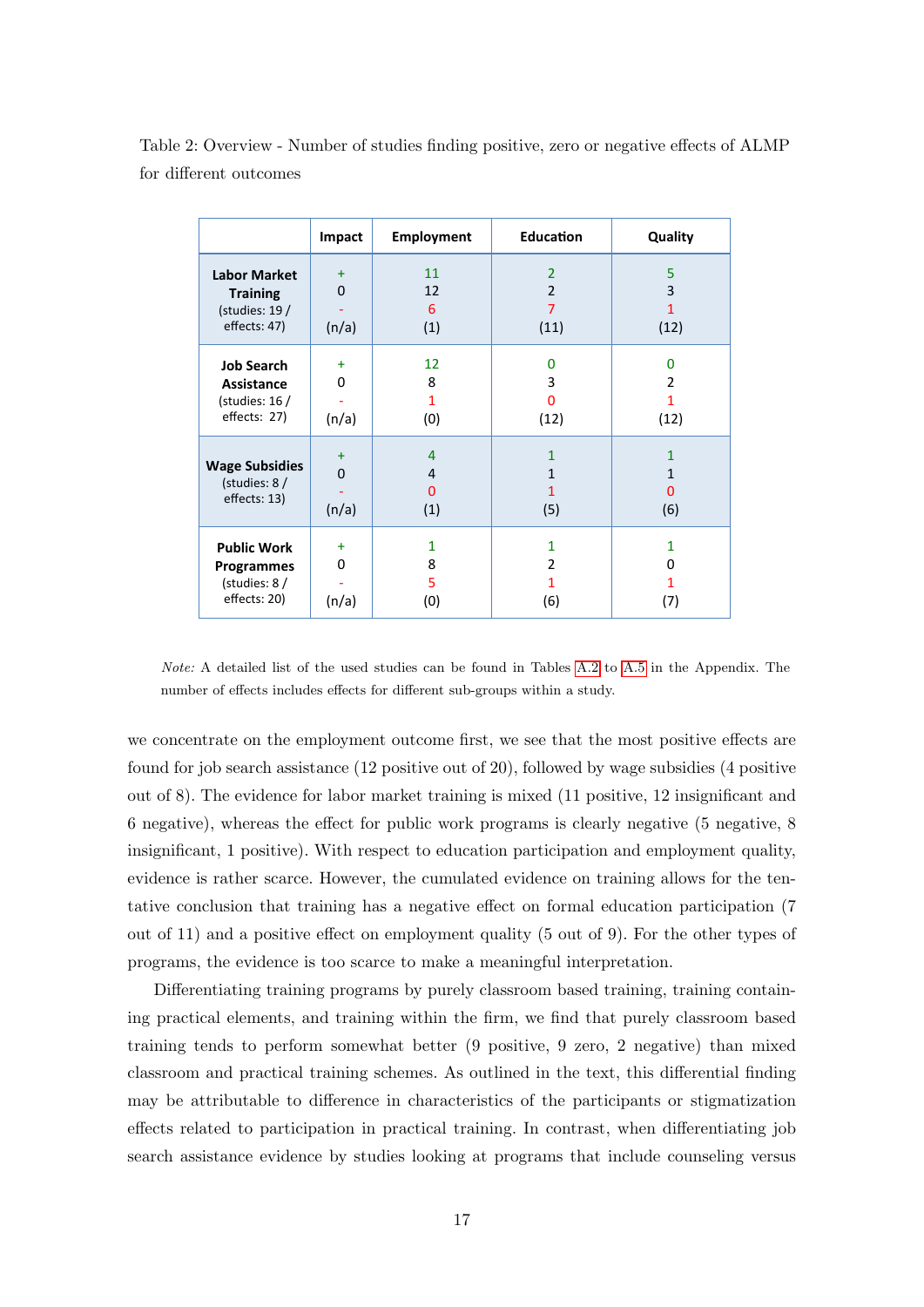programs that only include monitoring or sanctioning, the qualitative finding on employment outcomes does not change. Overall, it hence seems that job search assistance and wage subsidies perform similarly well in terms of improving employment outcomes of their participants. Classroom based training often performs similarly well, but risks to lose effectiveness if it stands in competition to regular formal education. Unfortunately, however, a further comparison in terms of education outcomes and employment stability is not possible due to the lack of evidence.

Unfortunately, most of the evaluation studies under consideration do not address the issue of costs-effectiveness of the respective programs. It is interesting however, to look at approximate calculations[8](#page-20-1) based on the programm specific expenditure information drawn from the Eurostat Database. This suggests that the average per-capita expenditure are highest for wage subsidies (about 3,200 Euros), followed by training programs  $(2,500 \text{ Euros})$ , job creation schemes (2,200) and job search services as the least expensive (1,200 Euros). The relatively high costs of job creation schemes stand in contrast to their effectiveness, and are likely to be driven by having the disadvantaged youths as focus group. Based on the calculations by Eurofund (2011, p. 62ff.) of the country-specific costs of NEET arising due to yearly foregone earnings in 2008, the per-capita costs incurred by these ALMP programs can be compared with the costs incurred by not having youths in the labor force. This can provide a more tangible assessment of the importance of the costs of maintaining ALMP. This exercise shows that the per capita cost of wage subsidies amount to about 40% of foregone earnings, 30% of foregone earnings in case of training programs, about 35% for job creation schemes and  $10\%$  for job search programs.<sup>[9](#page-20-2)</sup> The costs of wage subsidies are quite sizeable, but given their above average effectiveness, they stand out relative to similarly costly job creation schemes that are often found to result in zero or negative employment effects. In contrast, the low relative costs of job search measures in combination with their relatively high effectiveness suggest that they are commonly cost-effective.

## <span id="page-20-0"></span>4 Conclusions

Reducing youth unemployment is a key challenge in many European countries, especially in the aftermath of the most recent economic slowdown. Youth are a population at risk and exhibit a much higher risk of becoming unemployed than the adult population. The

<span id="page-20-1"></span><sup>8</sup>According to the share of young participants in the respective program types, total expenditure information for youths were calculated for each country and program-type assuming that the program cost for youth and adult participants are similar. Price-differences across countries are accounted for by dividing country-specific costs by the purchasing power parities for government services. To increase reliability we only included countries that provided expenditures on at least two types of programs, and averaged expenditure information available between 2010 and 2013 whenever possible, otherwise the latest information available was used. Countries included are BE, DE, EE, ES, FR, LV, LT, AT, PL, PT, SI, SK, FI, SE.

<span id="page-20-2"></span><sup>&</sup>lt;sup>9</sup>The increase in relative costs of job creation schemes suggests that countries with low foregone earnings invest relatively more on job creation schemes than on other measures.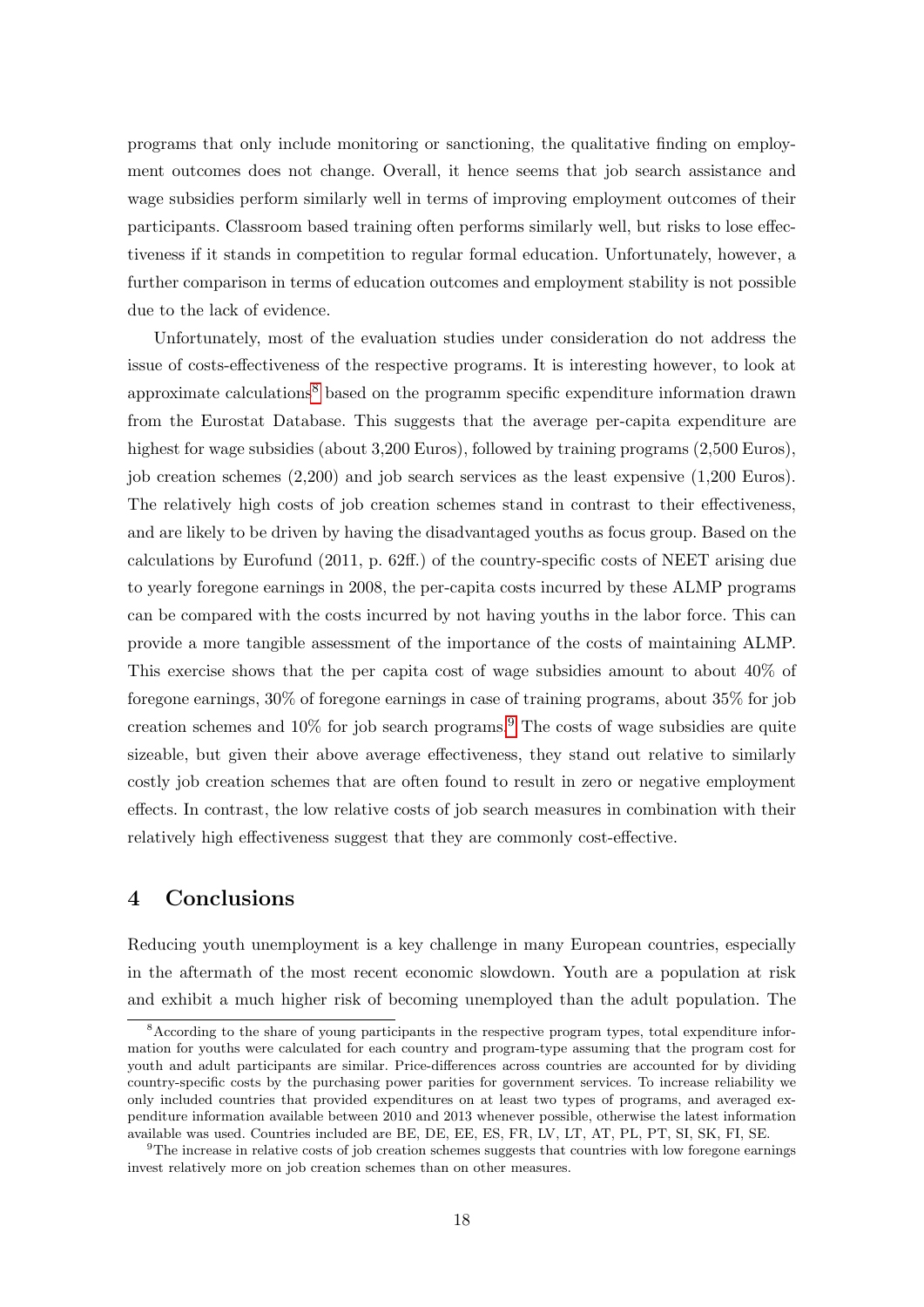youth-adult unemployment ratio ranged from 1.6 to 3.6 in 2013, but even in relatively calm economic circumstances, as in the pre-crisis years 2005 to 2007, the youth-adult unemployment ratio was between 2 and 3 on average. Keeping in mind that unemployment at early stages can have severe long-term consequences on labor market outcomes as well as on other socio-economic factors, policy-makers use active labor market policies as a potential solution and spend significant resources on them. Most commonly, four broad types of programs are distinguished: labor market training, job search assistance and monitoring, wage subsidies, and public sector work programs.

We review the existing evidence on the effectiveness of these different ALMP programs from evaluation studies in Europe addressing the potential problem of selection bias in a convincing way. What becomes immediately apparent is that the overwhelming majority of studies only assess the effects on employment take-up. While this is understandable given the main objective (and also comparable to the adult population), it might be too shortsighted for the youth population. Here, additional outcome dimensions – such as the take-up up of higher formal education or the job quality – should also be considered.

The presented evidence shows differences in the results across but also within different ALMP types. Job search assistance with and without monitoring results in overwhelmingly positive effects. These programs are usually not very cost intensive and seem to work in many different circumstances. However, it also seems that "too much" job search activation can result in zero or even negative employment effects, suggesting that they do not provide the optimal solution for all youth. Similarly, the question of whether job search and monitoring also lead to "better" jobs has not been addressed sufficiently by the literature. The few studies considering employment quality find rather mixed effects, suggesting, however, that harsh monitoring and sanctioning schemes result in negative employment outcomes.

Labor market training programs are most commonly used for youths and have been studied most extensively. The overall results are somewhat mixed: for less than half of the programs/sub-groups, positive effects are found; for the majority, we find insignificant or even negative effects. The negative findings are predominantly driven by the performance of combinations of classroom and practical training, as well as classroom-based training programs under adverse economic conditions in which an upgrading of skills may not be sufficient to improve labor market integration chances in the short- to medium-run. Excluding these studies, the evidence on classroom-based training is similarly positive to that of job search assistance. A particularity of classroom-based training ALMP is that it may reduce the take up of formal education. This crowding out of formal training is clearly an issue to be addressed in further research.

The hopes one might have had with public work programs are not met. Very similar to the results for the adult population, only one of the reviewed studies shows positive effects. Instead of providing a bridge to regular employment, they seem to entail locking-in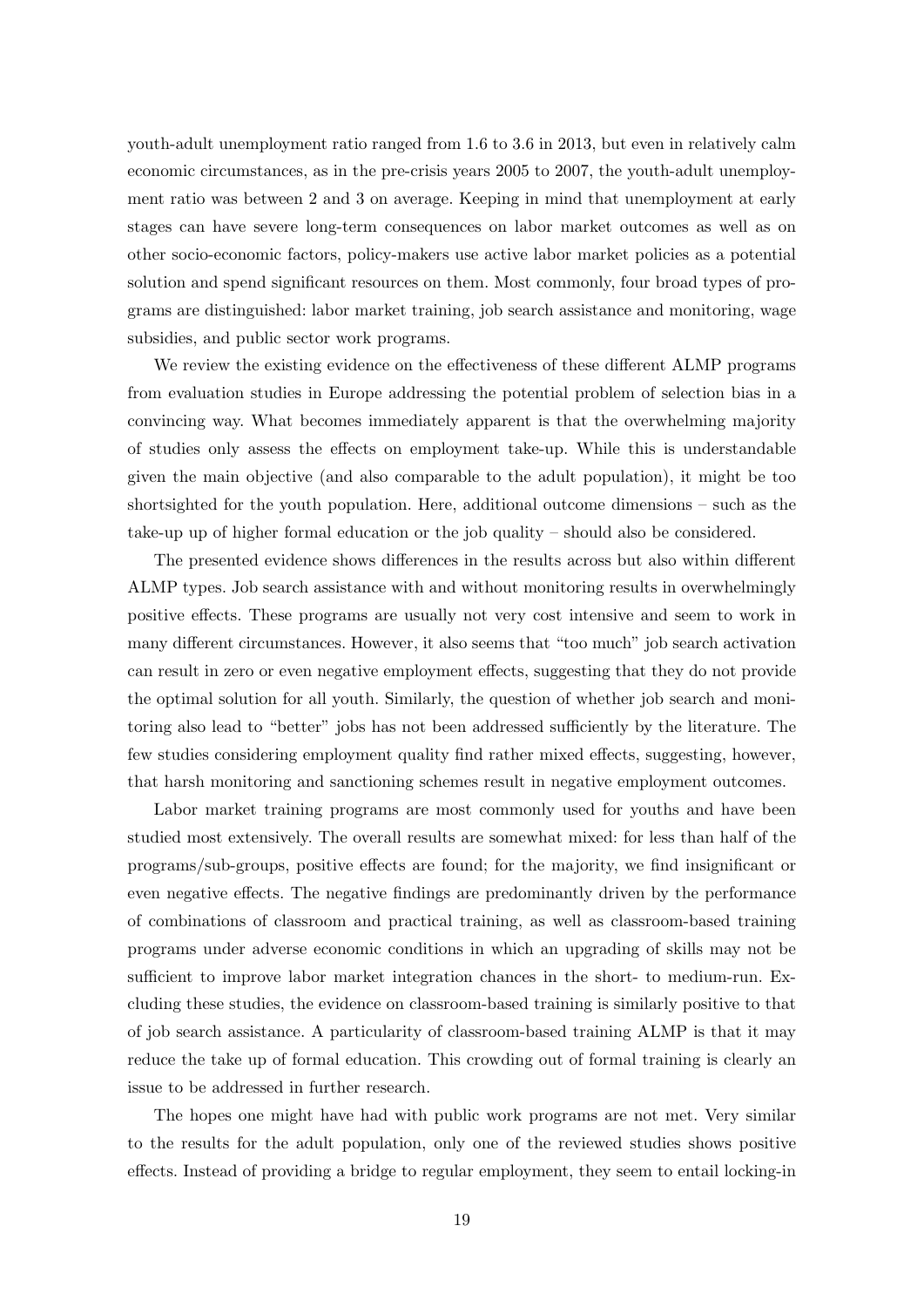or even stigmatization effects. It is thus questionable whether they should be used in the current (or any) situation. In contrast, the effects of wage subsidies on employment takeup are always positive (or insignificant), suggesting that subsidized "real" work experience often provides a stepping stone in regular employment. Wage subsidies evaluated under bad economic conditions were found to perform less well, suggesting that they are no panacea for stimulating labor demand. Unfortunately, little is known about the effects on job quality or stability.

Overall, the aggregate evidence of the effectiveness of ALMP is somewhat discouraging, suggesting that some – but not all – elements of  $\Lambda LMP$  programs can be a solution for the youth unemployment problem. The evidence also raises the question of whether the money spent on ALMP for young unemployed is well invested or whether the money should be used to tackle potential problems earlier. While investing in early education is definitively favorable [\(Heckman, 2006\)](#page-26-8), these investments have a long-term horizon and will not be a solution for all youth at risk.

In particular, it remains an important challenge for policy-makers to devise activation schemes that benefit youth with very low skills and motivation and/or socially disadvantaged backgrounds. While job search and monitoring programs seem to be a very promising start for many youth, neither of the programs under study were targeted to the benefit of the most disadvantaged. Similarly, training programs with practical elements that tend to be targeted at youth with low initial schooling are found not to work very well. Promising strategies for disadvantaged youth may comprise intensive mentoring programs (see [Rodriguez-Planas, 2012,](#page-27-11) for evidence on the U.S.) but also programs that take into account social or health-related factors that may be at the source of a difficult labor market entry (currently ongoing projects include van den Berg, Blasco, Crépon, Skandalis, and [Uhlendorff, 2015;](#page-27-12) Crépon, Pernaudet, and Romanello, 2015).

Similarly, more policy emphasis should be given to promoting the take-up of stable employment relationships. Helping youth to learn about their preferences, by personalized coaching, information about career opportunities, or structured labor market entry programs, could help improve the career choices made by youth. [Saniter and Siedler](#page-27-13) [\(2014\)](#page-27-13) show that the introduction of occupational counseling centers in Germany resulted in smoother labor market entry among affected school leavers. Similarly, it is expected that training programs might also bring the largest return in terms of human capital investment in the long-run. Unfortunately, most of the studies summarized here were not able to identify longterm effects. The observation period of most examined studies ranges from several months to two years (with very few exceptions), thus hardly qualifying as long-term. The review hence also highlights the shortcomings in current research with respect to the long-term consequences of policy measures. Further research should put a stronger focus on education and job quality outcomes in the long-term perspective.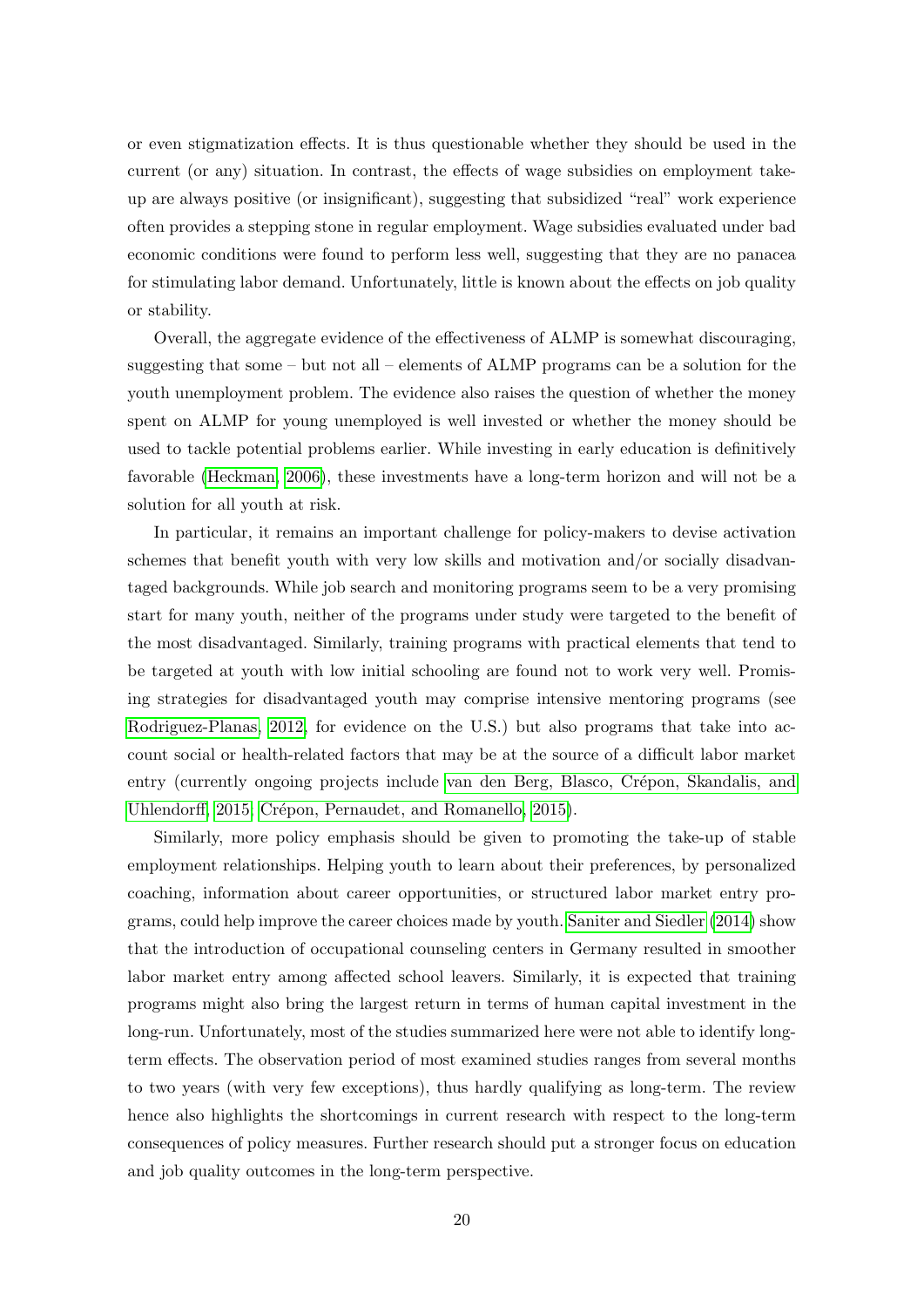### References

- <span id="page-23-8"></span>Achatz, J., S. Fehr, B. Schels, and J. Wolff (2012): "Ein-Euro-Jobs, betriebliche und schulische Trainingsmaßnahmen: Wovon junge Arbeitslose im SGB II am meisten profitieren.," IAB-Kurzbericht 6, IAB Nuernberg.
- <span id="page-23-3"></span>Addison, J., and P. Teixeira (2003): "The economics of employment protection," Journal of Labor Research, 24(1), 85–128.
- <span id="page-23-12"></span>ANDRÉN, T., AND B. GUSTAFSSON (2004): "Income effects from labor market training programs in Sweden during the 1980s and 1990s," International Journal of Manpower, 25(8), 688–713.
- <span id="page-23-6"></span>Arni, P., R. Lalive, and J. C. Van Ours (2013): "How Effective Are Unemployment Benefit Sanctions? Looking Beyond Unemployment Exit," Journal of Applied Econometrics, 28(7), 1153–1178.
- <span id="page-23-1"></span>Arulampalam, W. (2001): "Is Unemployment Really Scarring? Effects of Unemployment Experiences on Wages," The Economic Journal, 111(475), pp. F585–F606.
- <span id="page-23-2"></span>BELL, B., A. BINDLER, AND S. MACHIN (2014): "Crime Scars: Recessions and the Making of Career Criminals," CEP Discussion Papers dp1284, Centre for Economic Performance, LSE.
- <span id="page-23-13"></span>Bell, B., R. Blundell, and J. Van Reenen (1999): "Getting the unemployed back to work: the role of targeted wage subsidies," International Tax and Public Finance, 6(3), 339–360.
- <span id="page-23-0"></span>BELL, D. N., AND D. G. BLANCHFLOWER (2010): "Youth Unemployment: Déjà Vu?," IZA Discussion Papers 4705, Institute for the Study of Labor (IZA).
- <span id="page-23-11"></span>BENNMARKER, H., E. GRÖNQVIST, AND B. OCKERT (2013): "Effects of outsourcing employment services: evidence from a randomized experiment," Journal of Public Economics, 98, 68–84.
- <span id="page-23-9"></span>BERNHARD, S., AND T. KRUPPE (2012): "Effectiveness of further vocational training in Germany. Empirical findings for persons receiving means-tested unemployment benefits.," Schmollers Jahrbuch. Zeitschrift für Wirtschafts- und Sozialwissenschaften,, 132(4), 501– 526.
- <span id="page-23-10"></span>BERNHARD, S., AND J. WOLFF (2008): "Contracting out placement services in Germany. Is assignment to private providers effective for needy job-seekers?," Discussion Paper 5, IAB Nürnberg.
- <span id="page-23-4"></span>Bertola, G., F. D. Blau, and L. M. Kahn (2007): "Labor Market Institutions and Demographic Employment Patterns," Journal of Population Economics, 20(4), pp. 833– 867.
- <span id="page-23-14"></span>Blundell, R., M. Costa Dias, C. Meghir, and J. Van Reenen (2004): "Evaluating the Employment Impact of a Mandatory Job Search Program," Journal of the European Economic Association, 2(4), 569–606.
- <span id="page-23-7"></span>BONNAL, L., D. FOUGÈRE, AND A. SÉRANDON (1997): "Evaluating the Impact of French Employment Policies on Individual Labour Market Histories," The Review of Economic Studies,  $64(4)$ ,  $683 - 713$ .
- <span id="page-23-5"></span>Borghans, L., A. de Grip, and E. Network (2000): The Overeducated Worker?: The Economics of Skill Utilization, Elgar Monographs. Edward Elgar Publishing.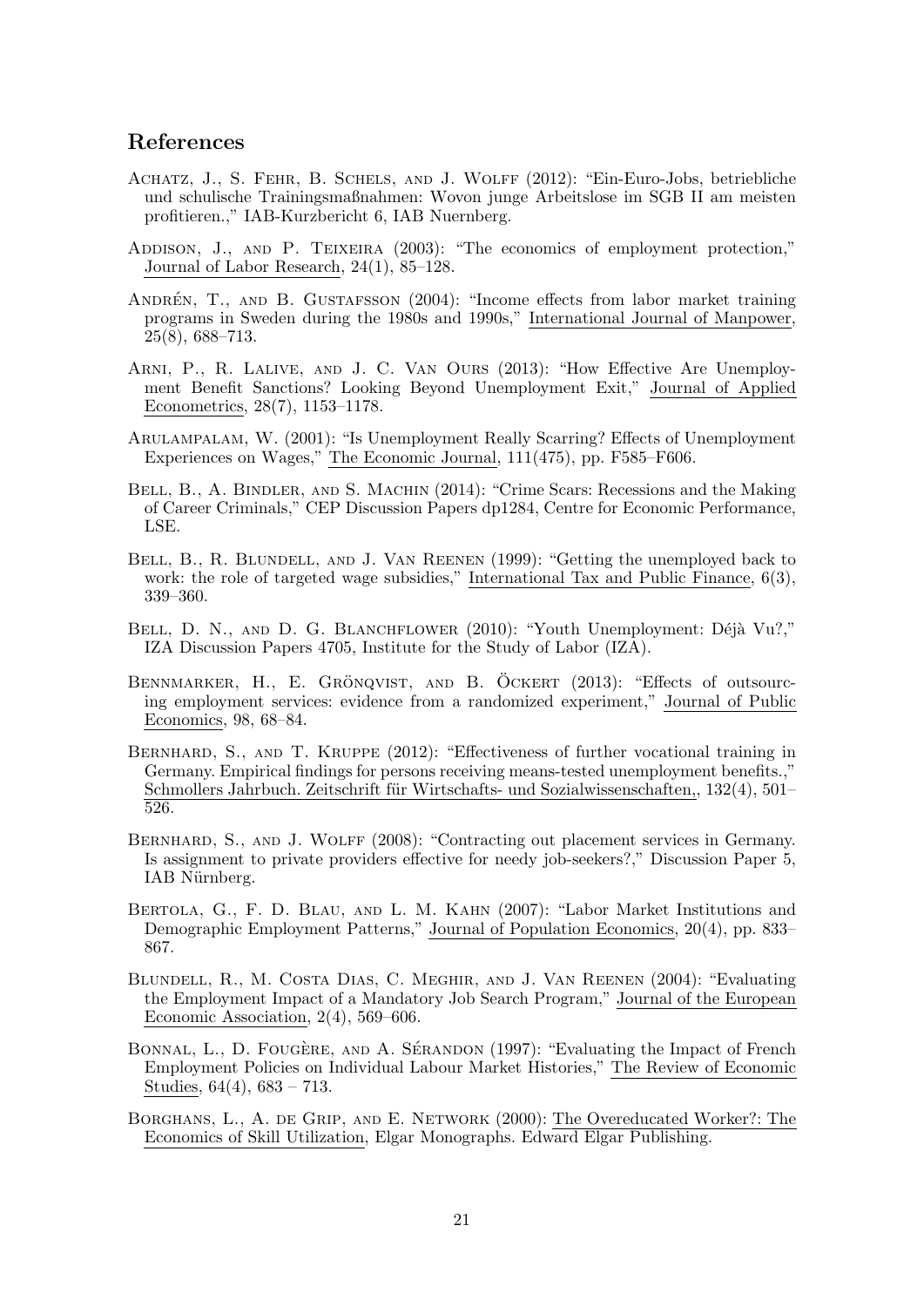- <span id="page-24-8"></span>BRODATY, T., B. CRÉPON, AND D. FOUGÈRE  $(2001)$ : "Using Matching Estimators to Evaluate Alternative Youth Employment Programs: Evidence from France, 1986-1988," in Econometric Evaluation of Labour Market Policies, ed. by M. L. und Friedhelm Pfeiffer, no. 13 in ZEW Economic Studies. Physica-Verlag.
- <span id="page-24-11"></span>Caliendo, M., R. Hujer, and S. Thomsen (2008): "Identifying effect heterogeneity to improve the efficiency of job creation schemes in Germany," Applied Economics, 40(9), 1101–1122.
- <span id="page-24-12"></span>CALIENDO, M., S. KÜNN, AND R. SCHMIDL (2011): "Fighting Youth Unemployment: The Effects of Active Labor Market Policies," IZA Discussion Papers 6222, Institute for the Study of Labor (IZA).
- <span id="page-24-4"></span>CALIENDO, M., R. MAHLSTEDT, AND O. MITNIK (2014): "Unobservable, but Unimportant? The Influence of Personality Traits (and Other Usually Unobserved Variables) for the Evaluation of Labor Market Policies," Discussion Paper 8337, Institut for the Study of Labor (IZA).
- <span id="page-24-2"></span>CARD, D., J. KLUVE, AND A. WEBER (2010): "Active Labour Market Policy Evaluations: A Meta-Analysis\*," The Economic Journal, 120(548), 452 –477.
- <span id="page-24-14"></span>Carling, K., and L. Larrson (2005): "Does early intervention help the unemployed youth?," Labor Economics, 12(3), 301–319.
- <span id="page-24-9"></span>CAVACO, S., D. FOUGÈRE, AND J. POUGET (2004): "Conventions de conversion et retour  $\alpha$  l'emploi," Économie et Prévision, 164(3), 93–111.
- <span id="page-24-5"></span>CENTENO, L. (2001): "Inserjovem and Reage initiatives : a preventive action," Final report. ec peer review programme, Brussels : European Commission.
- <span id="page-24-13"></span>CENTENO, L., M. CENTENO, AND  $\hat{A}$ . A. Novo (2009): "Evaluating job-search programs for old and young individuals: Heterogeneous impact on unemployment duration," Labour Economics, 16(1), 12–25.
- <span id="page-24-0"></span>CHOUDHRY, M. T., E. MARELLI, AND M. SIGNORELLI (2012): "Youth unemployment rate and impact of financial crises," International Journal of Manpower, 33(1), 76–95.
- <span id="page-24-7"></span>COCKX, B., C. GOEBEL, AND S. ROBIN (2013): "Can income support for part-time workers serve as a stepping-stone to regular jobs? An application to young long-term unemployed women," Empirical Economics, 44(1), 189–229.
- <span id="page-24-3"></span>Cockx, B., and M. Picchio (2013): "Scarring effects of remaining unemployed for long-term unemployed school-leavers," Journal of the Royal Statistical Society: Series A (Statistics in Society), 176(4), 951–980.
- <span id="page-24-15"></span>Costa Dias, M., H. Ichimura, and G. J. van den Berg (2013): "Treatment Evaluation With Selective Participation and Ineligibles," Journal of the American Statistical Association, 108(502), 441–455.
- <span id="page-24-10"></span>CRÉPON, B., E. DUFLO, M. GURGAND, R. RATHELOT, AND P. ZAMORA (2013): "Do Labor Market Policies have Displacement Effects? Evidence from a Clustered Randomized Experiment," The Quarterly Journal of Economics, 128(2), 531–580.
- <span id="page-24-6"></span>CRÉPON, B., J. PERNAUDET, AND L. ROMANELLO  $(2015)$ : "Increasing health investments among unemployed young people: Evidence from a French experiment," mimeo.
- <span id="page-24-1"></span>DALY, M., AND L. DELANEY (2013): "The scarring effect of unemployment throughout adulthood on psychological distress at age 50: Estimates controlling for early adulthood distress and childhood psychological factors," Social Science & Medicine,  $80(0)$ ,  $19 - 23$ .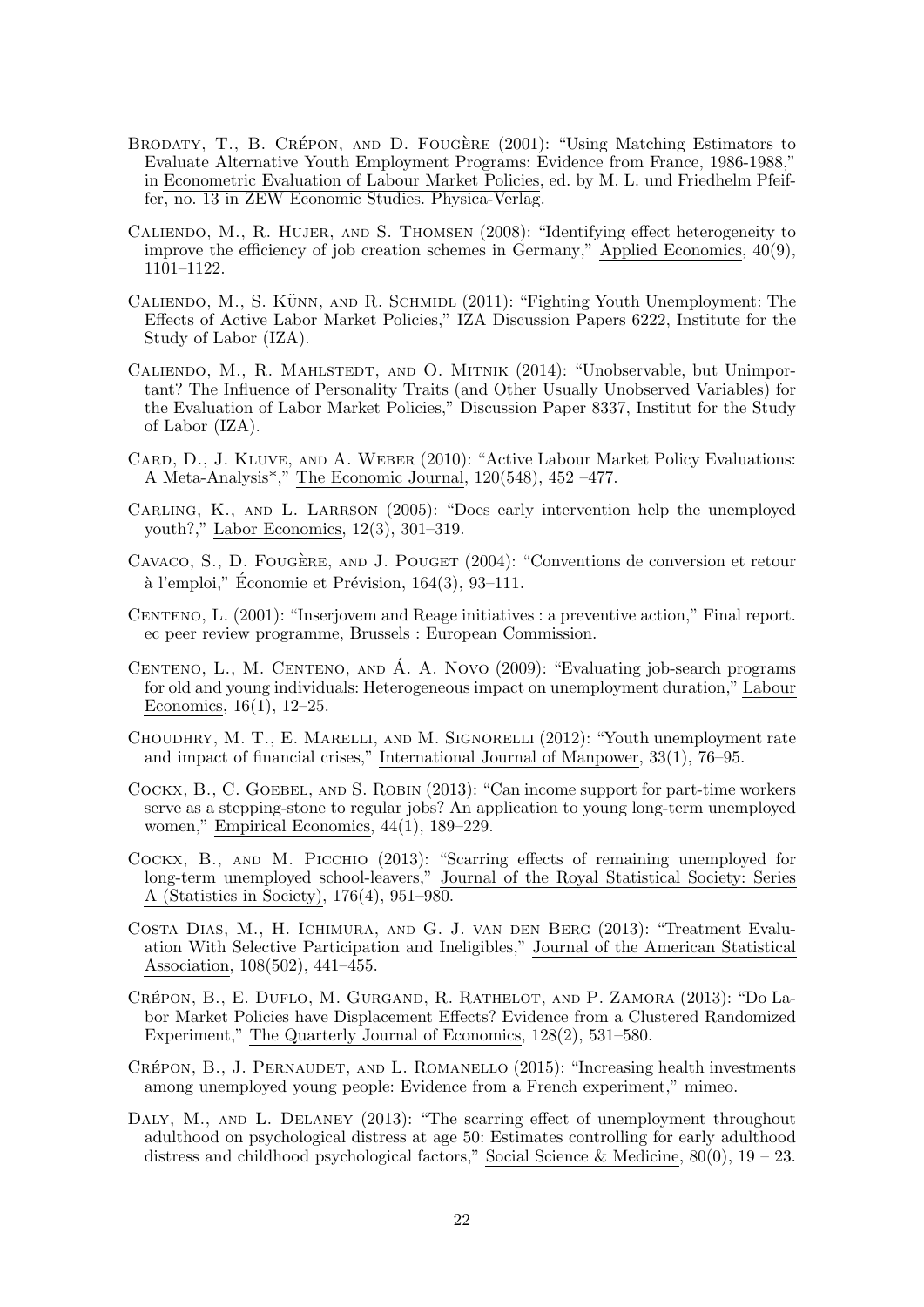- <span id="page-25-11"></span>DOIRON, D., AND T. GØRGENS (2008): "State dependence in youth labor market experiences, and the evaluation of policy interventions," Journal of Econometrics, 145(1-2), 81–97, The use of econometrics in informing public policy makers.
- <span id="page-25-9"></span>Dolado, J. J., F. Felgueroso, and J. F. Jimeno (2000): "Youth labour markets in Spain: Education, training, and crowding-out," European Economic Review, 44(4), 943– 956.
- <span id="page-25-16"></span>DORSETT, R. (2006): "The new deal for young people: effect on the labor market status of young men," Labor Economics, 13, 405–422.
- <span id="page-25-10"></span>EICHHORST, W., N. RODRÍGUEZ-PLANAS, R. SCHMIDL, AND K. F. ZIMMERMANN (2015): "A Road Map to Vocational Education and Training in Industrialized Countries," ILR Review, 68(2), 314–337.
- <span id="page-25-14"></span>ENGSTRÖM, P., P. HESSELIUS, AND B. HOLMLUND (2012): "Vacancy Referrals, Job Search, and the Duration of Unemployment: A Randomized Experiment," LABOUR, 26(4), 419– 435.
- <span id="page-25-4"></span>EUROFUND (2011): "NEETs: Young people not in employment, education or training: Characteristics, costs and policy responses in Europe," Discussion paper, The European Foundation for the Improvement of Living and Working Conditions.
- <span id="page-25-5"></span>European Commission (2008): "Demography Report 2008: Meeting Social Needs in an Ageing Society," Discussion Paper SEC(2008) 2911, Directorate-General for Employment, Social Affairs and Equal Opportunitie.
- <span id="page-25-6"></span>(2014): "Draft Joint Employment Report from the Comission and the Council accompanying the Commission on the Annual Growth Survey 2015," COM(2014) 906, European Commission.
- <span id="page-25-8"></span>Eurostat (2013): "European Union Labour Force Survey," Available at http://ec.europa.eu/eurostat/data/database, accessed at 03/2015.
- <span id="page-25-15"></span>Forslund, A., and O. N. Skans (2006): "Swedish youth labor market polivies revisited," Discussion Paper 6, IFAU - Institute for Labour Market Policy Evaluation.
- <span id="page-25-3"></span>FOUGÈRE, D., F. KRAMARZ, AND J. POUGET (2009): "Youth unemployment and crime in France," Journal of the European Economic Association, 7(5), 909–938.
- <span id="page-25-13"></span>FOUGÈRE, D., J. PRADEL, AND M. ROGER (2009): "Does the Public Employment Service Affect Search Effort and Outcomes?," European Economic Review, 53(7), 846–869.
- <span id="page-25-0"></span>Goldsmith, A., J. Veum, and W. Darity (1997): "Unemployment, joblessness, psychological well-being and self-esteem: Theory and evidence," The Journal of Socio-Economics, 26, 133–158(26).
- <span id="page-25-12"></span>Graversen, B. K., and J. C. van Ours (2008): "How to help unemployed find jobs quickly: Experimental evidence from a mandatory activation program," Journal of Public Economics, 92(10-11), 2020–2035.
- <span id="page-25-2"></span>Gregg, P. (2001): "The Impact of Youth Unemployment on Adult Unemployment in the NCDS," The Economic Journal, 111(475), 626–653.
- <span id="page-25-1"></span>GREGG, P., AND E. TOMINEY (2005): "The wage scar from male youth unemployment," Labour Economics, 12(4), 487–509.
- <span id="page-25-7"></span>Grubb, M. (1999): "Lessons from Education and Training for Youth: Five Precepts," in Preparing Youth for the 21st Century: The Transition from Education to the Labour Market. OECD Publishing.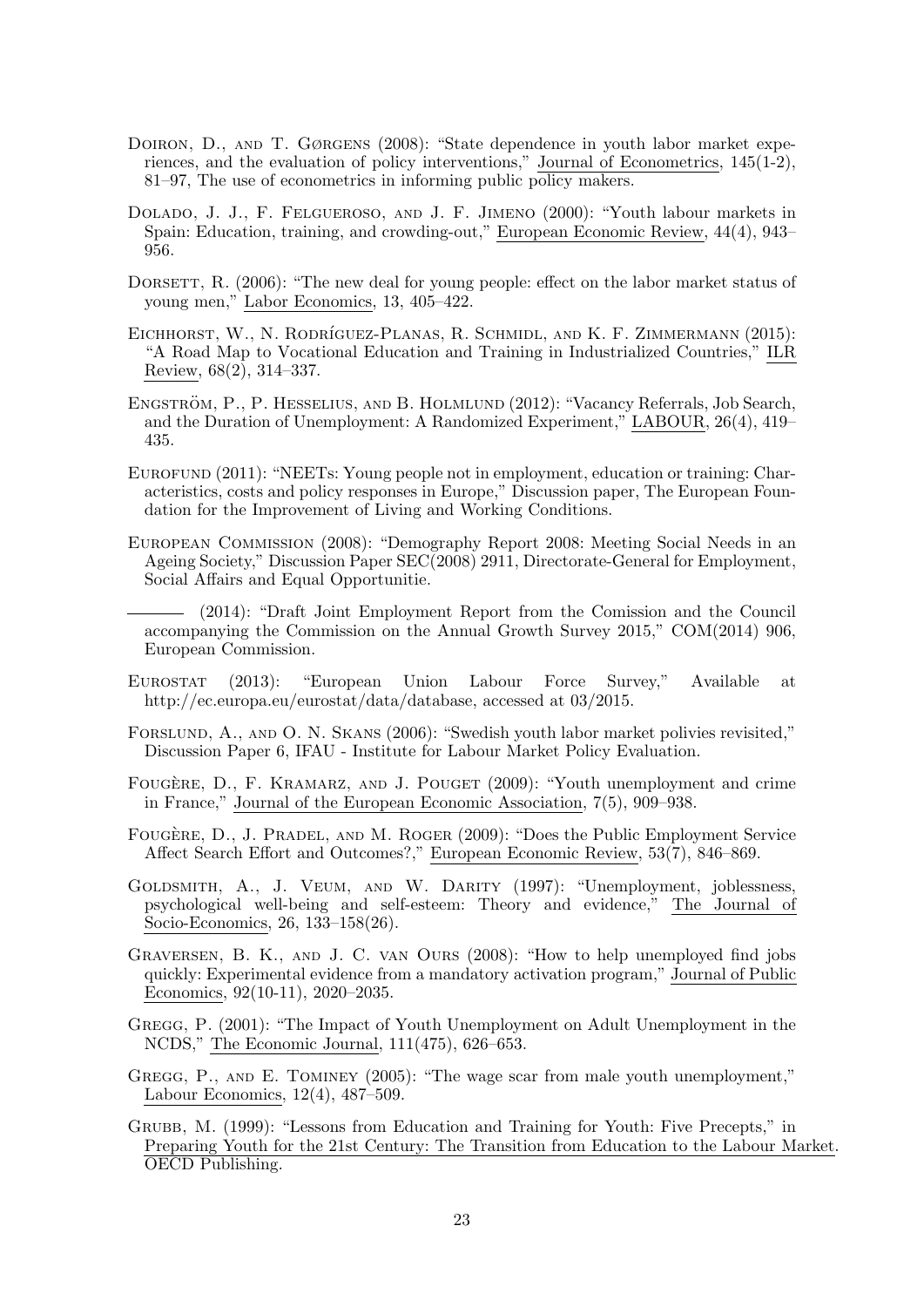- <span id="page-26-5"></span>Hanushek, E. A., L. Woessmann, and L. Zhang (2011): "General Education, Vocational Education, and Labor-Market Outcomes over the Life-Cycle," IZA Discussion Papers 6083, Institute for the Study of Labor (IZA).
- <span id="page-26-14"></span>HARDOY, I. (2005): "Impact of multiple labour market programmes on multiple outcomes: The case of Norwegian youth programmes," Labour, 19(3), 425–467.
- <span id="page-26-12"></span>HARTIG, M., E. JOZWIAK, AND J. WOLFF (2008): "Trainingsmaßnahmen: Für welche unter 25-jährigen Arbeitslosengeld-II-Empfänger erhöhen sie die Beschäftigungschancen?," Forschungsbericht 6, IAB Nuernberg.
- <span id="page-26-8"></span>Heckman, J. J. (2006): "Skill formation and the economics of investing in disadvantaged children," Science, 312(5782), 1900–1902.
- <span id="page-26-1"></span>HECKMAN, J. J., R. J. LALONDE, AND J. A. SMITH (1999): "The economics and econometrics of active labor market programs," Handbook of labor economics, 3, 1865–2097.
- <span id="page-26-13"></span>Hohmeyer, K., and J. Wolff (2007): "A fistful of Euros: Does One-Euro-Job participation lead means-tested benefit recipients into regular jobs and out of unemployment benefit II receipt?," Discussion Paper 32, IAB Nuernberg.
- <span id="page-26-16"></span>HÄGGLUND, P. (2014): "Experimental Evidence From Active Placement Efforts Among Unemployed in Sweden," Evaluation Review, 38(3), 191–216.
- <span id="page-26-11"></span>HÄMÄLÄINEN, K., AND V. OLLIKAINEN (2004): "Differential Effects of Active Labour Market Programmes in the Early Stages of Young People's Unemployment," Research Reports 115, Government Institute for Economic Research Finland (VATT).
- <span id="page-26-9"></span>JENSEN, P., M. ROSHOLM, AND M. SVARER (2003): "The response of youth unemployment to benefits, incentives, and sanctions," European Journal of Political Economy, 19, 301– 316.
- <span id="page-26-4"></span>JIMENO, J. F., AND D. RODRÍGUEZ-PALENZUELA (2003): "Youth Unemployment in the OECD: Demographic Shifts, Labour Market Institutions and Macroeconomic Shocks," Economics Working Papers 019, European Network of Economic Policy Research Institutes.
- <span id="page-26-0"></span>Kahn, L. B. (2010): "The long-term labor market consequences of graduating from college in a bad economy," Labour Economics, 17(2), 303–316.
- <span id="page-26-3"></span>Kluve, J. (2010): "The Effectiveness of European Active Labor Market Programs," Labour Economics, 17(6), 904–918.
- <span id="page-26-2"></span>Kluve, J., C. M. Schmidt, J. C. v. van Ours, and H. Vandenbussche (2002): "Can Training and Employment Subsidies Combat European Unemployment?," Economic Policy, 17(35), 409–448.
- <span id="page-26-15"></span>LARRSON, L. (2003): "Evaluation of Swedish Youth Labor Market Programs," The Journal of Human Resources, 38, 4, 891–927.
- <span id="page-26-7"></span>LECHNER, M., AND C. WUNSCH (2013): "Sensitivity of Matching-Based Program Evaluations to the Availability of Control Variables," Labour Economics, 21, 111–121.
- <span id="page-26-6"></span>Liu, K., K. G. Salvanes, and E. Ø. Sørensen (2012): "Good Skills in Bad Times: Cyclical Skill Mismatch and the Long-Term Effects of Graduating in a Recession," IZA Discussion Papers 6820, Institute for the Study of Labor (IZA).
- <span id="page-26-10"></span>Maibom, J., M. Rosholm, and M. Svarer (2014): "Can active labour market policies combat youth unemployment?," Nordic Economic Policy Review, 1, 215–262.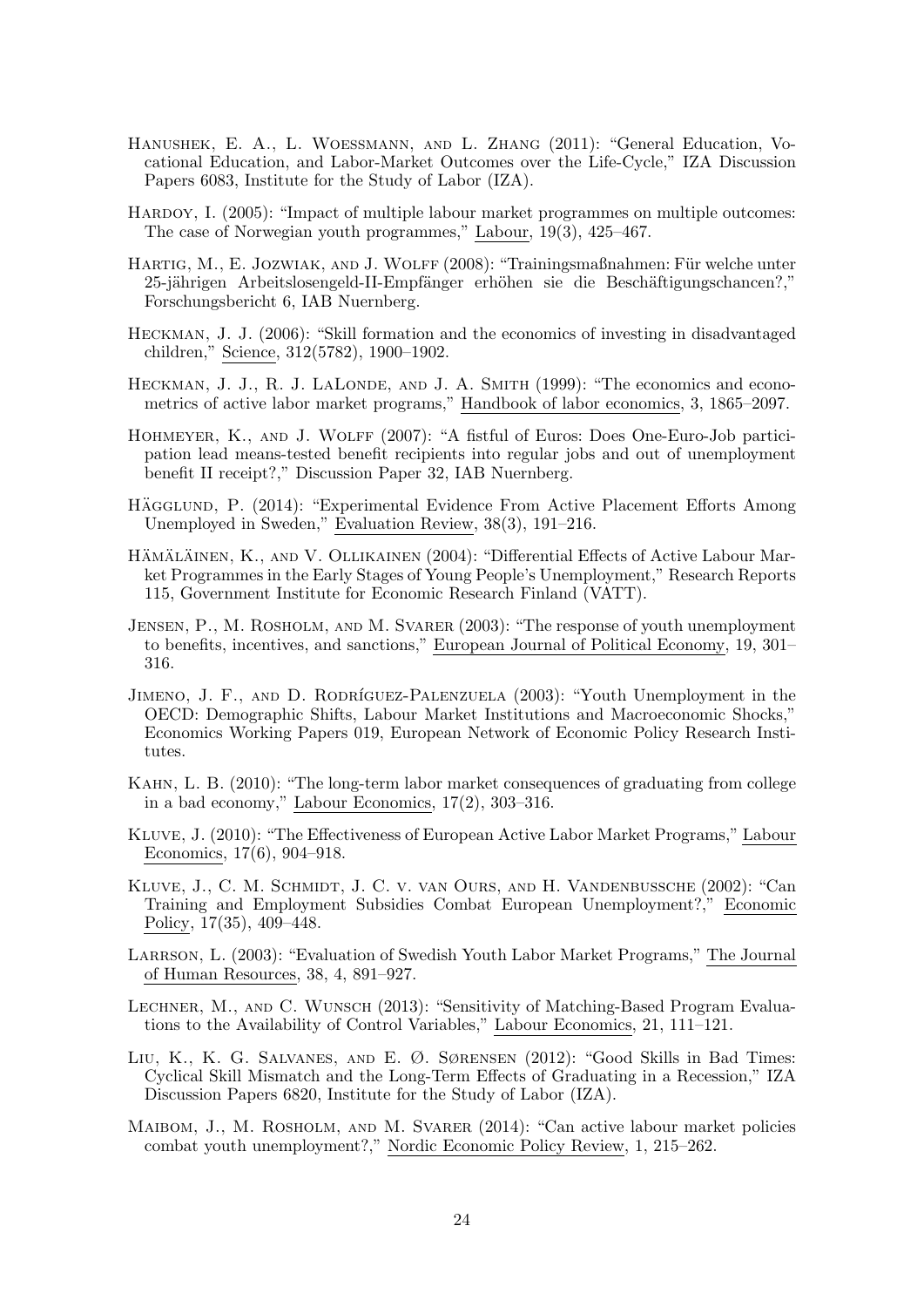- <span id="page-27-3"></span>MARTIN, J. P., AND D. GRUBB (2001): "What works and for whom: a review of OECD countries' experiences with active labour market policies," Working Paper Series 2001:14, IFAU - Institute for Evaluation of Labour Market and Education Policy.
- <span id="page-27-14"></span>MICKLEWRIGHT, J., AND G. NAGY (2010): "The effect of monitoring unemployment insurance recipients on unemployment duration: evidence from a field experiment," Labour Economics, 17(1), 180–187.
- <span id="page-27-8"></span>Montgomery, J. D. (1991): "Social Networks and Labor-Market Outcomes: Toward an Economic Analysis," The American Economic Review, 81(5), 1408–1418.
- <span id="page-27-5"></span>Neuman, S., and A. Ziderman (1999): "Vocational Education in Israel: Wage Effects of the VocEd-Occupation Match," The Journal of Human Resources, 34(2), 407–420.
- <span id="page-27-9"></span>Neumark, D., and W. Wascher (2006): "Minimum Wages and Employment: A Review of Evidence from the New Minimum Wage Research," Working Paper 12663, National Bureau of Economic Research.
- <span id="page-27-15"></span>PETRONGOLO, B. (2009): "The long-term effects of job search requirements: Evidence from the UK JSA reform," Journal of Public Economics, 93(11), 1234–1253.
- <span id="page-27-7"></span>Quintini, G. (2011): "Right for the Job: Over-Qualified or Under-Skilled?," OECD Social, Employment and Migration Working Papers 120, OECD.
- <span id="page-27-0"></span>Quintini, G., J. P. Martin, and S. Martin (2007): "The Changing Nature of the School-to-Work Transition Process in OECD Countries," IZA Discussion Papers 2582, Institute for the Study of Labor (IZA).
- <span id="page-27-10"></span>Riley, R., and G. Young (2001): "Does welfare-to-work policy increase employment?: Evidence from the UK New Deal for Young People," NIESR Discussion Papers, National Institute of Economic and Social Research.
- <span id="page-27-6"></span>Riphahn, R. T., and M. Zibrowius (2015): "Apprenticeship, vocational training, and early labor market outcomes–evidence from East and West Germany," Education Economics, (ahead-of-print), 1–25.
- <span id="page-27-11"></span>Rodriguez-Planas, N. (2012): "Longer-term impacts of mentoring, educational services, and learning incentives: Evidence from a randomized trial in the United States," American Economic Journal: Applied Economics, 4(4), 121–139.
- <span id="page-27-4"></span>Ryan, P. (2001): "The School-to-Work Transition: A Cross-National Perspective," Journal of Economic Literature, 39(1), 34–92.
- <span id="page-27-13"></span>SANITER, N., AND T. SIEDLER (2014): "The Effects of Occupational Knowledge: Job Information Centers, Educational Choices, and Labor Market Outcomes," IZA Discussion Papers 8100, Institute for the Study of Labor (IZA).
- <span id="page-27-2"></span>Skans, O. N. (2004): "Scarring effects of the first labour market experience: A sibling based analysis," Working Paper Series 2004:14, IFAU - Institute for Evaluation of Labour Market and Education Policy.
- <span id="page-27-1"></span>TOPEL, R. H., AND M. P. WARD (1992): "Job Mobility and the Careers of Young Men," The Quarterly Journal of Economics, 107(2), 439–79.
- <span id="page-27-16"></span>van den Berg, G., A. Uhlendorff, and J. Wolff (2015): "Under Heavy Pressure: Intense Monitoring and Accumulation of Sanctions for Young Welfare Recipients in Germany," mimeo.
- <span id="page-27-12"></span>van den Berg, G. J., S. Blasco, B. Crépon, D. Skandalis, and A. Uhlendorff (2015): "Do Search Clubs Help Young Job Seekers in Deprived Neighborhoods? Evidence from a Randomized Experiment," mimeo.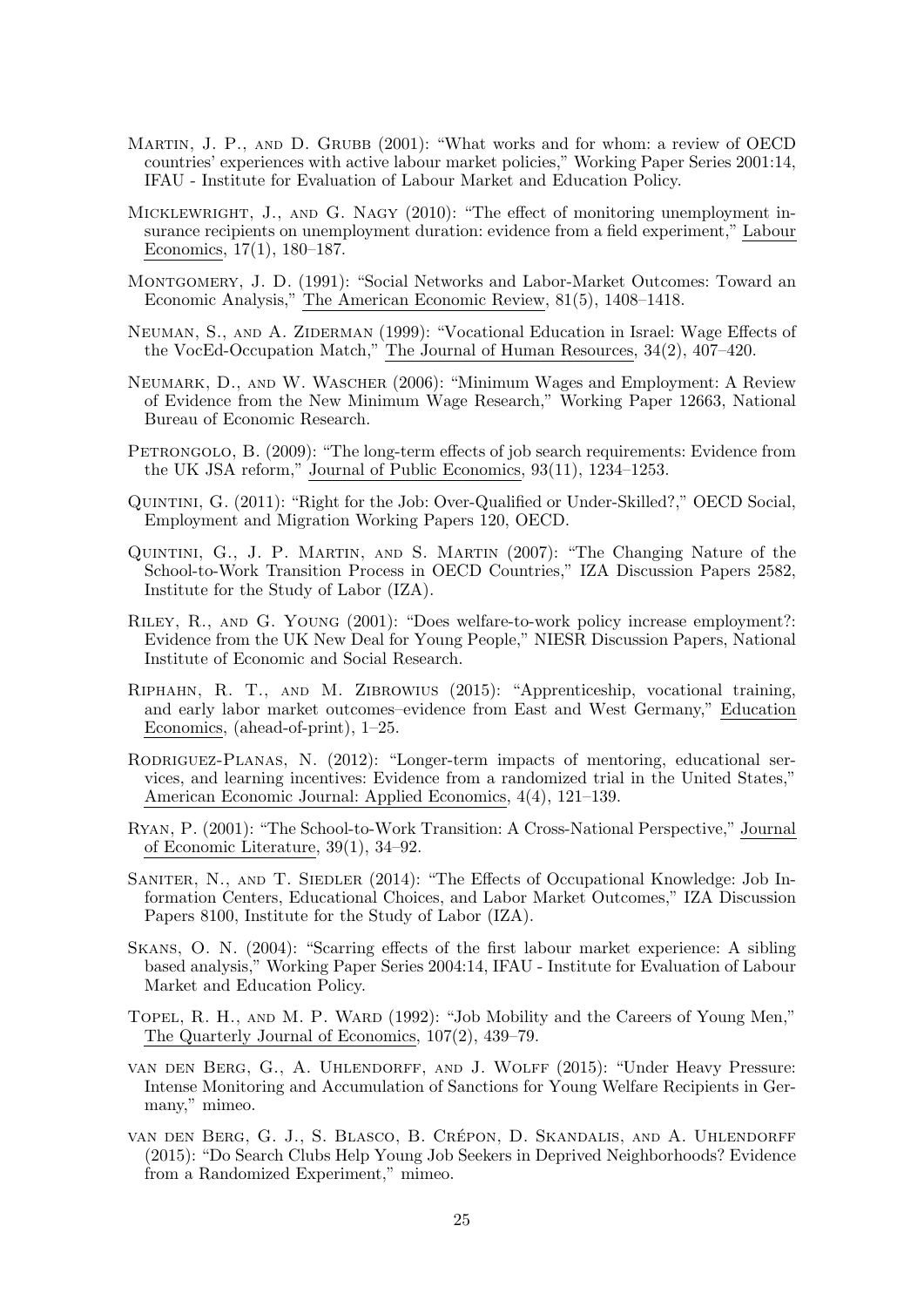- <span id="page-28-12"></span>van den Berg, G. J., A. Bozio, and M. Costa Dias (2014): "Policy Discontinuity and Duration Outcomes," IZA Discussion Papers 8450, Institute for the Study of Labor  $(IZA).$
- <span id="page-28-4"></span>van den Berg, G. J., B. Hofmann, and A. Uhlendorff (2013): "The role of sickness in the evaluation of job search assistance and sanctions," mimeo.
- <span id="page-28-8"></span>van den Berg, G. J., L. Kjaersgaard, and M. Rosholm (2012): "To Meet or Not to Meet (Your Case Worker) - That is the Question," IZA Discussion Papers 6476, Institute for the Study of Labor (IZA).
- <span id="page-28-9"></span>van den Berg, G. J., A. Uhlendorff, and J. Wolff (2014): "Sanctions for young welfare recipients," Nordic Economic Policy Review, 1, 177–208.
- <span id="page-28-6"></span>Van Reenen, J. (2004): "Active Labor Market Policies and the British New Deal for the Young Unemployed in Context," in Seeking a Premier Economy: The Economic Effects of British Economic Reforms, 1980-2000, NBER Chapters, pp. 461–496. National Bureau of Economic Research, Inc.
- <span id="page-28-0"></span>VERICK, S. (2011): "Who is Hit Hardest during a Financial Crisis? The Vulnerability of Young Men and Women to Unemployment in an Econonomic Downturn," in From the Great Recession to Labour Market Recovery: Issues, Evidence and Policy Options, ed. by I. Islam, and S. Verick. ILO/Palgrave Macmillan.
- <span id="page-28-1"></span>Winkelmann, R. (1996): "Employment Prospects and Skill Acquisition of Apprenticeship-Trained Workers in Germany," Industrial and Labor Relations Review, 49(4), pp. 658– 672.
- <span id="page-28-7"></span>WINTER-EBMER, R. (2006): "Coping with a structural crisis: evaluating an innovative redundancy-retraining project," International Journal of Manpower, 27(8), 700–721.
- <span id="page-28-2"></span>Wolbers, M. H. (2003): "Job Mismatches and their Labour-Market Effects among School-Leavers in Europe," European Sociological Review, 19(3), 249–266.
- <span id="page-28-10"></span>WOLFF, J., AND E. JOZWIAK (2007): "Does short-term training activate means-tested unemployment benefit recipients in Germany?," Discussion Paper 29, IAB Nuernberg.
- <span id="page-28-5"></span>WOLFF, J., AND A. NIVOROZHKIN (2012): "Give them a break! Did activation of young welfare recipients overshoot in Germany? (A regression discontinuity analysis)," Annual Conference 2012 (Goettingen): New Approaches and Challenges for the Labor Market of the 21st Century 62046, Verein für Socialpolitik / German Economic Association.
- <span id="page-28-11"></span>WOLFF, J., S. POPP, AND C. ZABEL (2010): "Ein-Euro-Jobs für hilfebedürftige Jugendliche. Hohe Verbreitung, geringe Integrationswirkung," WSI-Mitteilungen,  $63(1)$ , 11– 18.
- <span id="page-28-3"></span>WOLTER, S. C., AND P. RYAN (2011): "Apprenticeship," in Handbook of the Economics of Education, ed. by E. Hanushek, S. Machin, and L. Woessmann, vol. 3, chap. 11, pp. 521–576. Elsevier.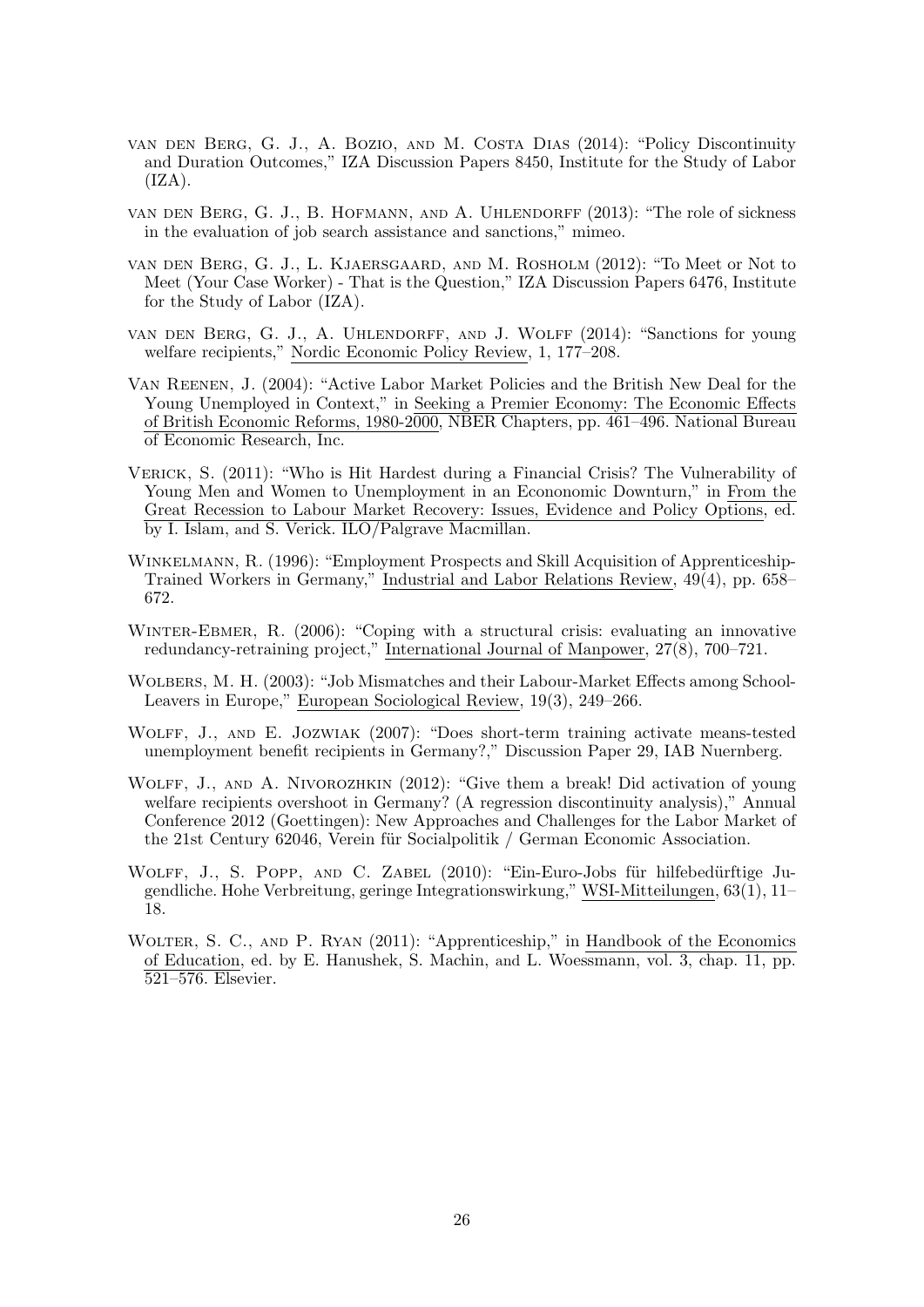# A Appendix

| Country                      | Author                                                                  |
|------------------------------|-------------------------------------------------------------------------|
| Austria                      | Winter-Ebmer (2006)                                                     |
| Belgium                      | Cockx, Goebel, and Robin (2013)                                         |
| Denmark $(1)$                | Graversen and van Ours (2008)                                           |
| Denmark $(2)$                | Jensen, Rosholm, and Svarer (2003)                                      |
| Denmark $(3)$                | Maibom, Rosholm, and Svarer (2014)                                      |
| Denmark $(4)$                | van den Berg, Kjaersgaard, and Rosholm (2012)                           |
| Finnland                     | Hämäläinen and Ollikainen (2004)                                        |
| France $(1)$                 | Bonnal, Fougère, and Sérandon (1997)                                    |
| France $(2)$                 | Brodaty, Crépon, and Fougère (2001)                                     |
| France $(3)$                 | Cavaco, Fougère, and Pouget (2004)                                      |
| France $(4)$                 | Crépon, Duflo, Gurgand, Rathelot, and Zamora (2013)                     |
| France $(5)$                 | Fougère, Pradel, and Roger (2009)                                       |
| Germany $(1)$                | Achatz, Fehr, Schels, and Wolff (2012)                                  |
| Germany $(2)$                | Bernhard and Kruppe (2012)                                              |
| Germany $(3)$                | Bernhard and Wolff (2008)                                               |
| Germany $(4)$                | Caliendo, Hujer, and Thomsen (2008)                                     |
| Germany (5)                  | Caliendo, Künn, and Schmidl (2011)                                      |
| Germany $(6)$                | Hartig, Jozwiak, and Wolff (2008)                                       |
| Germany (7)<br>Germany $(8)$ | Hohmeyer and Wolff (2007)<br>van den Berg, Uhlendorff, and Wolff (2014) |
| Germany $(9)$                | Wolff and Jozwiak (2007)                                                |
| Germany $(10)$               | Wolff, Popp, and Zabel (2010)                                           |
| Hungary                      | Micklewright and Nagy (2010)                                            |
| Norway                       | Hardoy $(2005)$                                                         |
| Portugal                     | Centeno, Centeno, and Novo (2009)                                       |
| Sweden $(1)$                 | Bennmarker, Grönqvist, and Ockert (2013)                                |
| Sweden $(2)$                 | Carling and Larrson (2005)                                              |
| Sweden $(3)$                 | Costa Dias, Ichimura, and van den Berg (2013)                           |
| Sweden $(4)$                 | Engström, Hesselius, and Holmlund (2012)                                |
| Sweden $(5)$                 | Forslund and Skans (2006)                                               |
| Sweden $(6)$                 | Larrson $(2003)$                                                        |
| Sweden $(7)$                 | Andrén and Gustafsson (2004)                                            |
| Sweden $(8)$                 | Hägglund (2014)                                                         |
| UK(1)                        | Bell, Blundell, and Van Reenen (1999)                                   |
| UK $(2)$                     | Blundell, Costa Dias, Meghir, and Van Reenen (2004)                     |
| UK $(3)$                     | Dorsett $(2006)$                                                        |
| UK(4)                        | Petrongolo (2009)                                                       |
| UK(5)                        | van den Berg, Bozio, and Costa Dias (2014)                              |

Table A.1: Evaluation Literature by Countries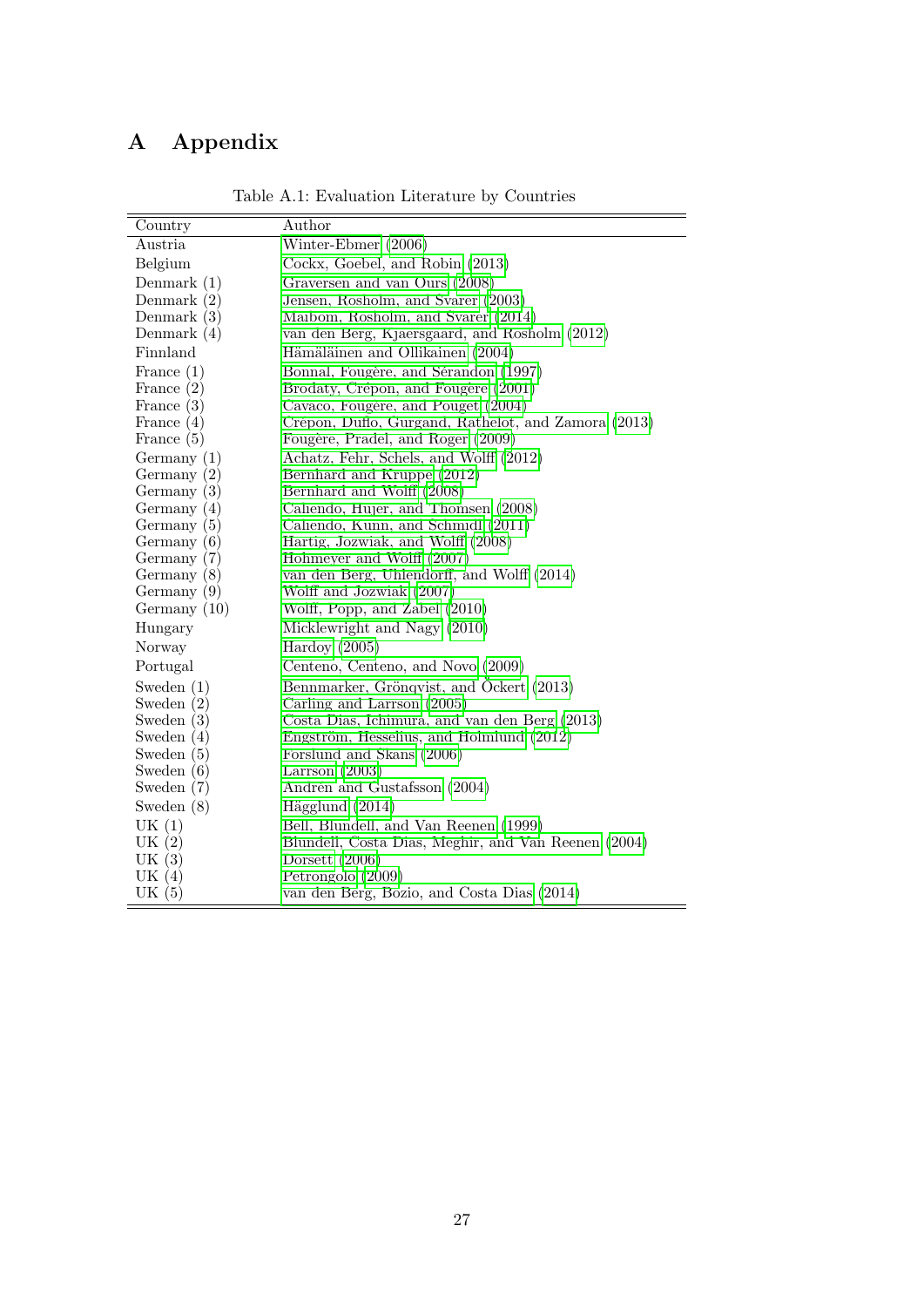| Author                                           | Country                  | Treatment                                                                                                                                                 | Sample                                                                                                                                    | Horizon                                                                                                | Estimation                                                                                    | Employment                                                         | Unemployment Education                        |                     | Quality/Wages                                          |
|--------------------------------------------------|--------------------------|-----------------------------------------------------------------------------------------------------------------------------------------------------------|-------------------------------------------------------------------------------------------------------------------------------------------|--------------------------------------------------------------------------------------------------------|-----------------------------------------------------------------------------------------------|--------------------------------------------------------------------|-----------------------------------------------|---------------------|--------------------------------------------------------|
| Winter-Ebmer<br>(2006)                           | Austria                  | and<br>School-based,<br>returning<br>full-time<br>coaching<br>courses                                                                                     | $26,\,$ lay-offs $% \alpha$ at Steel Factory<br>Unemployed $\leq$                                                                         | Five years after<br>treatment                                                                          | Tobit IV                                                                                      | $\circ$                                                            | n/a                                           | n/a                 | $^{+}$                                                 |
| Svarer<br>Rosholm,<br>Jensen,<br>(2003)<br>and   | Denmark<br>$\widehat{E}$ | Introduction of<br>vocational edu-<br>cation program<br>with 50% re-<br>duction of UB<br>during partici-<br>pation                                        | $16$ to $24$ years,<br>low education<br>unemployed,<br>Unemployed<br>$\ensuremath{\text{long-term}}$<br>levels.                           | Up to 10 months<br>after introduction                                                                  | Competing risk<br>duration model                                                              | $\circ$                                                            | n/a                                           | $^{+}$              | $\circ$                                                |
| and Ollikainen<br>Hämäläinen<br>(2004)           | Finnland                 | Labour Mar-<br>ket Training<br>$\text{training}$<br>various dura-<br>Youth Practi-<br>Training:<br>school-based,<br>within a firm<br>tions<br>paid<br>cal | and 30 years<br>youth, between<br>$16$ and $30$<br>unemployed<br>First-time                                                               | 5 years after en-<br>${\rm tr} {\bf y}$                                                                | Propensity Score<br>Matching                                                                  | $LMT: +$<br><b>VPT0</b>                                            | LMT <sub>0</sub><br>YPT <sub>0</sub>          | <b>YPT0</b><br>LMT- | $LMT +$<br><b>YPT0</b>                                 |
| and<br>Sérandon<br>Fougère,<br>Bonnal,<br>(1997) | France (1)               | $\sum_{i=1}^{n}$<br>a temporary<br>Workplace<br>training<br>contract                                                                                      | men<br>were<br>26<br>$\delta$<br>$\sigma$ f<br>${\rm years},\atop {\rm high}\atop {\rm levels}$<br>less than<br>education<br>Young<br>who | after<br>participation, 6-<br>12 months after<br>$12$ months and $\rm{>}$<br>participation<br>Directly | Multiproportional<br>model<br>with unobserved<br>heterogeneity<br>hazard                      | high educ: 0/-<br>Low educ: +                                      | educ:<br>Low educ: -<br>high<br>$\frac{+}{0}$ | n/a                 | + (probabil-<br>ity of employ-<br>ment over 1<br>year) |
| and<br>Fougere (2001)<br>Brodaty,<br>Crépon,     | France (2)               | General or job-<br>oriented practi-<br>cal training                                                                                                       | below 27 years<br>unemployed<br>Low-skilled                                                                                               | Up to 6 month af-<br>ter treatment                                                                     | Propensity Score<br>with<br>a competing-risk<br>PS derived from<br>duration model<br>Matching | 0 (relative to<br>- relative to<br>fixed-term<br>contracts<br>JCS) | n/a                                           | n/a                 | n/a                                                    |

Table A.2: Evaluation Studies on Labor Market Training Table A.2: Evaluation Studies on Labor Market Training

28

Continued on next page

Continued on next page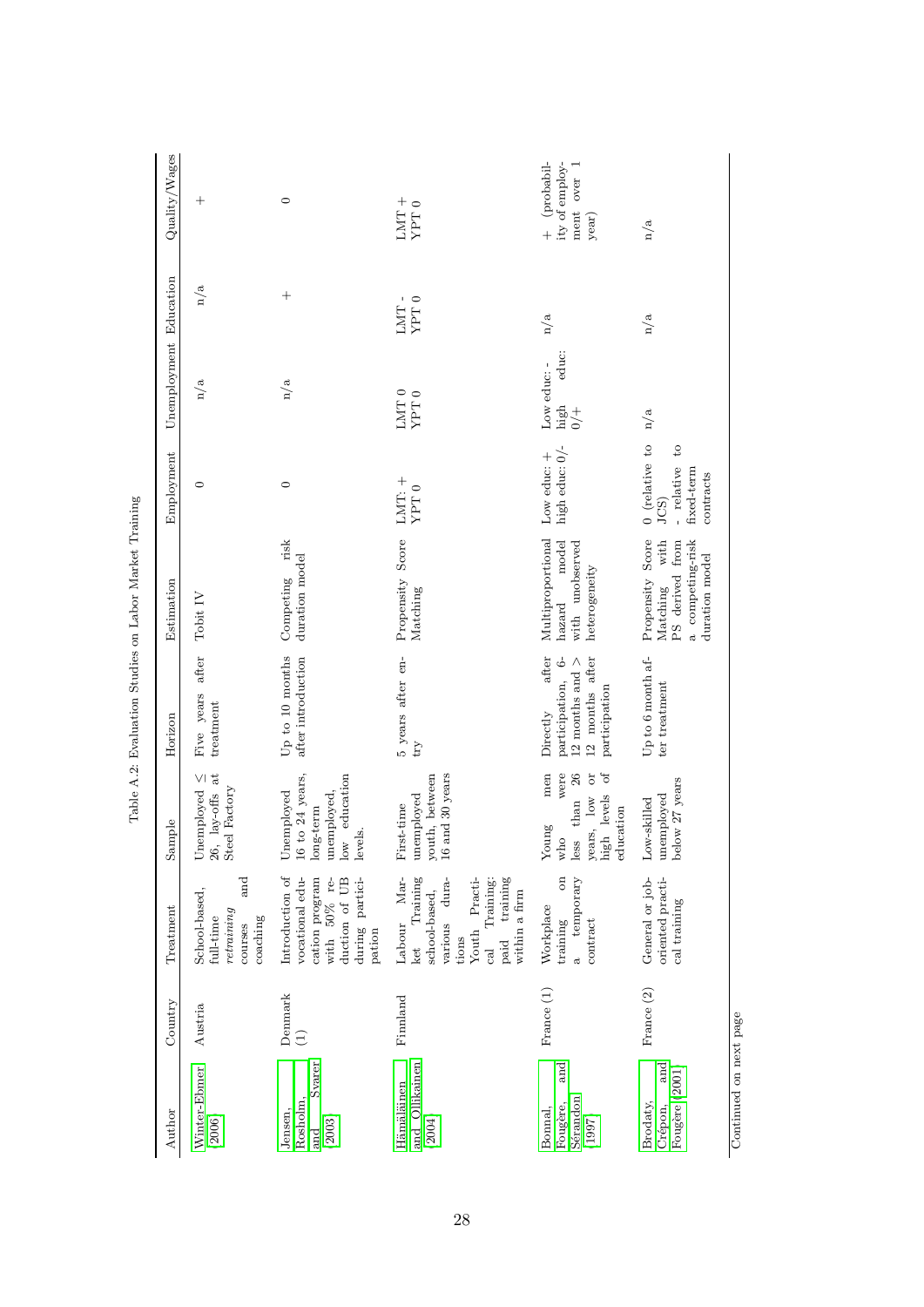| continued from previous page                       |                                 |                                                                                           |                                                                                                                                                                                                                          |                                                                  |                                                                             |                                                                   |                                                                             |               |
|----------------------------------------------------|---------------------------------|-------------------------------------------------------------------------------------------|--------------------------------------------------------------------------------------------------------------------------------------------------------------------------------------------------------------------------|------------------------------------------------------------------|-----------------------------------------------------------------------------|-------------------------------------------------------------------|-----------------------------------------------------------------------------|---------------|
| Author                                             | Country                         | Treatment                                                                                 | Sample                                                                                                                                                                                                                   | Horizon                                                          | Estimation                                                                  | Employment                                                        | Unemployment Education                                                      | Quality/Wages |
| and<br>Pouget (2004)<br>Fougère,<br>Cavaco,        | France (3)                      | $\circ$<br>job seeking as-<br>Retraining and<br>sistance for<br>months                    | in the<br>placed workers<br>expe-<br>25<br>dis-<br>min<br>$\vee$<br>Recently<br>years<br>rience<br>with<br>years<br>firm,                                                                                                | Up to 3 years af-<br>ter program entry                           | F<br>multiple selectiv-<br>with<br>Generalized<br>bit Model<br>ity criteria | $^{+}$                                                            | n/a<br>n/a                                                                  | n/a           |
| Fehr,<br>and<br>Wolff (2012)<br>Achatz,<br>Schels, | Germany<br>$\widehat{E}$        | Short coaching<br>classroom<br>training<br>ð                                              | $\sigma$ f<br>UB benefits<br>$18-30$ year old<br>entering treat-<br>ment within 9<br>weeks of start<br>means-tested<br>recipients<br>receipt<br>ð                                                                        | Up to 30 months                                                  | Score<br>Propensity<br>Matching                                             | $^{+}$                                                            | n/a<br>n/a                                                                  | n/a           |
| Bernhard and<br>Kruppe (2012)                      | Germany<br>$\odot$              | $\frac{1}{a}$<br>market<br>training based<br>on vouchers<br>Medium-to<br>long-term<br>bor | between $15$ to<br>Unemployed<br>$\mathbb{Z}^4$                                                                                                                                                                          | Up to 28 month<br>after program en-<br>$\tau$                    | Propensity Score<br>Matching                                                | $^{+}$                                                            | n/a<br>$\circ$                                                              | n/a           |
| and<br>Schmidl (2011)<br>Caliendo,<br>Künn,        | Germany<br>$\widetilde{\Theta}$ | based training<br>Classroom<br>programs                                                   | Unemployment<br>qu<br>East and West<br>high/low previ-<br>ous education<br>to 25 years,<br>(1E, hE, lW, hW)<br>separately,<br>entrants                                                                                   | Up to 5 years af-<br>ter treatment en-<br>$\text{tr} \mathbf{y}$ | Propensity Score<br>Weighting                                               | $\frac{+}{h}$<br>hE: $+$<br>IE: 0                                 | hW:<br>$\mathbf{I}\mathbf{W}$ : –<br>$\overline{\textrm{hE}}$ .<br>言<br>n/a | n/a           |
| and<br>Wolff (2008)<br>Jozwiak,<br>Hartig,         | Germany<br>$\odot$              | Short coaching<br>classroom<br>training<br>$\overline{c}$                                 | $\begin{array}{ll} \text{bendts}, & \text{by} \\ \text{East}/\text{West}/\text{male}/\text{female} \end{array}$<br>$\overline{5}$<br>years,<br>means-tested<br>Unemployed<br>receiving<br>between<br>25<br>$\mathcal{C}$ | Up to 25 months<br>$t$ reatment<br>after<br>entry                | Score<br>Propensity<br>Matching                                             | $+\frac{1}{\sum_{i=1}^{n}}$<br>$\rm{Em:}$ $0$<br>Wf: $0$<br>Ef: 0 | n/a<br>${\rm Wm:}$ $0$<br>Em: $0$<br>Wf: $0$<br>Ef: 0                       | n/a           |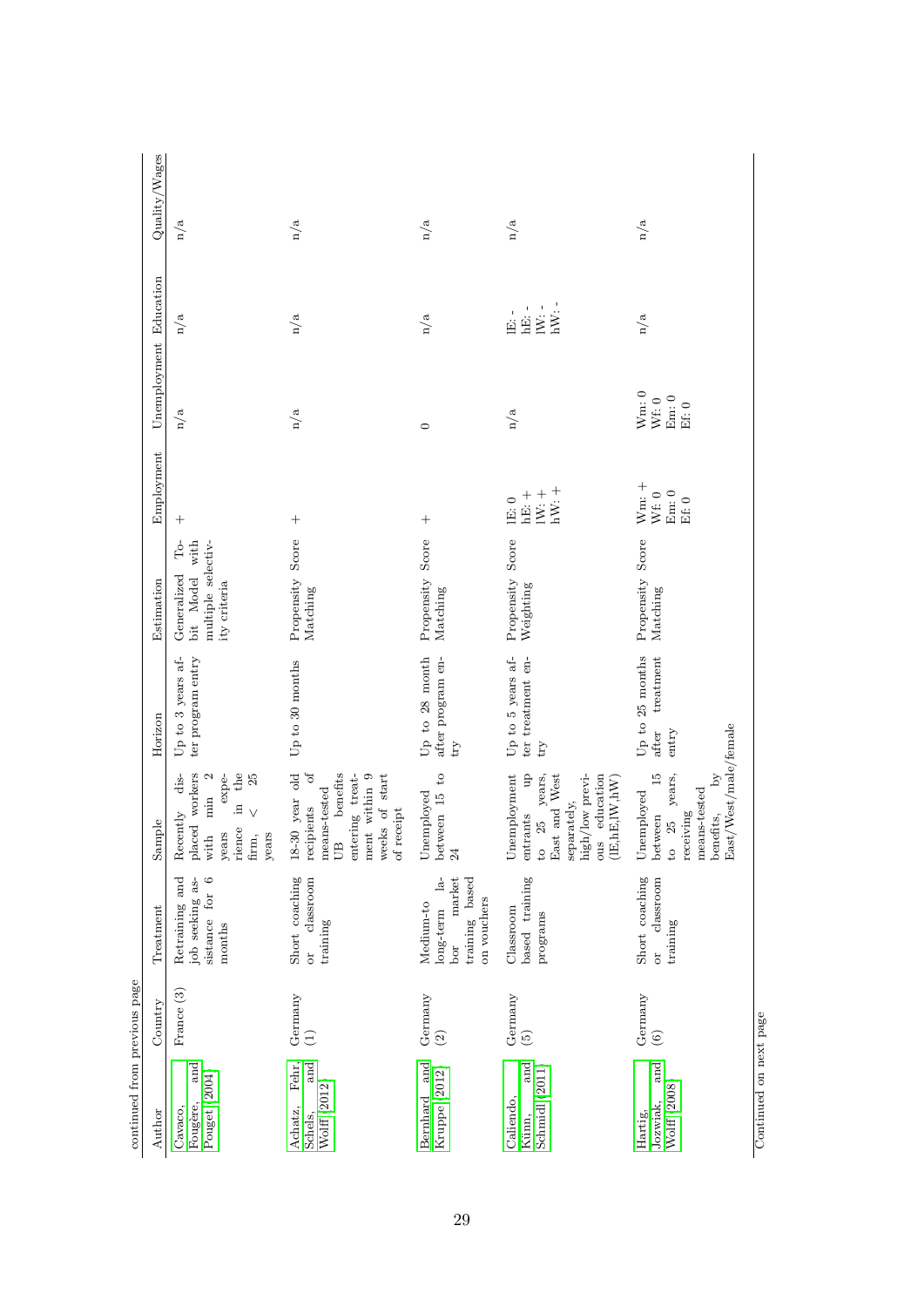| continued from previous page                                    |                       |                                                                                                                                                        |                                                                                       |                                                                              |                                                                                                        |                    |                                               |                       |               |
|-----------------------------------------------------------------|-----------------------|--------------------------------------------------------------------------------------------------------------------------------------------------------|---------------------------------------------------------------------------------------|------------------------------------------------------------------------------|--------------------------------------------------------------------------------------------------------|--------------------|-----------------------------------------------|-----------------------|---------------|
| Author                                                          | Country               | Treatment                                                                                                                                              | Sample                                                                                | Horizon                                                                      | Estimation                                                                                             | Employment         | Unemployment Education                        |                       | Quality/Wages |
| and<br>$Jozwiak$ (2007)<br>Wolff                                | Germany<br>$\odot$    | class-<br>room training<br>Short                                                                                                                       | 15-24 receiving<br>unemployment<br>means-tested<br>Unemployed<br>benefits             | Up to 20 months<br>program<br>after<br>start                                 | Score<br>Propensity<br>Matching                                                                        | women: 0<br>Men: + | $w$ omen: $+$<br>Men: 0                       | n/a                   | n/a           |
| Hardoy $(2005)$                                                 | Norway                | training, max<br>months<br>and<br>par-<br>class-<br>with potential<br>subsequent<br>firm-based<br>ticipation<br>program<br>ð<br>moon<br>Mix<br>$\circ$ | $be-$<br>$\mathfrak{g}$<br>Unemployment<br>tween 16<br>entrants<br>25                 | after<br>unemployment<br>years<br>entry<br>$\mathbf{\Omega}$                 | choice<br>dis-<br>with<br>Structural<br>selection<br>model<br>crete                                    | $\mathbf I$        | ${\rm (also)} \label{eq:ALMP}$<br>ticipation) | $\mathbf{I}$          | n/a           |
| Hardoy (2005)                                                   | Norway                | for<br>IJ<br>skills, up to<br>work-related<br>Classroom<br>training<br>months                                                                          | $be-$<br>$\overline{c}$<br>Unemployment<br>$\overline{16}$<br>entrants<br>tween<br>25 | after<br>unemployment<br>years<br>entry<br>$\mathbf{\Omega}$                 | dis-<br>choice<br>with<br>Structural<br>selection<br>model<br>crete                                    | $\mathbf I$        | (also<br>par-<br>ticipation)<br><b>ALMP</b>   | $\mathbf I$           | n/a           |
| and<br>Larrson (2005)<br>Carling                                | Sweden (2)            | of the<br>days of<br>Youth Guaran-<br>tee (workplace<br>trainig,<br>within<br>training, class-<br>unemployment<br>room<br>entry<br>mix<br>(wo)<br>100  | to $24$ year<br>unemploy-<br>ment entrants<br>$_{\rm old}$<br>$\overline{20}$         | 18 months years<br>after unemploy-<br>ment entry                             | using<br>variation in time,<br>age and munici-<br>pality dimensions<br>DIDID,                          | n/a                |                                               | n/a                   | n/a           |
| Dias,<br>Berg<br>and<br>Ichimura,<br>van den<br>Costa<br>(2013) | Sweden <sup>(3)</sup> | Practical labor<br>(mostly)<br>train-<br>market<br>work)<br>$\lim_{\delta}$                                                                            | Unemployment<br>men 20 to 24<br>years                                                 | years<br>unemploy-<br>registra-<br>$\sim$<br>1 and<br>after<br>ment<br>tions | Score<br>with<br>age-<br>eligibility cut-offs<br>IV-correction<br>exploiting<br>Propensity<br>Matching | ı                  | $^{+}$                                        | + (upon re-<br>quest) | n/a           |
| and<br>Skans (2006)<br>Forslund                                 | Sweden (5)            | Youth practice<br>classroom<br>training<br>vs.                                                                                                         | youth between<br>Unemployed<br>$20$ and $24\,$                                        | Up to two years<br>after program en-<br>try                                  | Score<br>$Re-$<br>Propensity<br>Matching,<br>gression                                                  | $^{+}$             | $\circ$                                       | n/a                   | $^{+}$        |
| Continued on next page                                          |                       |                                                                                                                                                        |                                                                                       |                                                                              |                                                                                                        |                    |                                               |                       |               |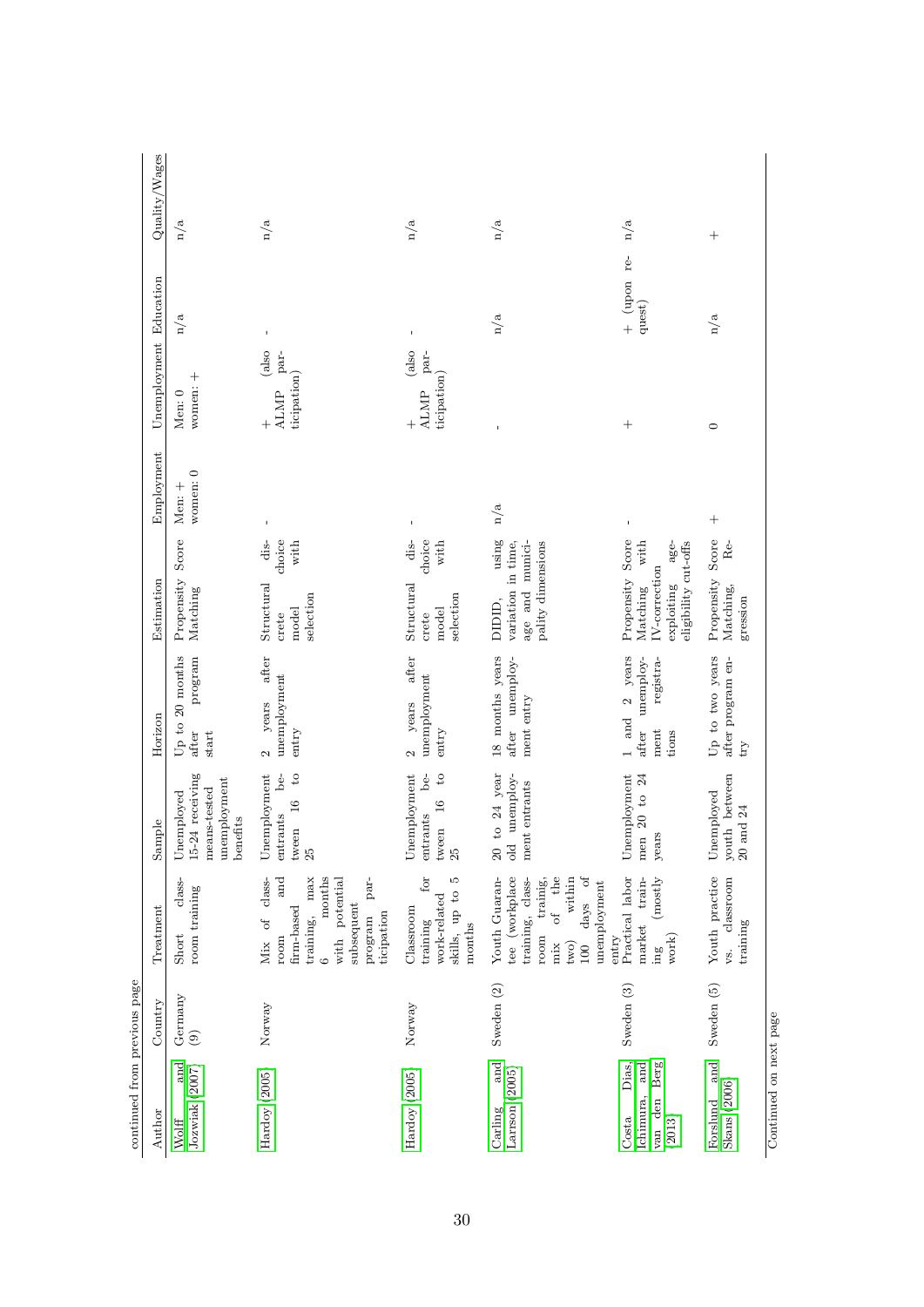| communication for the moment |         |                                                                                             |                                                                                                                                                                |                                                      |                                                        |                             |                                                                                                                                                                             |     |                              |
|------------------------------|---------|---------------------------------------------------------------------------------------------|----------------------------------------------------------------------------------------------------------------------------------------------------------------|------------------------------------------------------|--------------------------------------------------------|-----------------------------|-----------------------------------------------------------------------------------------------------------------------------------------------------------------------------|-----|------------------------------|
| Author                       | Country | Treatment                                                                                   | Sample                                                                                                                                                         | Horizon                                              | Estimation                                             |                             | Employment Unemployment Education                                                                                                                                           |     | Quality/Wages                |
|                              |         | Larrson (2003) Sweden (6) Labor mar- First-time<br>ket training<br>of different<br>duration | youth $20$ to $24$<br>unemployed<br>years                                                                                                                      | pro-<br>One and<br>years after<br>gram start         | two Propensity Score 0<br>Matching                     |                             | n/a                                                                                                                                                                         |     |                              |
| Gustafsson<br>(2004)         |         | Andrén and Sweden (7) Labor market<br>training                                              | entering train-<br>ing 20-25, dif-<br>ferent cohorts:<br>Unemployed<br>$\begin{array}{l} \text{T1}(84/85),\\ \text{T2}(87/88),\\ \text{T3}(90/91) \end{array}$ | Average of three<br>years after treat-<br>ment entry | Selection model n/a<br>random<br>coefficient<br>with   |                             | n/a                                                                                                                                                                         | n/a | $T_{2:1}^{2:2+} + 0$<br>T1:0 |
| Dorsett (2006) UK (3)        |         | cation (FTET)<br>relative to<br>Full-time edu-<br>options                                   | months, 18<br>$\begin{tabular}{ll} Unemployed\\ male & UB & ben \\ eft & claimants \end{tabular}$<br>other NDYP- for longer than<br>to $24$ years              | Up to 1.5 years                                      | Propensity Score -/0 (relative<br>Matching to JCS, WS, | and extended<br>job search) | + (rel. to $n/a$<br>WS), -/0 (rel-<br>ative to JCS<br>$% \left( \left( \beta _{1},\beta _{2},\beta _{3}\right) \right)$ and $% \left( \beta _{3},\beta _{4}\right)$ search) |     | n/a                          |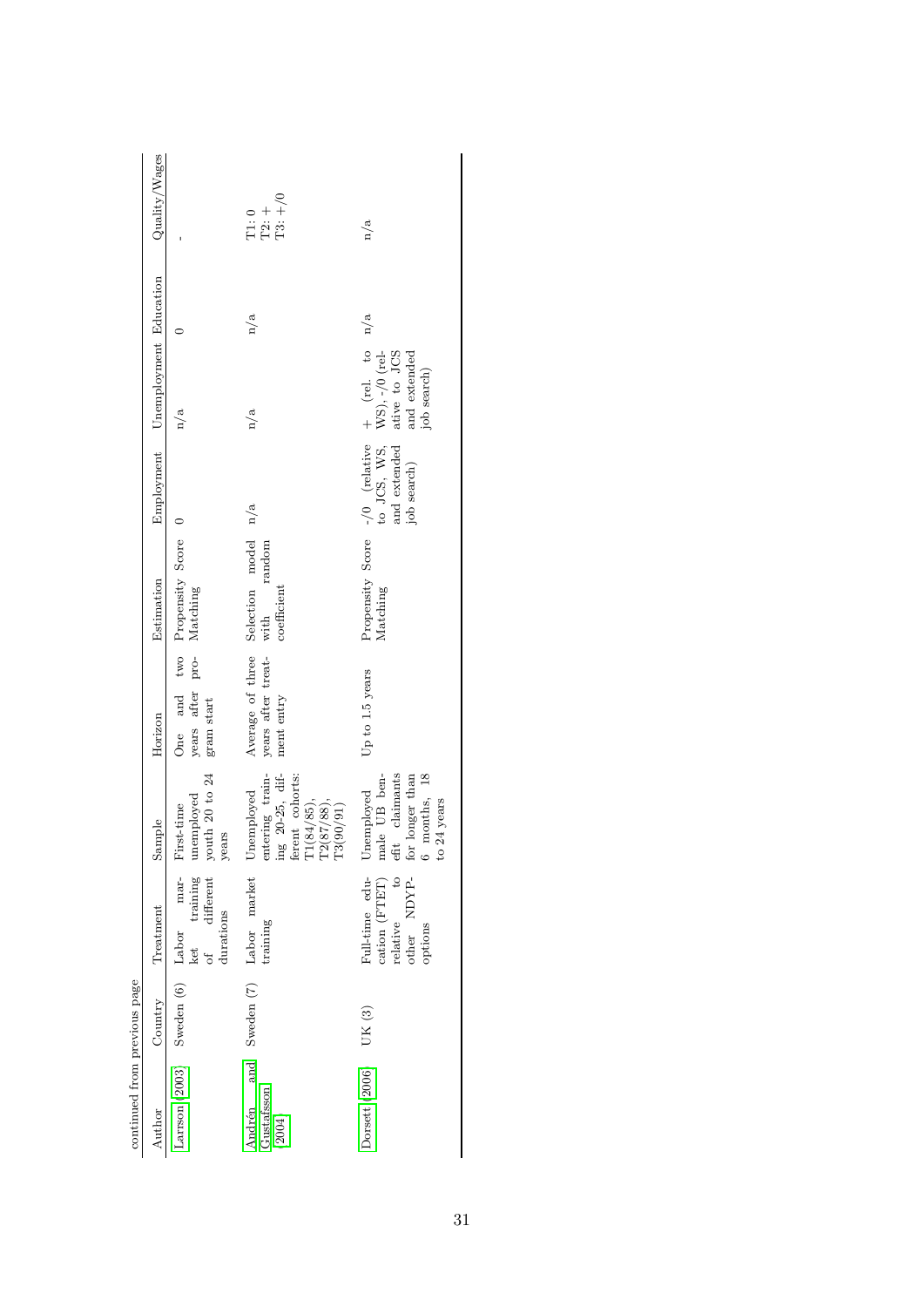| Author                                                               | Country                    | Treatment                                                                                                                                         | Sample                                                                                                                                                                  | Horizon                                                                                   | Estimation                             | Employment                                     | Unemployment Education |                            | Quality/Wages |
|----------------------------------------------------------------------|----------------------------|---------------------------------------------------------------------------------------------------------------------------------------------------|-------------------------------------------------------------------------------------------------------------------------------------------------------------------------|-------------------------------------------------------------------------------------------|----------------------------------------|------------------------------------------------|------------------------|----------------------------|---------------|
| and van Ours<br>Graversen<br>(2008)                                  | Denmark<br>$\widehat{\Xi}$ | with<br>Intensive con-<br>doj<br>search program<br>with potential<br>training partic-<br>subsequent<br>and<br>casework-<br>ipation<br>tact<br>ers | entrants $\lt$ 30<br>Unemployment<br>years                                                                                                                              | weeks<br>unem-<br>training<br>entry<br>10 to 15<br>ployment<br>(before<br>entry)<br>after | Controlled Trial<br>Randomized         | $^{+}$                                         | n/a                    | n/a                        | n/a           |
| and<br>Svarer (2014)<br>Rosholm,<br>Maibom,                          | Denmark<br>$\odot$         | and<br>and<br>training partic-<br>Information<br>mentoring,<br>caseworker<br>intensified<br>meeting,<br>ipation.<br>letter,                       | $\overline{\text{o}}$<br>youth below<br>years, with<br>without<br>unemployed<br>qualifying<br>$long-term$<br>education<br>${\rm Short}\text{-}$<br>30 <sub>o</sub><br>ð | Up to 3 years af-<br>ter entry into pro-<br>gram                                          | Controlled Trial<br>Randomized         | Uneducated:<br>educated: 0                     | n/a                    | Uneducated:<br>educated: 0 | n/a           |
| van den Berg,<br>Rosholm<br>Kjaersgaard,<br>(2012)<br>and            | Denmark<br>$\bigoplus$     | with<br>ð<br>the caseworker<br>(counseling<br>monitoring)<br>Meeting                                                                              | and<br>with<br>receipt,<br>below 30 years<br>Unemployed<br>women<br>men<br>$\mathbb{B}$                                                                                 | (Instantaneous<br>effect)                                                                 | Timing-of-events                       | $^{+}$                                         | n/a                    | n/a                        | n/a           |
| $Du$ -<br>flo, Gurgand,<br>Rathelot, and<br>Zamora (2013)<br>Crépon, | France (4)                 | private<br>${\tt search}$<br>assistance by<br>providers<br>Job<br>$\overline{5}$                                                                  | months in<br>$30\,$<br>years), at least<br>unemployment<br>University<br>graduates<br>(under<br>$\circ$                                                                 | 8 month                                                                                   | Controlled Trial<br>Randomized         | $+$ (partially<br>to dis-<br>placement)<br>due | n/a                    | n/a                        | n/a           |
| and<br>Roger (2009)<br>Fougère,<br>Pradel,                           | France (5)                 | by the public<br>employment<br>information<br>Vacancies<br>service                                                                                | unemployed<br>seekers<br>Registered<br>doj                                                                                                                              | Max. 1.5 years                                                                            | Structural partial<br>job search model | $^{+}$                                         | n/a                    | n/a                        | n/a           |

Table A.3: Evaluation Studies on Job Search Assistance and Monitoring Table A.3: Evaluation Studies on Job Search Assistance and Monitoring

> <span id="page-34-0"></span>Continued on next page Continued on next page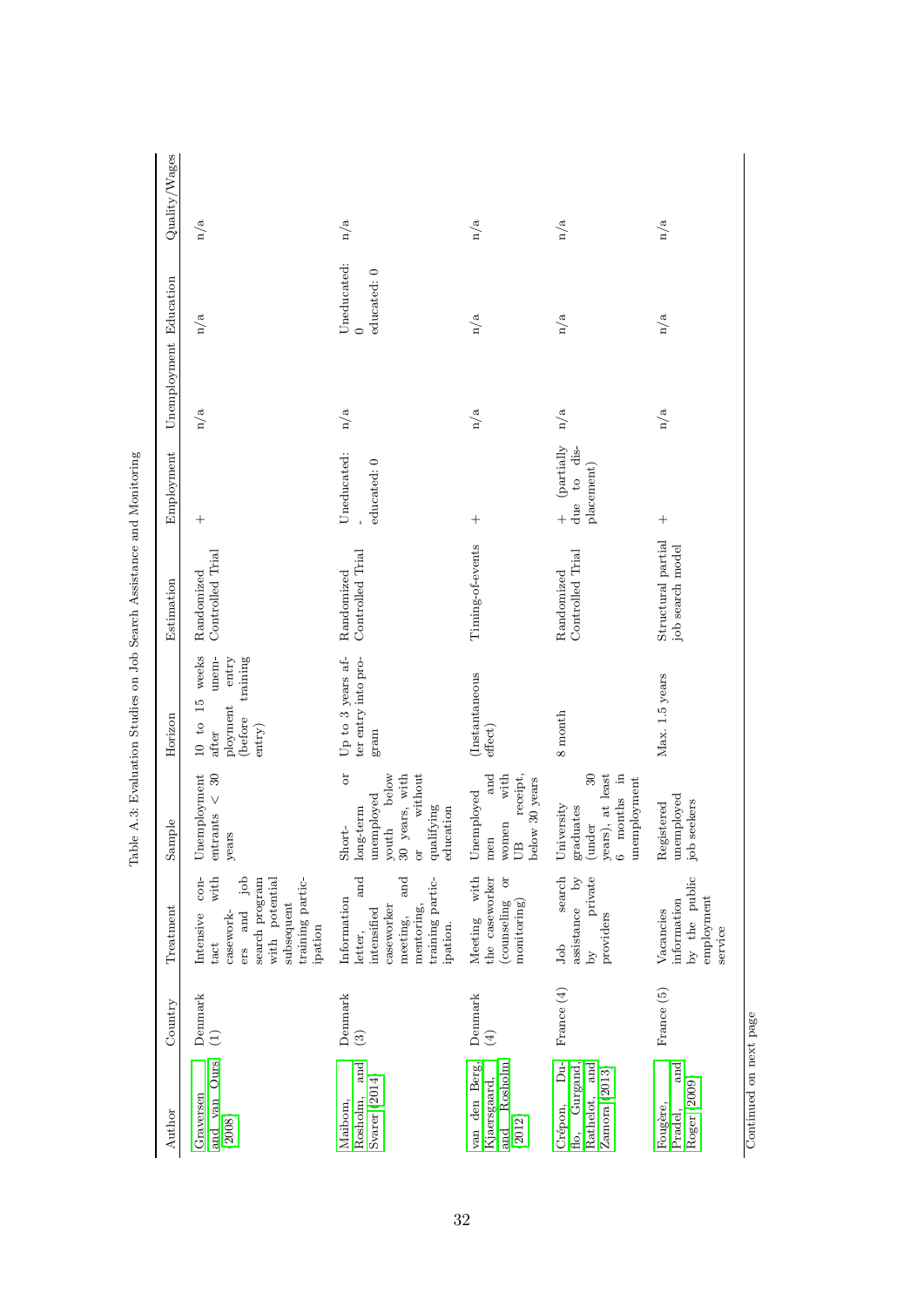| continued from previous page<br>Author                 | Country                  | Treatment                                                                                                                               | Sample                                                                                                                         | Horizon                                             | Estimation                               | Employment                                                       | Unemployment Education                   |         | Quality/Wages |
|--------------------------------------------------------|--------------------------|-----------------------------------------------------------------------------------------------------------------------------------------|--------------------------------------------------------------------------------------------------------------------------------|-----------------------------------------------------|------------------------------------------|------------------------------------------------------------------|------------------------------------------|---------|---------------|
| and<br>Wolff (2008)<br>Bernhard                        | Germany<br>$\circled{3}$ | out placement<br>services to pri-<br>vate providers<br>Contracting                                                                      | $\sigma$<br>many, males<br>$-24$ , East<br>and West Ger-<br>social welfare.<br>females<br>Recipients<br>and<br>$\overline{15}$ | Up to 20 month                                      | Score<br>Propensity<br>Matching          | ${\rm Wm:}$ $0$<br>$\mathop{\mathrm{Emi}}$ +<br>Wf: 0<br>Ef: $+$ | Wm:<br>Wf: +<br>Em: $0$<br>Ef:           | n/a     | n/a           |
| van den Berg,<br>Wolff<br>Uhlendorff,<br>(2015)<br>and | Germany<br>$\circledS$   | tions) for up to<br>ð<br>complete with-<br>drawal of social<br>benefits (sanc-<br>3 months<br>Partial                                   | social welfare<br>recipients 18 to<br>Unemployed<br>24 years                                                                   | effect<br>Immediate<br>of sanction                  | Timing-of-events                         | $^{+}$                                                           | $-$ (only for<br>single house-<br>holds) | n/a     | ı             |
| Nagy<br>Micklewright<br>(2010)<br>and                  | Hungary                  | doj<br>mon-<br>for $4$<br>Increased<br>months<br>itoring<br>search                                                                      | $\overline{\Box}$<br>with $75-179$<br>days of UI<br>entitlement<br>claimants<br>New                                            | Up to 3 months                                      | Randomised Con-<br>trolled Trial         | $\circ$                                                          | n/a                                      | n/a     | n/a           |
| Centeno, Cen-<br>teno, and Novo<br>(2009)              | Portugal                 | Early interven-<br>tion, including<br>search<br>monitoring and<br>training, threat<br>of sanctions<br>counseling,<br>assistance,<br>job | Youths below<br>employed less<br>age of 25<br>who were un-<br>than 6 months<br>the                                             | $12$ and $24$ months<br>participa-<br>after<br>tion | in-Difference<br>Difference-<br>Matching | $\circ$                                                          | n/a                                      | $\circ$ | n/a           |
| Grönqvist, and<br>Öckert (2013)<br>Bennmarker,         | Sweden (1)               | private<br>дu<br>to 6 months<br>Assignment<br>placement<br>providers,<br>$\mathbf{e}$                                                   | 25<br>with<br>$\mathfrak{g}$<br>unemployment<br>Unemployed<br>$\land$<br>than<br>duration<br>months<br>years,<br>less          | Up to 12 months<br>after assignment                 | Controlled Trial<br>Randomized           | $\circ$                                                          | n/a                                      | n/a     | $\circ$       |
| and<br>Engström,<br>Holmlund<br>Hesselius,<br>(2012)   | Sweden (4)               | itoring of job<br>threat of mon-<br>search activity<br>Increased                                                                        | $\boldsymbol{30}$<br>Unemployed<br>than<br>years<br>less                                                                       | 4 to 8 months                                       | Controlled Trial<br>Randomized           | $\circ$                                                          | n/a                                      | n/a     | n/a           |
| Continued on next page                                 |                          |                                                                                                                                         |                                                                                                                                |                                                     |                                          |                                                                  |                                          |         |               |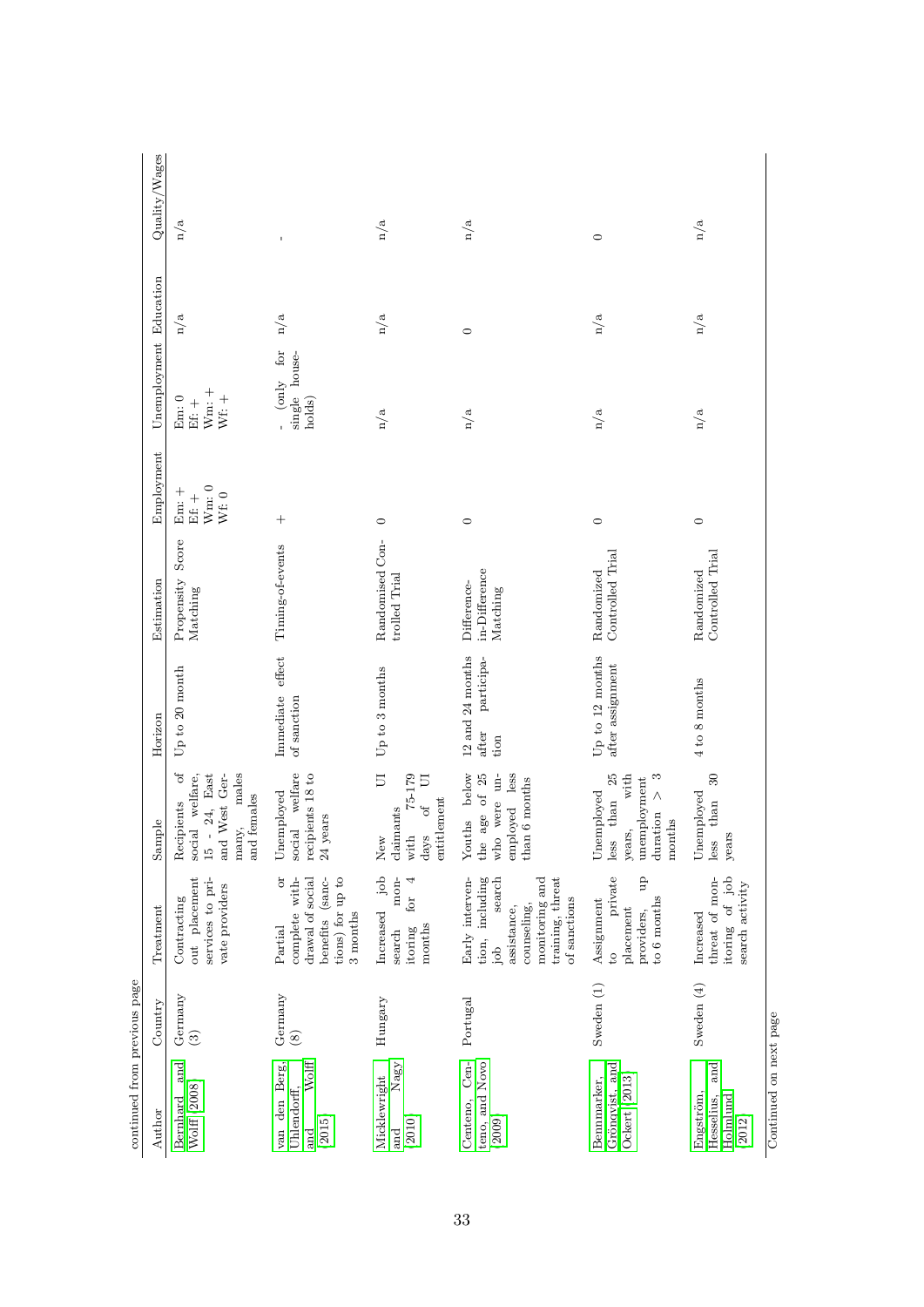| continued from previous page                                             |            |                                                                                                                                                                |                                                                                                                     |                                         |                                                                                       |                                                            |                                                                                  |     |                              |
|--------------------------------------------------------------------------|------------|----------------------------------------------------------------------------------------------------------------------------------------------------------------|---------------------------------------------------------------------------------------------------------------------|-----------------------------------------|---------------------------------------------------------------------------------------|------------------------------------------------------------|----------------------------------------------------------------------------------|-----|------------------------------|
| Author                                                                   | Country    | Treatment                                                                                                                                                      | Sample                                                                                                              | Horizon                                 | Estimation                                                                            | Employment                                                 | Unemployment Education                                                           |     | Quality/Wages                |
| Hägglund<br>(2014)                                                       | Sweden (8) | ac-<br>and<br>doj<br>Ė.<br>monitoring<br>tensity of<br>Increased<br>tivities<br>search                                                                         | and<br>between 18 to<br>unemployed<br>long-term<br>$24\ \mathrm{years}$<br>Regular                                  | Up to 3 years                           | Controlled Trial<br>Randomized                                                        | $long-term: 0$<br>regular: +                               | long-term: 0<br>regular: 0                                                       | n/a | $long-term: 0$<br>regular: + |
| and<br>Reenen<br>Dias.<br>Blundell,<br>Meghir,<br>Costa<br>(2004)<br>Van | UK $(2)$   | tance/mentoring<br>Intensified job<br>sidies, threat of<br>search assis-<br>and wage sub-<br>sanctions                                                         | months<br>to 24 years,<br>longer than<br>Unemployed,<br>unemployed<br>$\overline{18}$<br>Ġ                          | First 4 months af-<br>ter program entry | age<br>and regional vari-<br>ation in eligibility<br>DID using                        | Men: + (par-<br>tially due to<br>wage subsidy)<br>women: 0 | n/a                                                                              | n/a | n/a                          |
| Petrongolo<br>(2009)                                                     | UK (4)     | <sub>0</sub> f<br>$\sigma$<br>$\vec{E}$<br>and<br>of job search<br>requirements<br>Reduction<br>troduction<br>UB and<br>$\frac{d$ uration<br>amount<br>(diary) | $un-$<br>entrants 16 to<br>employment<br>Male<br>24                                                                 | 3 months and 6<br>months                | DID approach                                                                          | Shortrun: +<br>long-run:-                                  | $^{+}$                                                                           | n/a |                              |
| Dorsett (2006)                                                           | UK $(3)$   | search relative<br>Extended job<br>to other NDYP<br>options                                                                                                    | claimants<br>for longer than<br>months, 18<br>male UB ben-<br>Unemployed<br>to 24 years<br>$_{\rm efit}$<br>$\circ$ | Up to 1.5 years                         | Propensity Score<br>Matching                                                          | options)                                                   | + (rel. to 0 (rel. to $n/a$<br>all other WS); - (rel.<br>to training<br>and JCS) |     | n/a                          |
| van den Berg,<br>and<br>Dias<br>Bozio,<br>(2014)<br>Costa                | UK $(5)$   | Enrollment in<br>way period (job<br>NDYP - Gate-<br>search)                                                                                                    | at least 6<br>months, 18-24<br>Unemployed<br>years<br>$_{\rm for}$                                                  | One month                               | Kernel hazard re-<br>ing random tim-<br>gression exploit-<br>ing of introduc-<br>tion | $^{+}$                                                     | n/a                                                                              | n/a | n/a                          |

34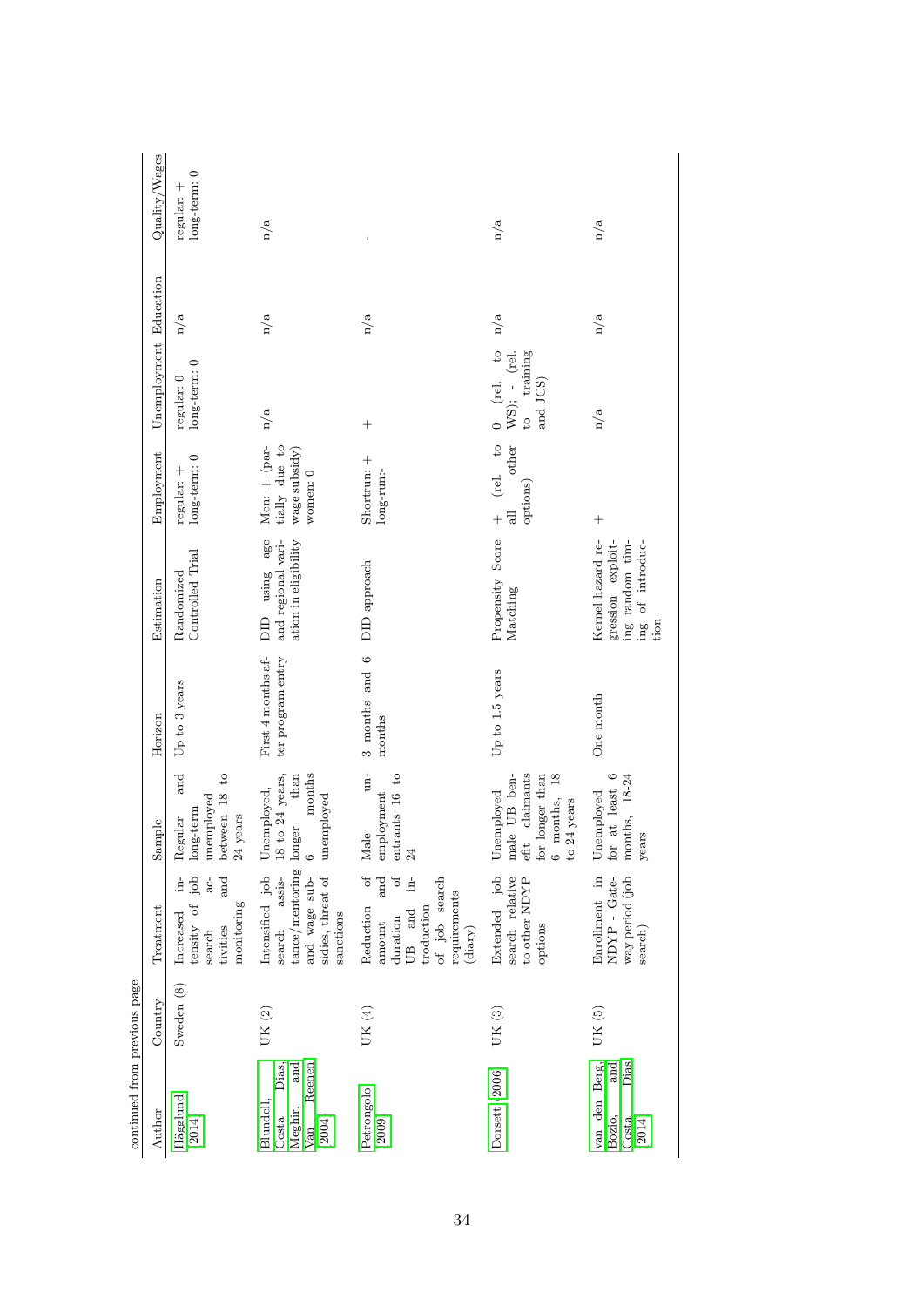| Author                                                                   | Country                                      | Treatment                                                                                                 | Sample                                                                                                                                    | Horizon                                                                       | Estimation                                                                         | Employment                                                         | Unemployment Education         |         | Quality/Wages |
|--------------------------------------------------------------------------|----------------------------------------------|-----------------------------------------------------------------------------------------------------------|-------------------------------------------------------------------------------------------------------------------------------------------|-------------------------------------------------------------------------------|------------------------------------------------------------------------------------|--------------------------------------------------------------------|--------------------------------|---------|---------------|
| Cockx, Goebel,<br>Robin<br>(2013)<br>and                                 | Belgium                                      | ðf<br>during<br>part-time work<br>Receipt<br>$\mathbb{B}$                                                 | 18 to 25 years,<br>$\circ$<br>aged<br>at least<br>unemployed<br>Women<br>for                                                              | Up to 12 months<br>after the end of<br>the program                            | Timing-of-events                                                                   | $^{+}$                                                             | n/a                            | n/a     | n/a           |
| and<br>Schmidl (2011)<br>Caliendo,<br>Künn,                              | Germany<br>$\begin{pmatrix} 5 \end{pmatrix}$ | Wage subsidies<br>up to one $(two)$<br>years                                                              | Up to 5 years<br>after treatment<br>months<br>entry                                                                                       | entrants up to 25<br>and<br>West separately<br>Unemployment<br>East<br>years, | Propensity Score<br>Weighting                                                      | $^{+}$                                                             | n/a                            | ï       | n/a           |
| and<br>Fougere (2001)<br>Brodaty,<br>Crépon,                             | France (2)                                   | General or job-<br>oriented practi-<br>cal training                                                       | below 27 years<br>unemployed<br>Low-skilled                                                                                               | Up to 6 month af-<br>ter treatment                                            | PSM with PS<br>ದ<br>duration model<br>derived from<br>competing-risk               | 0 (relative to<br>- relative to<br>fixed-term<br>contracts<br>JCS) | n/a                            | n/a     | n/a           |
| Hardoy $(2005)$                                                          | Norway                                       | ployment in the<br>Subsidized em-<br>public and in<br>the private sec-<br>tor                             | $\circ$<br>$be-$<br>Unemployment<br>tween 16<br>entrants<br>25                                                                            | after<br>unemployment<br>years<br>entry<br>$\mathbf{\Omega}$                  | dis-<br>choice<br>with<br>Structural<br>selection<br>model<br>crete                | $\circ$                                                            | - (also ALMP<br>participation) | $^{+}$  | n/a           |
| Larrson (2003)                                                           | Sweden (6)                                   | Youth practice<br>$\circ$<br>work) up to<br>months and<br>(subsidized                                     | 20<br>years,<br>$un-$<br>employed for at<br>least 4 months<br>first-time<br>24<br>Youth<br>$\circ$                                        | $_{\rm two}$<br>pro-<br>after<br>and<br>gram start<br>years<br>One            | $\sin$<br>Score Matching)<br>Observables<br>Assumption<br>(Propensity<br>Selection | $\circ$                                                            | n/a                            | $\circ$ | $\circ$       |
| Blun-<br>and<br>Reenen<br>(1999)<br>Bell,<br>dell,<br>Van                | UK $(1)$                                     | Wage subsidies                                                                                            | claimants for<br>longer than 6<br>months, 18 to<br>$\ensuremath{\mathsf{b}}$ enefit<br>Unemployed<br>$24\ \mathrm{years}$<br>$\mathbb{B}$ | Up to 1 year                                                                  | Trend-adjusted<br><b>A</b>                                                         | n/a                                                                | n/a                            | n/a     | $^{+}$        |
| Reenen<br>Dias,<br>and<br>Blundell,<br>Meghir,<br>Costa<br>(2004)<br>Van | UK $(2)$                                     | tance/mentoring<br>Intensified job<br>sidies, threat of<br>assis-<br>and wage sub-<br>sanctions<br>search | months<br>than<br>18 to 24 years,<br>Unemployed,<br>unemployed<br>longer<br>o                                                             | First 4 months af-<br>ter program entry                                       | age<br>and regional vari-<br>ation in eligibility<br>DID using                     | women: $0$<br>$M$ en:                                              | n/a                            | n/a     | n/a           |
| Continued on next page                                                   |                                              |                                                                                                           |                                                                                                                                           |                                                                               |                                                                                    |                                                                    |                                |         |               |

<span id="page-37-0"></span>Table A.4: Evaluation Studies on Wage Subsidies Table A.4: Evaluation Studies on Wage Subsidies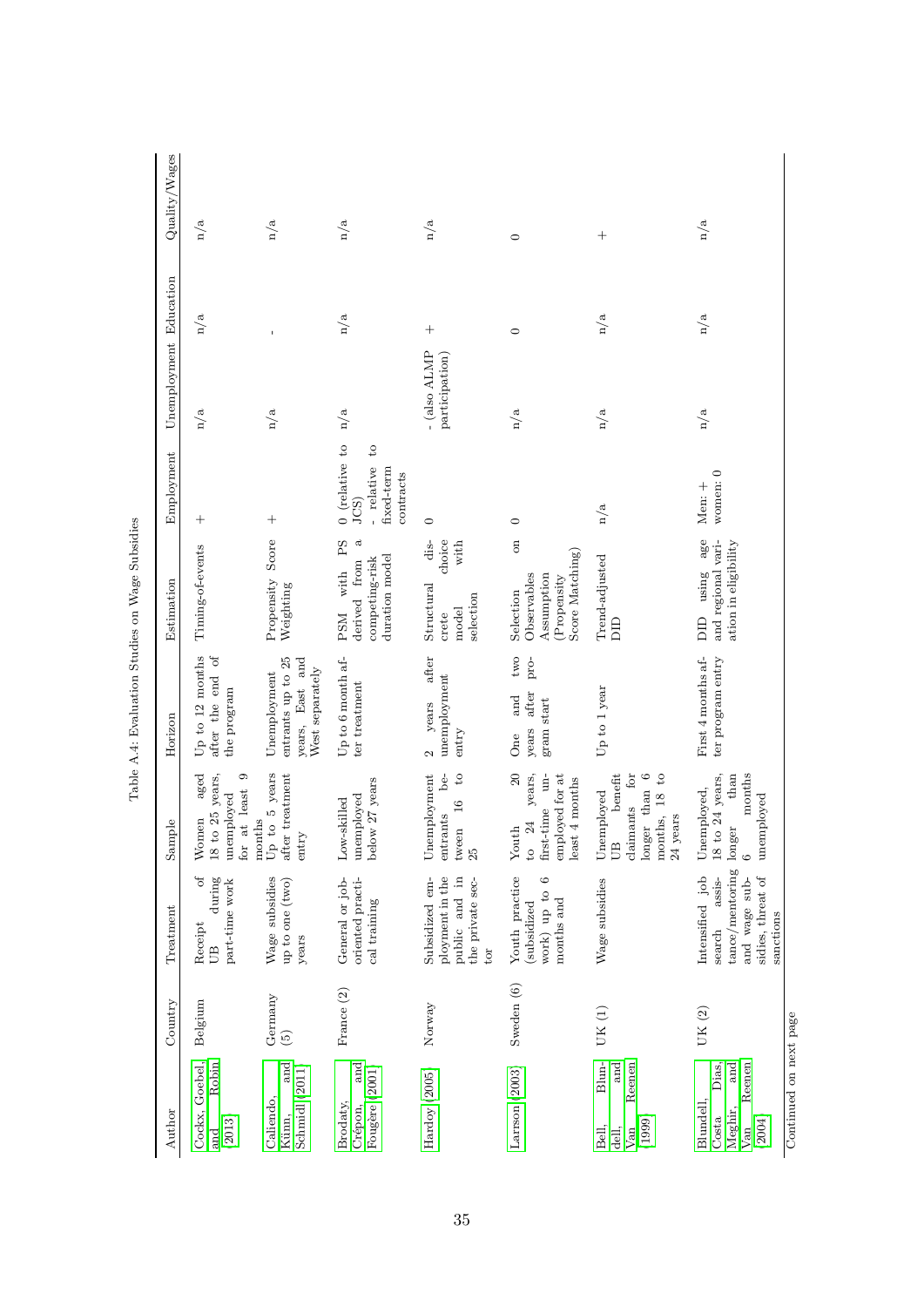| na ma            |
|------------------|
| S<br>7<br>j<br>í |
| i<br>S           |
| i                |

| $\Delta$ uthor           | Country Treatment Sar                                     | mple                                                                                                 | Horizon         | Estimation |         | Employment Unemployment Education Quality/Wages                        |     |
|--------------------------|-----------------------------------------------------------|------------------------------------------------------------------------------------------------------|-----------------|------------|---------|------------------------------------------------------------------------|-----|
| $D$ orsett (2006) UK (3) | Wage subsidies<br>relative to<br>other $MDYP-$<br>options | Unemployed<br>claimants<br>longer than<br>months, 18<br>male UB ben-<br>24 years<br>efit<br>ТÖ.<br>g | Up to 1.5 years |            | ptions) | Propensity Score + (rel. to - (rel. to $n/a$ )<br>Matching<br>options) | n/a |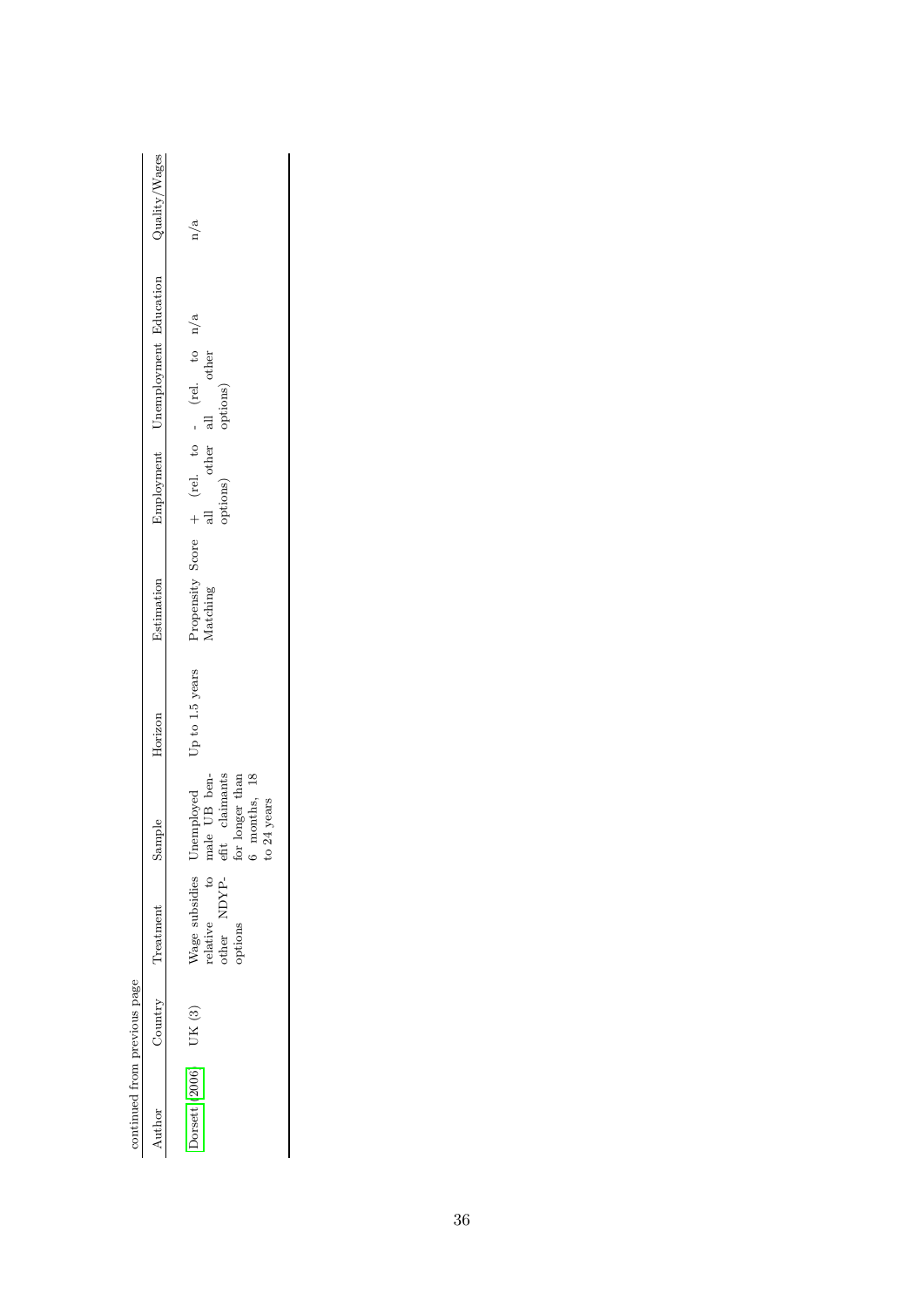| Author                                                   | Country                              | Treatment                                                                                         | Sample                                                                                                                                                                    | Horizon                                                             | Estimation                                                                                                                 | Employment                                                                                                                                  | Unemployment Education                                                   |                    | Quality/Wages                                                                    |
|----------------------------------------------------------|--------------------------------------|---------------------------------------------------------------------------------------------------|---------------------------------------------------------------------------------------------------------------------------------------------------------------------------|---------------------------------------------------------------------|----------------------------------------------------------------------------------------------------------------------------|---------------------------------------------------------------------------------------------------------------------------------------------|--------------------------------------------------------------------------|--------------------|----------------------------------------------------------------------------------|
| and<br>Sérandon<br>Fougère,<br>Bonnal,<br>(1997)         | France (1)                           | working<br>sec-<br>schemes<br>Public<br>$\overline{\text{tor}}$                                   | ð<br>$\sigma$ f<br>were<br>less than 26<br>men<br>high levels<br>years, low<br>education<br>Young<br>who                                                                  | 12 months after<br>1 month, 6-12<br>months and $>$<br>participation | Multiproportional<br>model<br>muti-<br>and<br>het-<br>$_{\rm spells}$<br>unobserved<br>erogeneity<br>hazard<br>with<br>ple | $_{\rm Low \;educ: \; 0}$<br>high educ: -                                                                                                   | (proba of un-<br>employment<br>over 1 year)<br>high educ 0<br>low educ - | n/a                | $\sigma$ f<br>over 1 year)<br>employment<br>low educ: +<br>high educ:-<br>(proba |
| and<br>Fougere (2001)<br>Brodaty,<br>Crépon,             | France (2)                           | creation<br>time, minimum<br>schemes, part-<br>wage receipt<br>Job                                | below 25 years<br>unemployed,<br>low-skilled<br>Long-term                                                                                                                 | Up to 6 months<br>after treatment                                   | Propensity Score<br>with<br>a competing-risk<br>PS derived from<br>duration model<br>Matching                              | (relative<br>$\overline{c}$<br>practical<br>general<br>- relative<br>fixed-term<br>contracts<br>training)<br>ð<br>$\overline{c}$<br>$\circ$ | n/a                                                                      | n/a                | n/a                                                                              |
| Fehr,<br>and<br>Wolff (2012)<br>Achatz,<br>Schels,       | Germany<br>$\widehat{E}$             | $^{6}$<br>$6$ months, $30$<br>hours per week<br>Public-Work-<br>Jobs), up<br>(One-Euro<br>Program | $\sigma$<br>$18-30$ year old<br>weeks of<br>benefits<br>entering treat-<br>ment within<br>start of receipt,<br>means-tested<br>male/female<br>recipients<br>ÊД<br>$\circ$ | Up to 30 months                                                     | Score<br>Propensity<br>Matching                                                                                            | with children:<br>women: 0<br>mothers<br>Men:-<br>single-<br>$\ddot{+}$                                                                     | n/a                                                                      | n/a                | n/a                                                                              |
| $_{\rm Hu}$<br>jer, and Thom-<br>sen (2008)<br>Caliendo, | Germany<br>$\bigoplus$               | Creation<br>Schemes (JCS)<br>Job                                                                  | 25<br>Unemployed<br>less than<br>years                                                                                                                                    | Up to 35 months                                                     | Propensity Score<br>Matching                                                                                               | $\circ$                                                                                                                                     | n/a                                                                      | n/a                | n/a                                                                              |
| and<br>Schmidl (2011)<br>Caliendo,<br>Künn,              | Germany<br>$\widetilde{\mathbf{e}}$  | creation<br>schemes<br>Job                                                                        | qu<br>Unemployment<br>25 years,<br>East and West<br>separately<br>entrants<br>$\circ$                                                                                     | Up to 5 years af-<br>ter treatment en-<br>$\text{tr}$               | Score<br>Propensity<br>Weighting                                                                                           | West: 0<br>East: -                                                                                                                          | n/a                                                                      | West: 0<br>East: - | n/a                                                                              |
| Hohmeyer and<br>Wolff (2007)                             | Germany<br>$\widehat{(\mathcal{I})}$ | Public-Work-<br>(One-Euro<br>Program<br>Jobs)                                                     | Social welfare<br>the age of<br>recipients be-<br>$_{\rm low}$<br>25                                                                                                      | Up to 25 months                                                     | Score<br>Propensity<br>Matching                                                                                            | West: 0<br>East: 0                                                                                                                          | West: $+$<br>East: 0                                                     | n/a                | n/a                                                                              |
| Continued on next page                                   |                                      |                                                                                                   |                                                                                                                                                                           |                                                                     |                                                                                                                            |                                                                                                                                             |                                                                          |                    |                                                                                  |

<span id="page-39-0"></span>

| Ï<br>l<br>֠<br>١<br>l<br>ŀ<br>i<br>l<br>l<br>i<br>į<br>j<br>l<br>֖֖֖֧ׅ֧֖֖֧֧ׅ֧֚֚֚֚֚֚֚֚֚֚֚֚֚֚֚֚֚֚֚֚֚֚֚֚֚֚֚֚֚֚֚֚֡֬֝֝֓֞֝֓֞֝֬֓֬<br>i<br>١<br>J<br>ï<br>ׇ֚֓֡<br>ï<br>l<br>ï<br>I<br>I<br>١<br>ł<br>ś<br>l<br>ı<br>l<br>I<br>ļ<br>J<br>l<br>J | I<br>l<br>)<br>ׇׇ֕֡<br>ĺ |
|----------------------------------------------------------------------------------------------------------------------------------------------------------------------------------------------------------------------------------------|--------------------------|
|                                                                                                                                                                                                                                        |                          |
|                                                                                                                                                                                                                                        |                          |
|                                                                                                                                                                                                                                        |                          |
|                                                                                                                                                                                                                                        |                          |
|                                                                                                                                                                                                                                        |                          |
|                                                                                                                                                                                                                                        |                          |